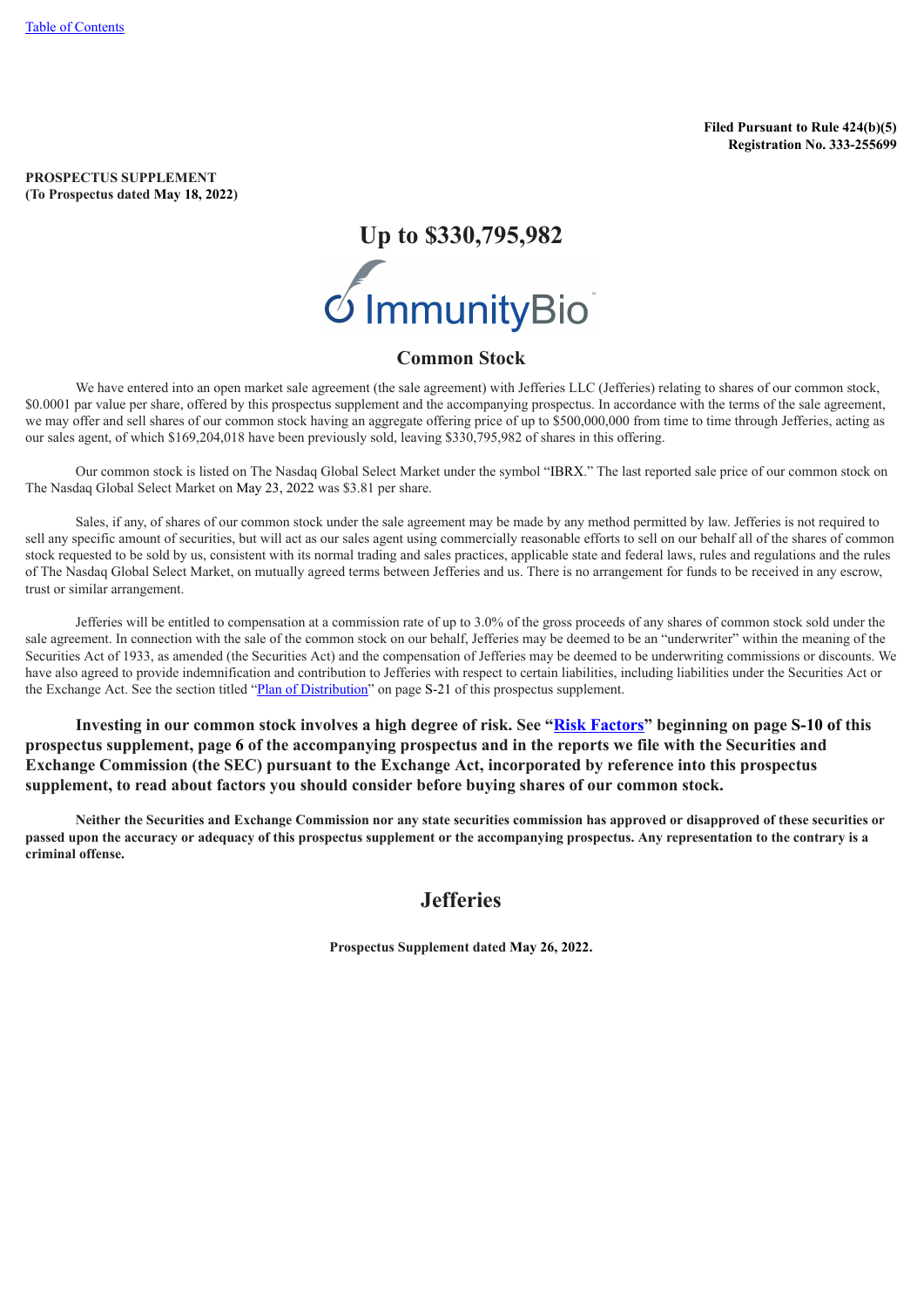# **TABLE OF CONTENTS**

|                                              | Page            |
|----------------------------------------------|-----------------|
| <b>Prospectus Supplement</b>                 |                 |
| <b>About This Prospectus Supplement</b>      | $S-1$           |
| <b>Prospectus Supplement Summary</b>         | $S-2$           |
| The Offering                                 | $S-8$           |
| <b>Risk Factors</b>                          | $S-10$          |
| <b>Forward-Looking Statements</b>            | $S-15$          |
| <b>Use of Proceeds</b>                       | $S-18$          |
| <b>Dilution</b>                              | $S-19$          |
| <b>Plan of Distribution</b>                  | $S-21$          |
| <b>Legal Matters</b>                         | $S-23$          |
| <b>Experts</b>                               | $S-23$          |
| Where You Can Find More Information          | $S-24$          |
| <b>Information Incorporated by Reference</b> | $S-24$          |
|                                              |                 |
| <b>Prospectus</b>                            |                 |
| <b>About This Prospectus</b>                 | $\overline{1}$  |
| <b>Prospectus Summary</b>                    | $\overline{2}$  |
| <b>Risk Factors</b>                          | $6\overline{6}$ |
| <b>Forward-Looking Statements</b>            | $6\overline{6}$ |
| <b>Use of Proceeds</b>                       | $\overline{1}$  |
| <b>Dividend Policy</b>                       | $\overline{1}$  |
| <b>Description of Our Capital Stock</b>      | 8               |
| <b>Description of the Debt Securities</b>    | 12              |
| <b>Description of the Warrants</b>           |                 |
| <b>Plan of Distribution</b>                  | $\frac{20}{21}$ |
| <b>Legal Matters</b>                         | $\overline{23}$ |
| <b>Experts</b>                               | $\overline{23}$ |
| Where You Can Find More Information          | 23              |

<span id="page-1-0"></span>For investors outside the United States: we have not, and the sales agent has not, done anything that would permit this offering or possession or distribution of this prospectus supplement, the accompanying prospectus and any free writing prospectus that we have authorized for use in connection with this offering in any jurisdiction where action for that purpose is required, other than in the United States. Persons outside the United States who come into possession of this prospectus supplement, the accompanying prospectus or any free writing prospectus that we have authorized for use in connection with this offering must inform themselves about, and observe any restrictions relating to, the offering of the common stock and the distribution of this prospectus supplement, the accompanying prospectus and any free writing prospectus that we have **authorized for use in connection with this offering outside the United States.**

Information [Incorporated](#page-51-2) by Reference [24](#page-51-2) and 24 and 25 and 25 and 26 and 25 and 26 and 26 and 26 and 26 and 26 and 26 and 26 and 26 and 26 and 26 and 26 and 26 and 26 and 26 and 26 and 26 and 26 and 26 and 26 and 26 and 26

S-i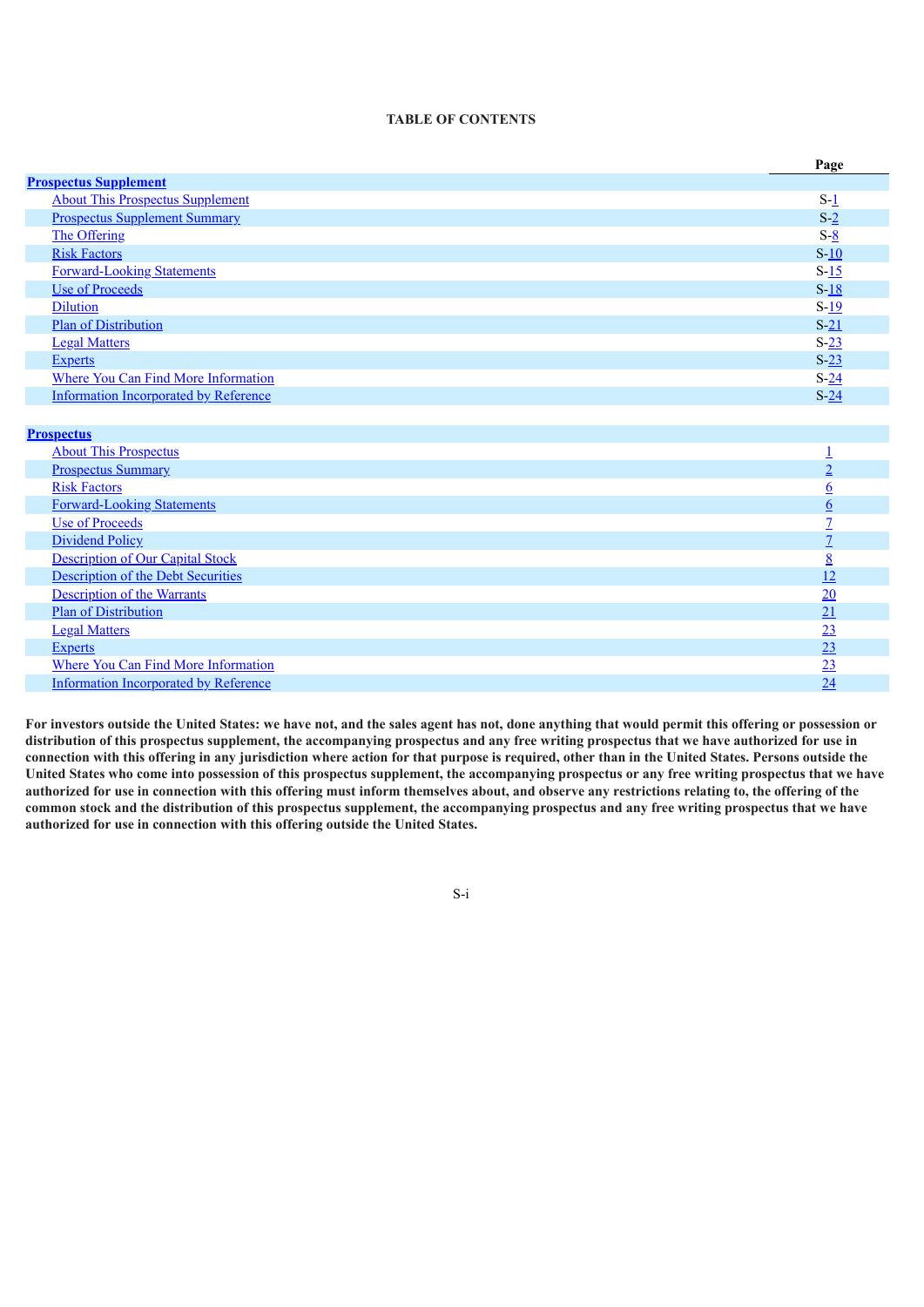### **ABOUT THIS PROSPECTUS SUPPLEMENT**

This prospectus supplement and the accompanying prospectus are part of a registration statement that we have filed with the SEC utilizing a "shelf" registration process. Under the shelf registration process, we may, from time to time, offer and sell any combination of our securities described in the accompanying prospectus in one or more offerings. We are providing information to you about this offering of our common stock in two parts. The first part is this prospectus supplement, which provides you with specific information regarding the terms of this offering and our common stock, and also adds to and updates information contained in the accompanying prospectus and the documents incorporated by reference into this prospectus supplement and the accompanying prospectus. The second part is the accompanying prospectus, which includes the documents incorporated by reference therein and provides more general information, some of which does not apply to this offering of our common stock. Generally, when we refer to the prospectus, we are referring to this prospectus supplement and the accompanying prospectus combined. In this prospectus supplement, as permitted by law, we "incorporate by reference" information from other documents that we file with the SEC. This means that we can disclose important information to you by referring you to those documents. The information incorporated by reference is considered to be a part of this prospectus supplement and the accompanying prospectus and should be read with the same care.

We provide information to you about this offering of shares of our common stock in this prospectus supplement, which describes the specific details regarding this offering. This prospectus supplement adds to, updates, and changes information contained in the accompanying prospectus and the information incorporated by reference therein with respect to this offering of our common stock. To the extent there is a conflict between the information contained in this prospectus supplement and accompanying prospectus and the information contained in any document incorporated by reference into this prospectus supplement and accompanying prospectus that was filed with the SEC before the date of this prospectus supplement or accompanying prospectus, you should rely on the information in this prospectus supplement or accompanying prospectus; provided that if any statement in one of these documents is inconsistent with a statement in another document having a later date—for example, a document incorporated by reference into this prospectus supplement—the statement in the document having the later date modifies or supersedes the earlier statement. You should assume that the information contained in this prospectus supplement is accurate as of the date on the front cover of this prospectus supplement only and that any information we have incorporated by reference or included in the accompanying prospectus or any free writing prospectus is accurate only as of the date given in the document incorporated by reference or as of the date of the prospectus or free writing prospectus, as applicable, regardless of the time of delivery of this prospectus supplement, the accompanying prospectus or free writing prospectus or any sale of our common stock. Our business, financial condition, results of operations and prospects may have changed since that earlier date. We have not, and the sales agent has not authorized anyone to provide you with any information that is different from that contained in this prospectus supplement and in the accompanying prospectus or in any free writing prospectus prepared by us or on our behalf. We and Jefferies take no responsibility for, and can provide no assurances as to the reliability of, any other information that others may give you.

We are offering to sell, and seeking offers to buy, shares of common stock only in jurisdictions where offers and sales are permitted. The distribution of this prospectus supplement and the offering of the common stock in certain jurisdictions may be restricted by law. We are not, and Jefferies is not, making an offer to sell these securities in any jurisdiction where the offer or sale is not permitted. This prospectus supplement and the accompanying prospectus do not constitute, and may not be used in connection with, an offer to sell, or a solicitation of an offer to buy, any securities offered by this prospectus supplement or the accompanying prospectus by any person in any jurisdiction in which it is unlawful for such person to make such an offer or solicitation.

Before buying any of the common stock that we are offering, we urge you to carefully read both this prospectus supplement and the accompanying prospectus and all of the information incorporated by reference herein and therein, together with the additional information described in the sections titled ["Where](#page-24-1) You Can Find [M](#page-24-1)ore [Information"](#page-24-1) and ["Information](#page-25-0) [Incorporated](#page-25-0) by [Reference](#page-25-0)." These documents contain important information that you should consider when making your investment decision.

<span id="page-2-0"></span>You should not consider any information in this prospectus supplement or the accompanying prospectus to be investment, legal or tax advice. You should consult your own counsel, accountants and other advisers for legal, tax, business, financial and related advice regarding the purchase of the common stock offered by this prospectus supplement. If the description of the offering varies between this prospectus supplement and the accompanying prospectus, you should rely on the information contained in this prospectus supplement.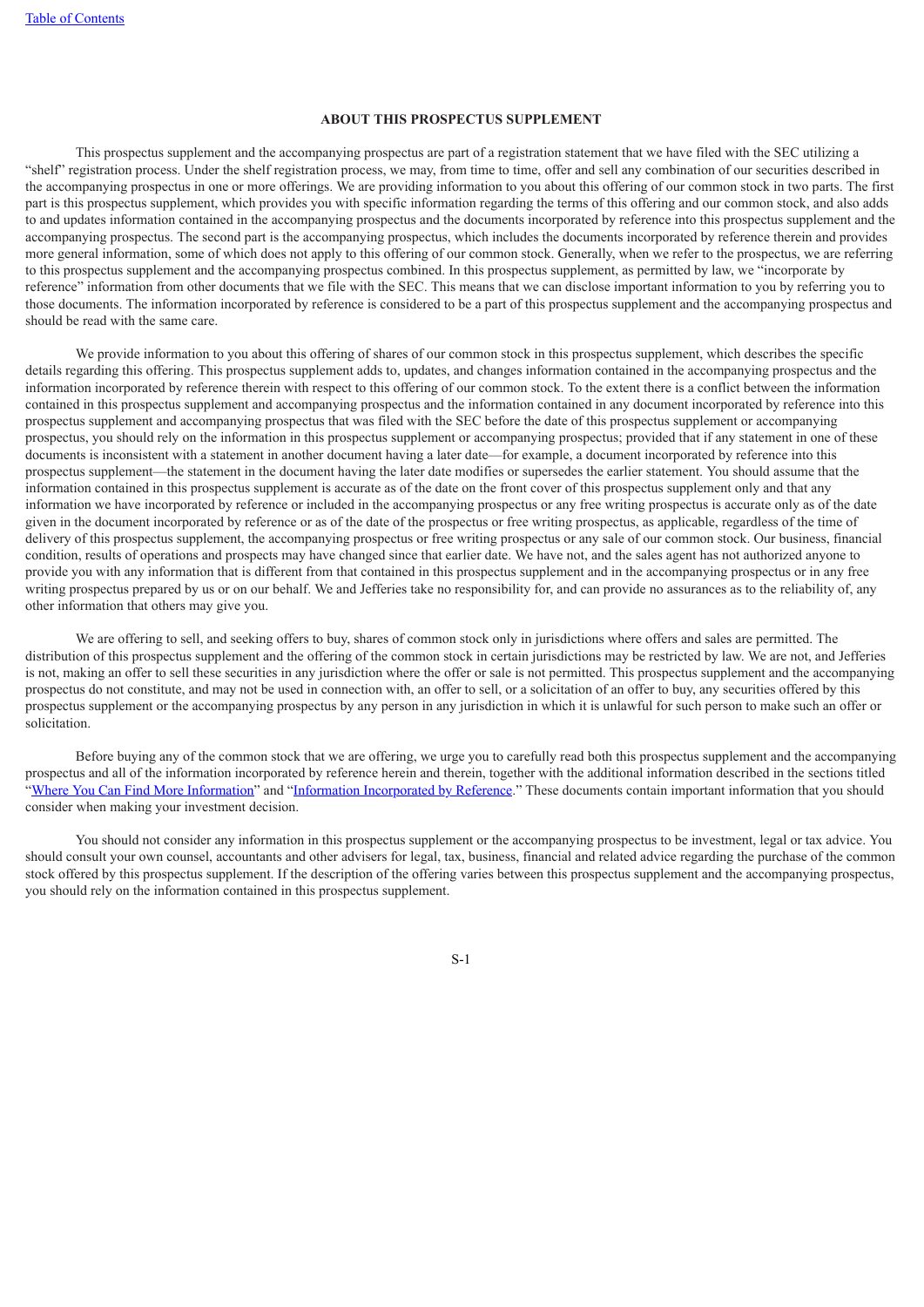### **PROSPECTUS SUPPLEMENT SUMMARY**

This summary highlights selected information about us, this offering and information appearing elsewhere in this prospectus supplement, in the accompanying prospectus, and in the documents we incorporated by reference. This summary is not complete and does not contain all the information that you should consider before investing in our common stock pursuant to this prospectus supplement, the accompanying prospectus and any free writing prospectus that we have authorized for use in connection with this offering. Before making an investment decision, to fully understand this offering and its consequences to you, you should carefully read this entire prospectus supplement and the [accompanying](#page-10-0) prospectus, including the section titled "Risk Factors" and the financial statements and related notes and the other information that we incorporate by reference herein, as well as the information included in any free writing prospectus that we have authorized for use in connection with this offering. Unless the context indicates otherwise, as used in this prospectus supplement, the terms "ImmunityBio," "the company," "we," "us" and "our" refer to ImmunityBio, Inc. and its subsidiaries.

### **Our Business**

ImmunityBio, Inc. is a clinical-stage biotechnology company developing next-generation therapies and vaccines that complement, harness, and amplify the immune system to defeat cancers and infectious diseases. We strive to be a vertically-integrated immunotherapy company designing and manufacturing our products so they are more effective, accessible, more conveniently stored, and more easily administered to patients.

Our broad immunotherapy and cell therapy platforms are designed to attack cancer and infectious pathogens by activating both the innate immune system—natural killer (NK) cells, dendritic cells, and macrophages—and the adaptive immune system—B cells and T cells—in an orchestrated manner. The goal of this potentially best-in-class approach is to generate immunogenic cell death thereby eliminating rogue cells from the body whether they are cancerous or virally infected. Our ultimate goal is to employ this approach to establish an "immunological memory" that confers long-term benefit for the patient.

Our business is based on the foundation of multiple platforms that collectively act on the entire immune response with the goal of targeted, durable, coordinated, and safe immunity against disease. These platforms and their associated product candidates are designed to overcome the limitations of the current standards of care in oncology and infectious diseases, such as checkpoint inhibitors and antiretroviral therapies. We believe that we have established one of the most comprehensive portfolios of immunotherapy and vaccine platforms, which includes: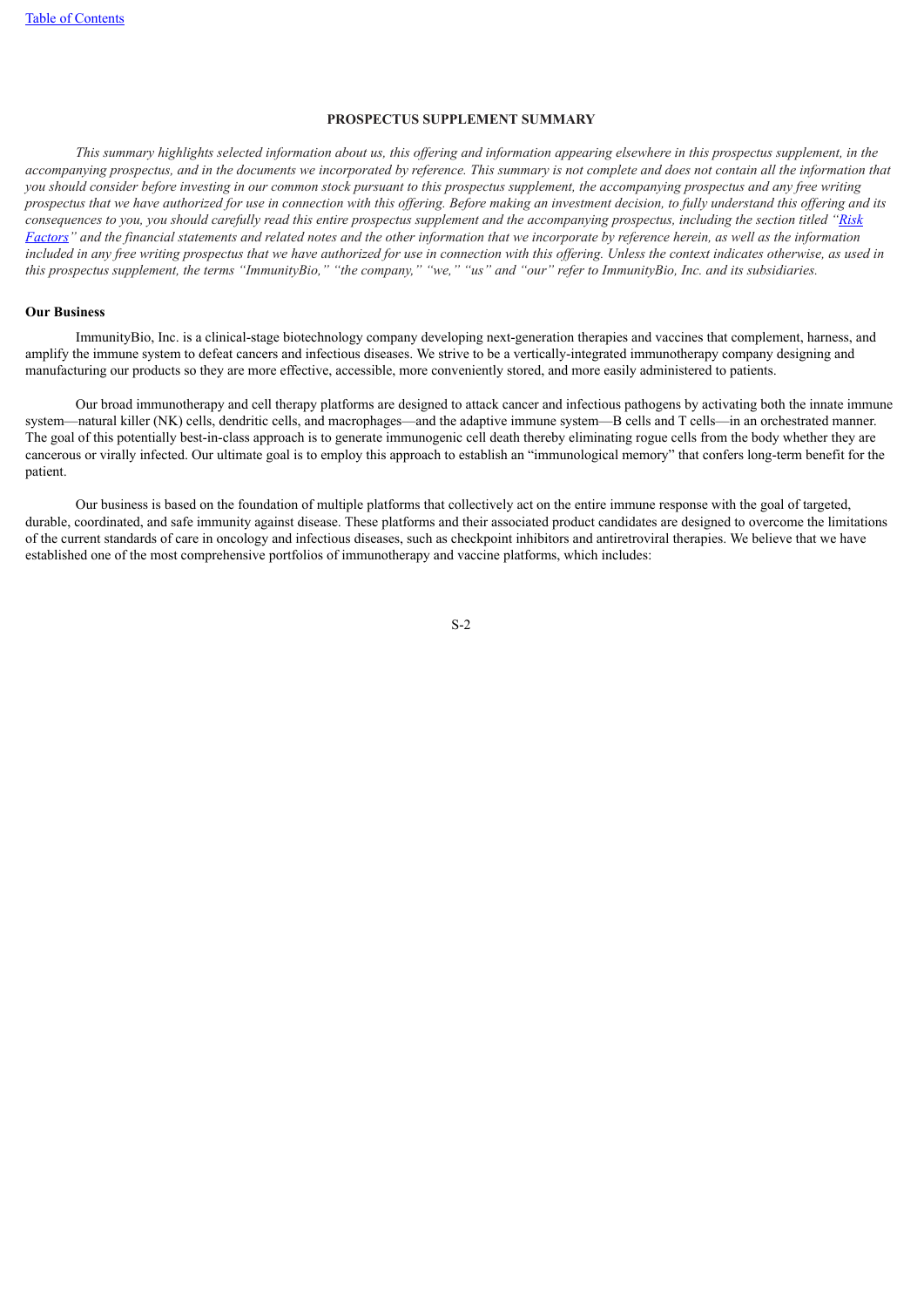| <b>MISSION:</b><br><b>Innate and Adaptive Immune Memory</b>                                                                                                                                                                                                                                                                                                                                       |                                                                                                                                            |                             |                                                                                             |                                                  |                                                                          |  |
|---------------------------------------------------------------------------------------------------------------------------------------------------------------------------------------------------------------------------------------------------------------------------------------------------------------------------------------------------------------------------------------------------|--------------------------------------------------------------------------------------------------------------------------------------------|-----------------------------|---------------------------------------------------------------------------------------------|--------------------------------------------------|--------------------------------------------------------------------------|--|
| Goal: Durable Complete Remission & Prevention of Cancer and Infectious Diseases<br><b>Induce Memory NK, T &amp; B Cells</b>                                                                                                                                                                                                                                                                       |                                                                                                                                            |                             |                                                                                             |                                                  |                                                                          |  |
| <b>PLATFORMS:</b><br>NK, T and B Cells Activators                                                                                                                                                                                                                                                                                                                                                 |                                                                                                                                            |                             |                                                                                             |                                                  |                                                                          |  |
| <b>DAMP Inducers</b>                                                                                                                                                                                                                                                                                                                                                                              | <b>DNA Vaccine</b>                                                                                                                         | <b>RNA Vaccine</b>          | <b>Recombinant &amp; Cytokines</b>                                                          | <b>Toll Receptor Activators</b>                  | <b>NK Cell Therapy</b>                                                   |  |
| Albumin Bound Chemo<br>Modulators<br><b>Tumor Associated Antigen</b><br><b>Regulators</b>                                                                                                                                                                                                                                                                                                         | · hAd5 Adenovirus<br><b>EDV Nabisome*</b>                                                                                                  | Self Amplifying RNA (saRNA) | NK & T Cell Activators<br>$-TLR4.7.8.9$<br>Subunit Protein Antigens                         |                                                  | $NK-92$<br>• Memory Cytokine NK                                          |  |
| <b>PRODUCT CANDIDATES:</b><br><b>Clinical Development From Each Platform</b>                                                                                                                                                                                                                                                                                                                      |                                                                                                                                            |                             |                                                                                             |                                                  |                                                                          |  |
| <b>DAMP Inducers</b>                                                                                                                                                                                                                                                                                                                                                                              | <b>DNA Vaccine</b><br><b>RNA Vaccine</b><br><b>Toll Receptor Activators</b><br><b>NK Cell Therapy</b><br><b>Recombinant &amp; Cytokine</b> |                             |                                                                                             |                                                  |                                                                          |  |
| Aldoxorubicin<br>· Nanatinostat                                                                                                                                                                                                                                                                                                                                                                   | • hAd5 MUC1 / Brachyury / CEA<br>· hAd5 PSA<br>• hAd5 E6 / E7 (HPV)<br>• hAd5 Spike + Nucleocapsid<br><b>EDV EGFR*</b><br>EDV Spike*       | saRNA S<br>saRNA S+N        | N-803 (Anktiva), IL-15 Fusion<br>Protein<br><b>Yeast Produced</b><br><b>Recombinant RBD</b> | 3M-052<br><b>GLA</b><br><b>SLA</b><br>· Squalene | • haNK<br>PD-L1 t-haNK<br>CD19 t-haNK<br>· HER2 t-haNK<br>$\cdot$ m-ceNK |  |
| *Licensed through a binding term sheet. Definitive agreements pending                                                                                                                                                                                                                                                                                                                             |                                                                                                                                            |                             |                                                                                             |                                                  |                                                                          |  |
| <b>CLINICAL INDICATIONS:</b><br>Selected Clinical Trials Under Development Per Product                                                                                                                                                                                                                                                                                                            |                                                                                                                                            |                             |                                                                                             |                                                  |                                                                          |  |
| N-803 (VesAnktiva™)<br><b>Bladder Cancer (NMIBC)</b><br>$\bullet$<br>Pancreatic Cancer<br>N-803 (Anktiva™) + PD-L1 t-haNK + Aldoxorubicin<br>$\bullet$<br>Lung Cancer<br>N-803 (Anktiva™)<br>$\bullet$<br>Glioblastoma<br>N-803 (Anktiva™) + PD-L1 t-haNK + Aldoxorubicin<br>COVID-19 Vaccine<br>$\bullet$<br>hAd5 S+N, saRNA S, saRNA S+N, EDV Spike<br><b>HIV Therapy</b><br>$\bullet$<br>N-803 |                                                                                                                                            |                             |                                                                                             |                                                  |                                                                          |  |

Our platforms include 8 first-in-human therapeutic agents that are currently being studied in 27 clinical trials—18 of which are in Phase 2 or 3 development—across 13 indications in liquid and solid tumors, including bladder, pancreatic and lung cancers. These are among the most frequent and lethal cancer types for which there are high failure rates for existing standards of care or, in some cases, no available effective treatment. In infectious disease, our pipeline currently targets such pathogens as the novel strain of the coronavirus (SARS-CoV-2) and human immunodeficiency virus (HIV). We believe SARS-CoV-2 currently lacks a vaccine that provides long-term protection against the virus, particularly its variants, while HIV affects tens of millions of people globally and currently has no known cure.

We believe that our innovative approach to orchestrate and combine therapies for optimal immune system response will become a therapeutic foundation across multiple clinical indications. Additionally, we believe that data from multiple clinical trials indicates N-803 (Anktiva<sup>™</sup>) has broad potential to enhance the activity of therapeutic monoclonal antibodies (mAbs), including checkpoint inhibitors (e.g., Keytruda), across a wide range of tumor types. Anktiva is currently being studied in 21 clinical trials (both ImmunityBio and investigator-sponsored) across 13 indications. Although such designations may not lead to a faster development process or regulatory review and may not increase the likelihood that a product candidate will receive approval, N-803, ImmunityBio's novel antibody cytokine fusion protein, has received *Breakthrough Therapy* and *Fast Track* designations in combination with bacillus Calmette-Guérin (BCG) from the United States (U.S.) Food and Drug Administration (FDA) for BCG-unresponsive non-muscle invasive bladder cancer (NMIBC) carcinoma in situ (CIS). On May 23, 2022, we announced the submission of a BLA to the FDA for N-803 plus BCG for the treatment of BCG-unresponsive NMIBC CIS with or without Ta or T1 disease.

We have established Good Manufacturing Practice (GMP) manufacturing capacity at scale with cutting-edge cell manufacturing expertise and ready-to-scale facilities, as well as extensive and seasoned research and development (R&D), clinical trial, and regulatory operations, and development teams.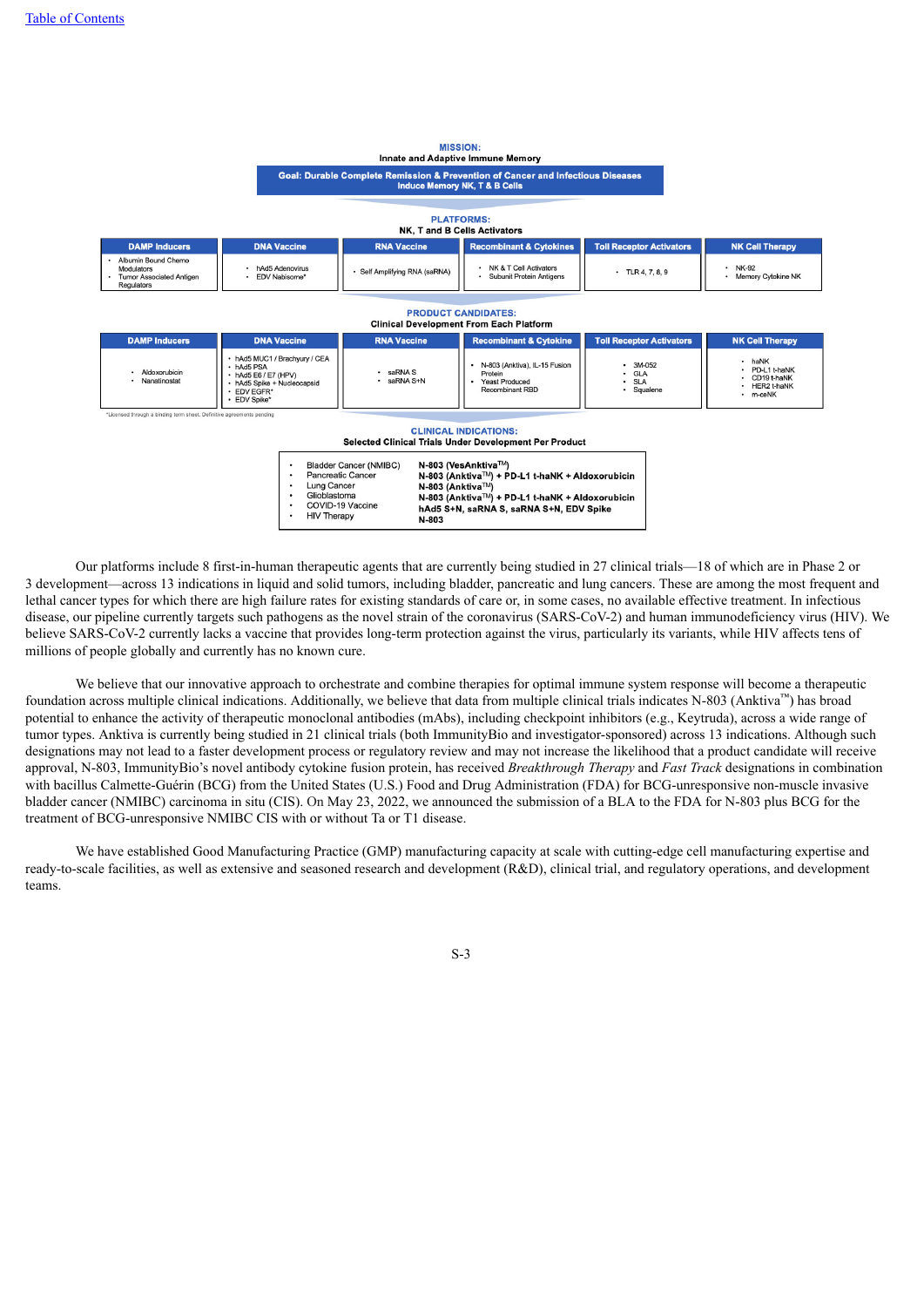# **Our Strategy**

We seek to become the leading global immunological therapeutics company by creating the next generation of immunotherapies to address serious unmet needs within oncology and infectious diseases. To achieve this goal, the key elements of our strategy include:

- **•** advancing the approval and commercialization of our lead antibody cytokine fusion protein, Anktiva, as an integral component of immunotherapy combinations, including those with checkpoint inhibitors;
- **•** continuously scrutinizing our clinical pipeline and assessing our strategic priorities to maximize opportunities for regulatory approval and to meet unmet medical needs;
- **•** accelerating our immunotherapy platform and product candidates with registrational intent to address difficult-to-treat oncological and infectious disease indications;
- **•** continuing to prospect, license, and acquire technologies to complement and strengthen our platforms and product candidates, both as single agent and combination therapies, in order to activate and coordinate the innate and adaptive immune system to generate cellular memory against multiple tumor types and infectious diseases;
- **•** optimizing investment in our discovery, development, and manufacturing capabilities for our next-generation targeted antibody cytokine fusion proteins and vaccine candidates, as well as for cell therapies;
- **•** advancing our formulations and delivery mechanisms to make our promising biotechnology product candidates available to the broadest population possible; and
- **•** cultivating new and expanding existing collaborations for our multi-stage pipeline to efficiently scale globally.

### **Intellectual Property**

For information related to our intellectual property please refer to our [Annual](https://www.sec.gov/Archives/edgar/data/1326110/000132611022000011/ibrx-20211231.htm) Report on For[m](https://www.sec.gov/Archives/edgar/data/1326110/000132611022000011/ibrx-20211231.htm) [10-K](https://www.sec.gov/Archives/edgar/data/1326110/000132611022000011/ibrx-20211231.htm) for the year ended December 31, 2021 filed with the SEC on March 1, 2022 under Part I, Item 1. "Business—Intellectual Property" and "Business—Collaboration and License Agreements."

# **Human Capital**

Our Human Capital Talent Strategy relies on attracting, retaining and developing top talent that align with our culture and mission to "outsmart your disease." We promote a culture that is focused on delivering treatments utilizing natural immunities, and we seek to harness our science first focus to deliver solutions to patients and families. As of March 31, 2022, we had 688 employees located in our offices in Southern California, Washington, Colorado, Florida, North Carolina, Massachusetts, and Italy. We have not been subject to labor action or union activities, and our management considers its relationships with employees to be good.

We believe that fostering a workplace that celebrates differences and strengths creates an environment that supports the inclusion and value of diverse thoughts, backgrounds and perspectives. A well rounded culture allows for ongoing dialogue and discussions that challenge the status quo and create a learning environment that supports diversity, equity and inclusion. As part of our commitment we continue to encourage a culture where employees can freely ask questions and raise concerns. Our annual performance review process helps support our commitment to develop and retain top talent by providing an opportunity to have open dialogue, establish goals, discuss milestones and continue to engage in opportunities to develop and cultivate the talent. Additionally, our management team makes themselves available to all employees including 1:1s, Department Meetings and Town Hall events.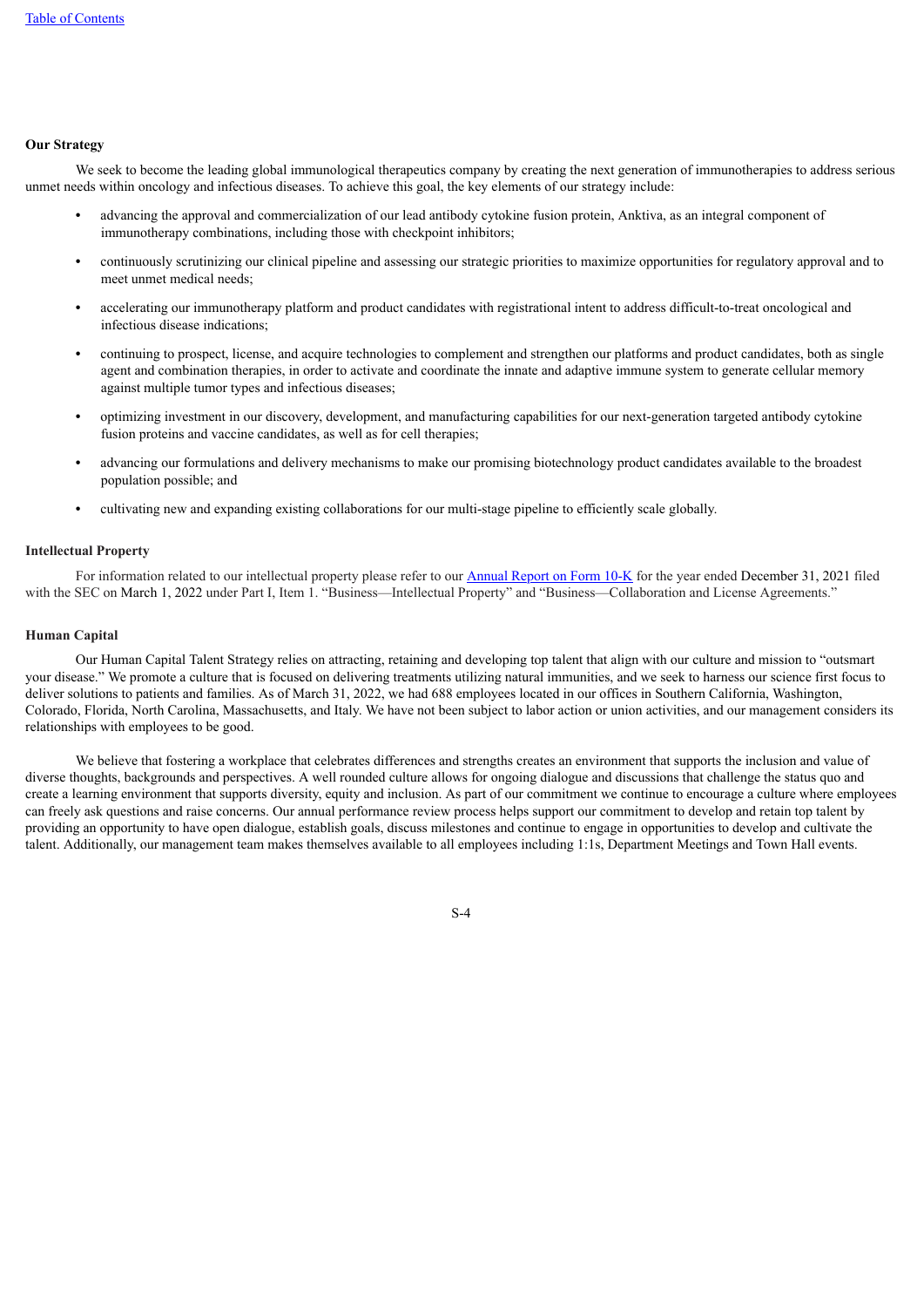Our ongoing success will continue to depend on our ability to attract, engage and retain top talent in an ever growing competitive market. We offer a competitive compensation package to help meet the needs of our employees. In addition to salaries, these programs include annual bonuses, stock awards, a 401(k) plan, healthcare and insurance benefits, flexible spending accounts, paid time off, family leave, flexible work schedules, an employee assistance program, among others. We work to ensure pay equity by assessing our compensation practices and working with external benchmarks and compensation consultants to design and benchmark our programs.

Our ongoing response to the COVID-19 pandemic, which complies with government orders in all the states and counties where we operate, focuses on employee health and wellness. We implemented a number of health-related measures over the past two years. We continue to support a general work from home policy and restrict on-site access to essential employees such as laboratory personnel, increasing hygiene, cleaning and sanitizing procedures at our office and laboratory facilities, requiring face masks be worn while on company premises, and implementing temperature checks and COVID-19 testing requirements in order to enter company facilities.

### **Properties**

For a description of our real properties please refer to our **[Annual](https://www.sec.gov/Archives/edgar/data/1326110/000132611022000011/ibrx-20211231.htm) Report on Form 10-K** for the year ended December 31, 2021 filed with the SEC on March 1, 2022 under Part I, Item 2. "Properties."

### **Holders of Record**

As of May 23, 2022, there were approximately 83 stockholders of record of our common stock. The actual number of stockholders is greater than the number of record holders and includes stockholders who are beneficial owners but whose shares are held in "street name" by brokers and other nominees. The number of stockholders of record also does not include stockholders whose shares may be held in trust or by other entities.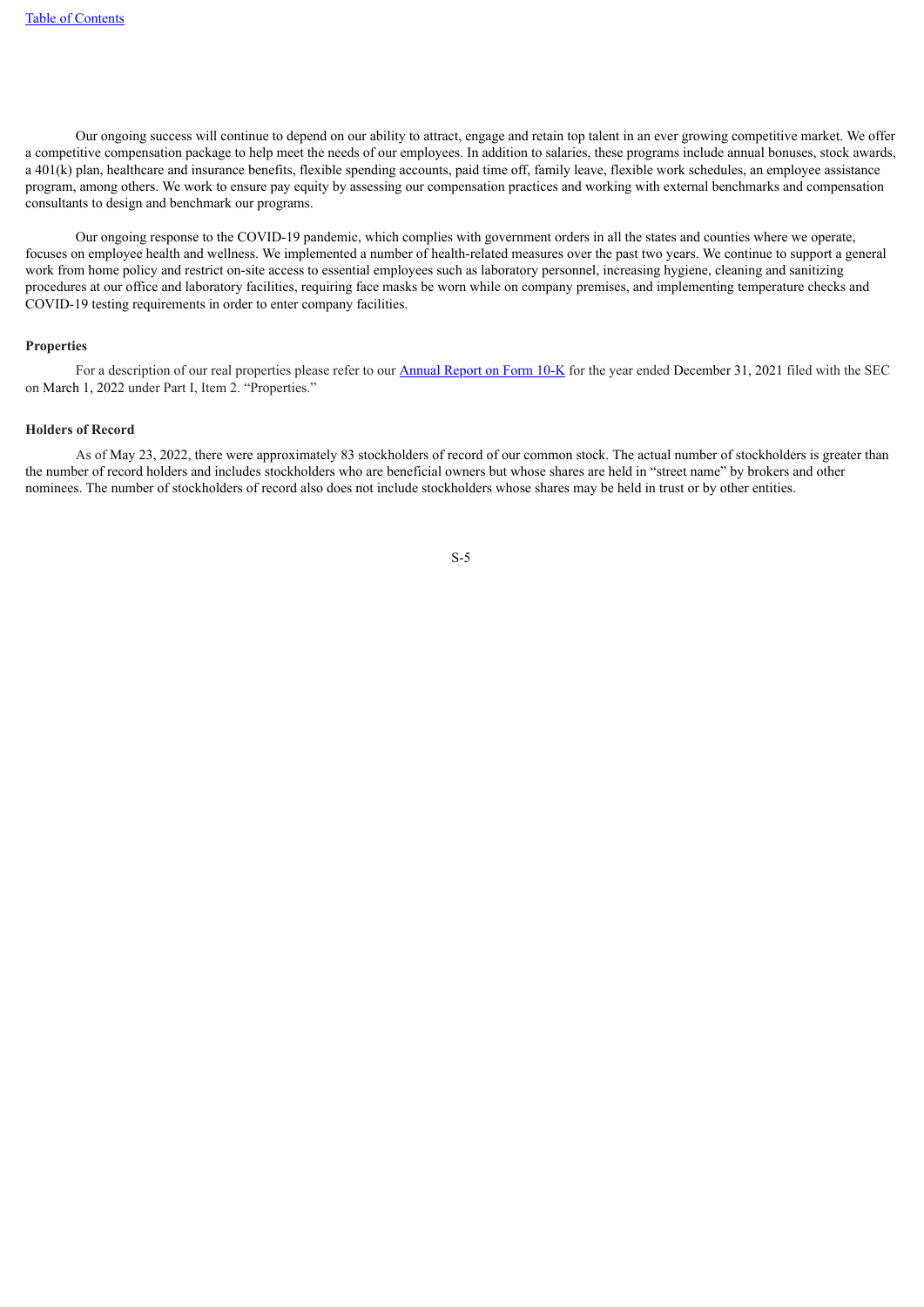# **Equity Compensation Plan Information**

The following table summarizes information about our equity compensation plans as of March 31, 2022. All outstanding awards relate to our common stock.

| <b>Plan Category</b>                                                                    | Number of<br><b>Securities to</b><br>be Issued Upon<br><b>Exercise</b><br>of Outstanding<br>Options,<br><b>Warrants</b> and<br><b>Rights</b><br>(a) | Weighted-<br>average<br><b>Exercise Price of</b><br>Outstanding<br>Options,<br>Warrants and<br><b>Rights</b><br>(b) |       | <b>Number of Securities</b><br><b>Remaining Available</b><br>for Future Issuance<br><b>Under Equity</b><br><b>Compensation Plans (Excluding Securities</b><br>Reflected in Column (a))<br>(c) |
|-----------------------------------------------------------------------------------------|-----------------------------------------------------------------------------------------------------------------------------------------------------|---------------------------------------------------------------------------------------------------------------------|-------|-----------------------------------------------------------------------------------------------------------------------------------------------------------------------------------------------|
| Equity compensation plans approved by<br>security holders $(1)$ , $(2)$ , $(3)$ , $(4)$ | 14,968,877 \$                                                                                                                                       |                                                                                                                     | 10.41 | 336,274                                                                                                                                                                                       |
| Equity compensation plan not approved by<br>security holders                            |                                                                                                                                                     |                                                                                                                     |       |                                                                                                                                                                                               |
| Total                                                                                   | 14,968,877                                                                                                                                          |                                                                                                                     |       | 336,274                                                                                                                                                                                       |

- (1) The equity compensation plans approved by security holders are the 2014 Equity Incentive Plan (the 2014 Plan) and the ImmunityBio, Inc. 2015 Equity Incentive Plan (the 2015 Plan). The 2014 Plan has terminated as to future grants. The amount shown in Column (a) with respect to the 2014 Plan includes 503,493 shares issuable upon the exercise of vested stock options. The amount shown in Column (a) with respect to the 2015 Plan includes 7,802,119 shares issuable upon the exercise of vested stock options and 1,412,245 shares issuable upon the vesting of RSU awards.
- (2) The Amended and Restated ImmunityBio, Inc. 2015 Stock Incentive Plan (the 2015 NC Plan) was approved by security holders in conjunction with the Merger between NantKwest, Inc. (NantKwest) and NantCell, Inc. (formerly known as ImmunityBio, Inc., a private company) (NantCell) that was completed on March 9, 2021. The 2015 NC Plan has terminated as to future grants. The amount shown in Column (a) with respect to this plan includes 513,854 shares issuable upon the exercise of vested stock options and 4,737,166 shares issuable upon the vesting of RSU awards.
- (3) The amount shown in Column (b) is the weighted average exercise price for stock option awards outstanding.
- (4) The amount shown in Column (c) is the number of shares available for grant under the 2015 Plan.

### **Controls and Procedures**

# *Changes in Internal Control over Financial Reporting*

There have been no changes in our internal control over financial reporting (as defined in Rules 13a-15(f) and 15d-15(f) of the Exchange Act) during the fiscal quarter ended March 31, 2022 that have materially affected, or are reasonably likely to materially affect, our internal control over financial reporting.

### *Inherent Limitations on Ef ectiveness of Controls*

Management recognizes that a control system, no matter how well conceived and operated, can provide only reasonable, not absolute, assurance that the objectives of the control system are met. Further, the design of a control system must reflect the fact that there are resource constraints, and the benefits of controls must be considered relative to their costs. Because of the inherent limitations in all control systems, no evaluation of controls can provide absolute assurance that all control issues and instances of fraud or error, if any, have been detected. These inherent limitations include the realities that judgments in decision making can be faulty, and that breakdowns can occur because of a simple error or mistake. Additionally, controls can be circumvented by the individual acts of some persons, by collusion of two or more people or by management override of the controls. The design of any system of controls also is based in part upon certain assumptions about the likelihood of future events, and there can be no assurance that any design will succeed in achieving its stated goals under all potential future conditions; over time, controls may become inadequate because of changes in conditions, or the degree of compliance with policies or procedures may deteriorate. Because of the inherent limitations in a cost-effective control system, misstatements due to error or fraud may occur and not be detected.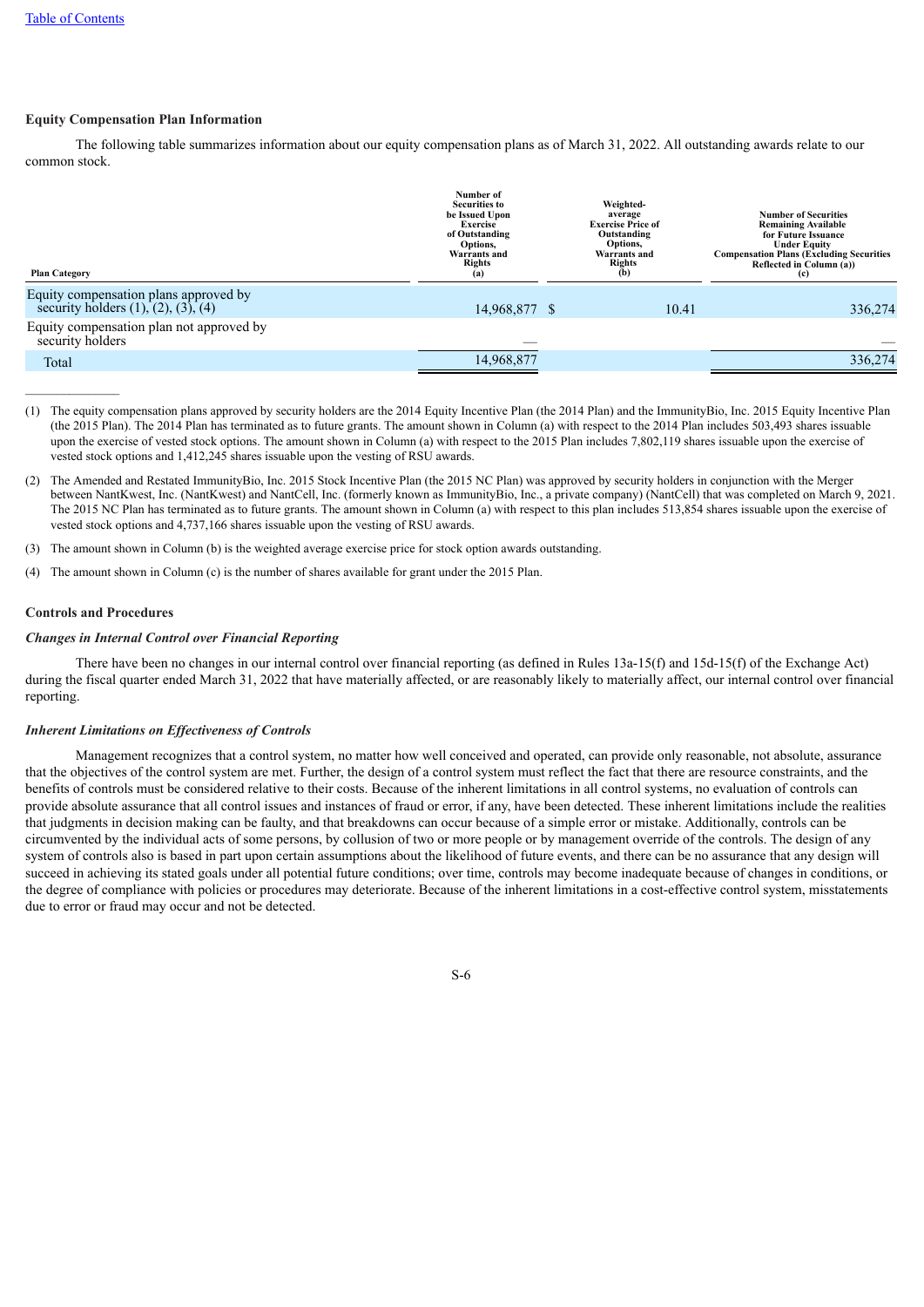### **Recent Developments**

On May 23, 2022, ImmunityBio announced the submission of a BLA to the FDA for N-803 plus BCG for the treatment of BCG-unresponsive NMIBC CIS with or without Ta or T1 disease.

### **Additional Information**

For additional information related to our business and operations, please refer to the reports incorporated herein by reference, as described under the caption ["Information](#page-25-0) [Incorporated](#page-25-0) by [Reference](#page-25-0)" on page S[-24](#page-25-0) of this prospectus supplement.

### **Organization and Development of ImmunityBio, Inc.**

ImmunityBio, Inc. was established following a series of mergers and name changes. We were incorporated in Illinois on October 7, 2002 under the name ZelleRx Corporation. Our name was later changed to Conkwest, Inc., and we were reincorporated in the state of Delaware in March 2014. On July 10, 2015, we changed our name to NantKwest, Inc.

NantCell, LLC was originally organized as a Delaware limited liability company in November 2014. In April 2015, it was converted to a Delaware corporation, NantCell, Inc., and in May 2019 changed its name to ImmunityBio, Inc. (a private company).

On December 21, 2020, NantKwest, Inc. and ImmunityBio, Inc. entered into a merger agreement (the Merger Agreement) providing for the combination of the two companies (the Merger), with NantKwest, Inc. being the surviving company which then changed its name to ImmunityBio, Inc. (and ImmunityBio, Inc., a private company, changed its name back to NantCell, Inc. and is now our wholly owned subsidiary). At the time, NantKwest, Inc. was an innovative, clinical-stage immunotherapy company focused on harnessing the power of the innate immune system to treat cancer and infectious diseases, and ImmunityBio, Inc. was a clinical-stage immunotherapy company developing next-generation therapies that drive immunogenic mechanisms for defeating cancer and infectious diseases, with an immunotherapy platform designed to activate both the innate and adaptive immune systems to create long-term "immunological memory." We believe that the Merger, which closed on March 9, 2021, combined two companies to create a clinical-stage biotechnology company developing next-generation therapies and vaccines that complement, harness, and amplify the immune system to defeat cancers and infectious diseases.

ImmunityBio, Inc. is incorporated in Delaware and its principal executive offices are located in San Diego, California.

Our principal executive offices are located at 3530 John Hopkins Court, San Diego, California 92121. Our telephone number is (858) 633-0300. Our website address is https://www.immunitybio.com. Information contained on, or that can be accessed through, our website is not part of, and is not incorporated by reference into this prospectus supplement and you should not consider information on, or that can be accessed through, our website to be part of this prospectus supplement. Inclusion of our website address in this prospectus supplement is an inactive textual reference only. Investors should not rely on any such information in deciding whether to purchase our securities.

<span id="page-8-0"></span>We use ImmunityBio, the ImmunityBio logo, and other marks as trademarks in the United States and other countries. This prospectus supplement, the accompanying prospectus and the other documents incorporated by reference contain references to our trademarks and service marks and to those belonging to other entities. Solely for convenience, trademarks and trade names referred to in this prospectus supplement, the accompanying prospectus and the other documents incorporated by reference, including logos, artwork, and other visual displays, may appear without the  $\mathscr{C}$  or  $\mathbb{M}$  symbols, but such references are not intended to indicate in any way that we will not assert, to the fullest extent under applicable law, our rights, or the rights of the applicable licensor to these trademarks and trade names. We do not intend our use or display of other entities' trade names, trademarks, or service marks to imply a relationship with, or endorsement or sponsorship of us by, any other entity.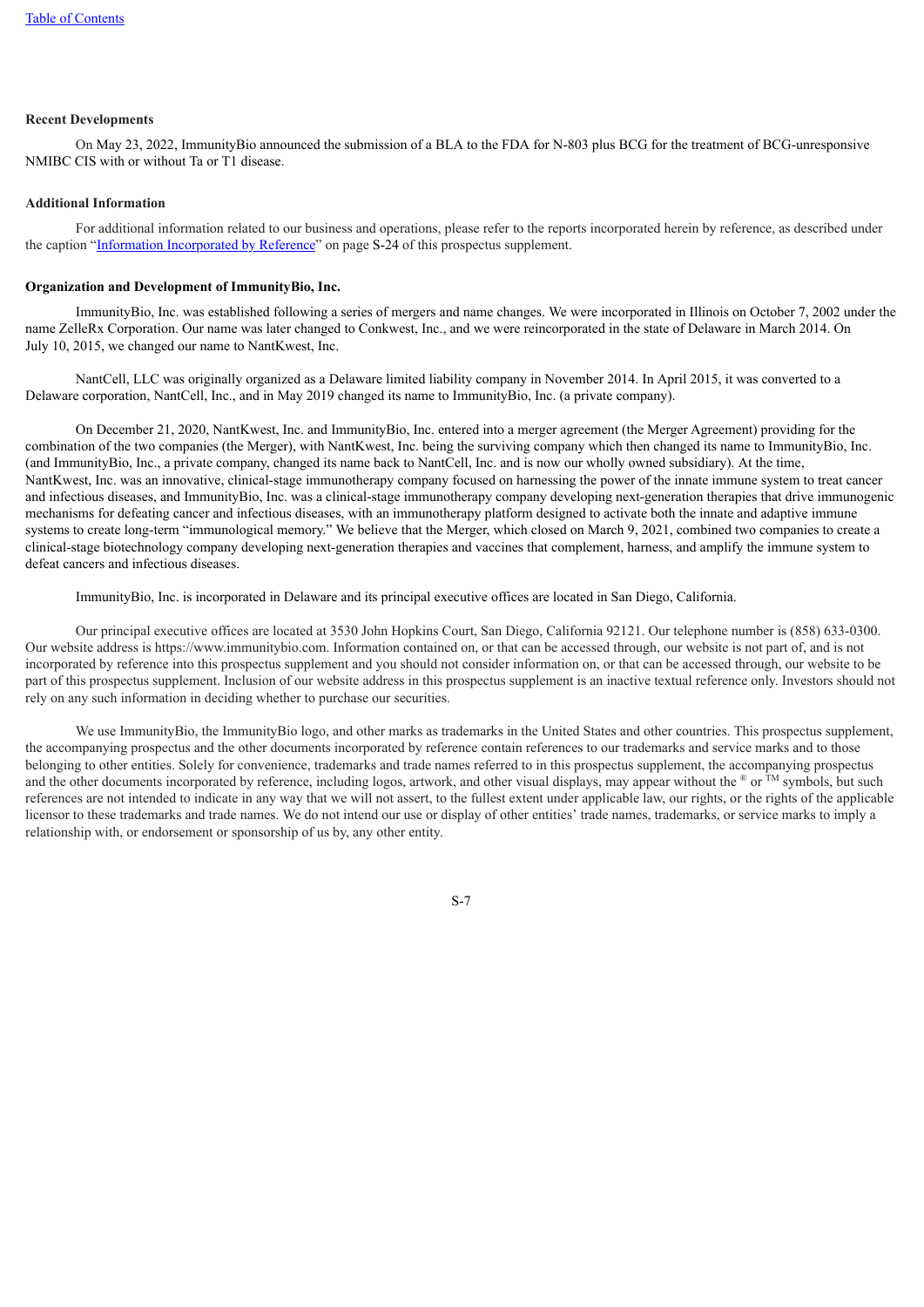# **THE OFFERING**

| Common stock offered by us                         | Shares of our common stock having an aggregate offering price up to \$330,795,982.                                                                                                                                                                                                                                                                                                                                                                                                                                                                                                                                                                                |
|----------------------------------------------------|-------------------------------------------------------------------------------------------------------------------------------------------------------------------------------------------------------------------------------------------------------------------------------------------------------------------------------------------------------------------------------------------------------------------------------------------------------------------------------------------------------------------------------------------------------------------------------------------------------------------------------------------------------------------|
| Common stock to be outstanding after this offering | Up to $484,779,854$ shares, assuming sales of $86,823,092$ shares of our common stock<br>in this offering at an offering price of \$3.81 per share, the last reported sale price of<br>our common stock on The Nasdaq Global Select Market on May 23, 2022. The actual<br>number of shares issued will vary depending on the sales price under this offering.                                                                                                                                                                                                                                                                                                     |
| <b>Manner of offering</b>                          | "At-the-market" offering that may be made from time to time through our sales agent,<br>Jefferies. See the section titled "Plan of Distribution."                                                                                                                                                                                                                                                                                                                                                                                                                                                                                                                 |
| Use of proceeds                                    | We intend to use the net proceeds from this offering, if any, together with other<br>available funds, to progress our commercialization efforts and clinical development<br>programs, fund other research and development activities, for capital expenditures<br>and for other general corporate purposes. We may also use a portion of the net<br>proceeds to license intellectual property or to make acquisitions or investments. See<br>the section titled "Use of Proceeds" for a more complete description of the intended<br>use of proceeds from this offering.                                                                                          |
| Dividend policy                                    | We have never declared or paid any cash dividends on our capital stock. We currently<br>intend to retain future earnings, if any, for the operation and expansion of our<br>business and, therefore, we do not anticipate declaring or paying cash dividends in the<br>foreseeable future. The payment of dividends will be at the discretion of our board of<br>directors and will depend on our results of operations, capital requirements, financial<br>condition, prospects, contractual arrangements, any limitations on payment of<br>dividends present in any future debt agreements, and other factors that our board of<br>directors may deem relevant. |
| <b>Risk factors</b>                                | Investing in our securities involves a high degree of risk. See the section titled "Risk<br><b>Factors</b> " and other information included and incorporated by reference in this<br>prospectus supplement and the accompanying prospectus for a discussion of factors<br>that you should carefully read and consider before deciding to invest in our common<br>stock.                                                                                                                                                                                                                                                                                           |
| <b>Nasdaq Global Select Market Symbol</b>          | "IBRX"                                                                                                                                                                                                                                                                                                                                                                                                                                                                                                                                                                                                                                                            |
|                                                    |                                                                                                                                                                                                                                                                                                                                                                                                                                                                                                                                                                                                                                                                   |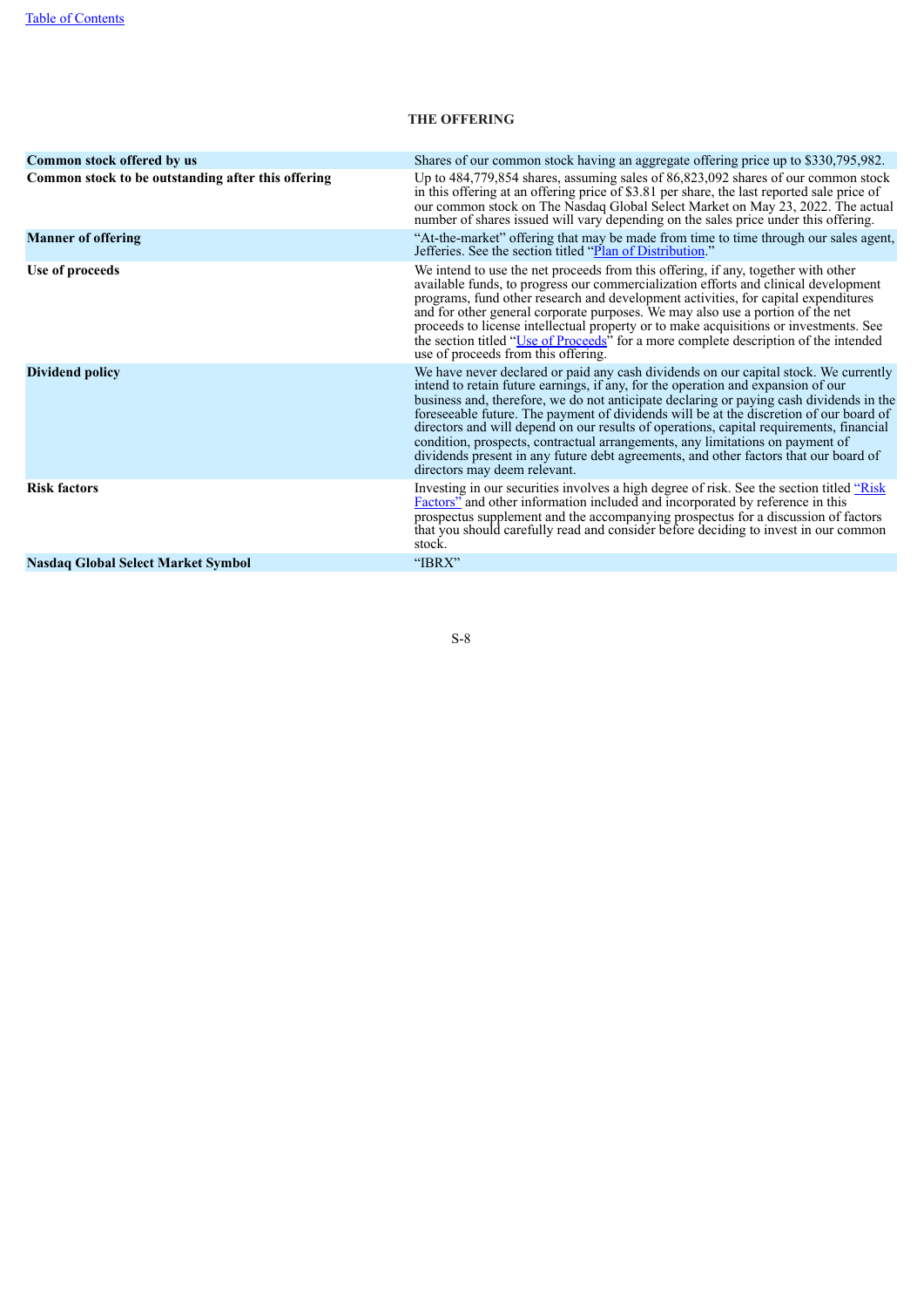# **Outstanding Shares**

The number of shares of common stock to be outstanding after this offering is based on 397,956,762 shares of common stock outstanding as of March 31, 2022 and excludes the following:

- **•** 163,800 shares issued to GlobeImmune, Inc., our consolidated subsidiary, which are treated as treasury stock for purposes of U.S. generally accepted accounting principles;
- **•** 8,819,466 shares of our common stock issuable upon exercise of options to purchase common stock that were outstanding as of March 31, 2022;
- **•** 6,149,411 shares of our common stock issuable upon the vesting of restricted stock units that were outstanding as of March 31, 2022;
- **•** 1,638,000 shares of our common stock subject to an outstanding warrant that will become exercisable if certain performance conditions are satisfied;
- **•** 336,274 shares of our common stock reserved for future issuance under our 2015 Plan (there are no shares of common stock available for future issuance under the 2014 Plan);
- **•** any shares of our common stock issuable to the former stockholders of Altor BioScience, LLC (Altor), including Dr. Patrick Soon-Shiong, the company's Executive Chairman and Global Chief Scientific and Medical Officer, and certain affiliates, in satisfaction of an aggregate of approximately \$300.6 million in contingent value rights (CVRs), which such stockholders may choose to receive in shares of our common stock, upon successful approval of a BLA or foreign equivalent for N-803 (Anktiva) by December 31, 2022;
- **•** any shares of our common stock issuable to the former stockholders of Altor, including Dr. Soon-Shiong and certain affiliates, in satisfaction of an aggregate of approximately \$300.6 million in CVRs, which such stockholders may choose to receive in shares of our common stock, upon the first calendar year prior to December 31, 2026 in which worldwide net sales of N-803 exceed \$1.0 billion; and
- **•** any shares of common stock that may be issued upon conversion of a \$300.0 million promissory note due December 17, 2022, issued to Nant Capital, LLC, an affiliate of Dr. Soon-Shiong, for unpaid principal and interest at a conversion price of \$5.67 per share of common stock (subject to appropriate adjustment from time to time for any stock dividend, stock split, combination of shares, reorganization, recapitalization, reclassification or other similar event), in the event of a default on the loan (as defined in the promissory note), including if we do not repay the loan at maturity, and if we elect at our sole option, to settle the outstanding principal amount and accrued and unpaid interest due through conversion instead of payment in cash.

<span id="page-10-0"></span>In addition, unless we specifically state otherwise, all information in this prospectus supplement assumes no exercise of outstanding stock options subsequent to March 31, 2022.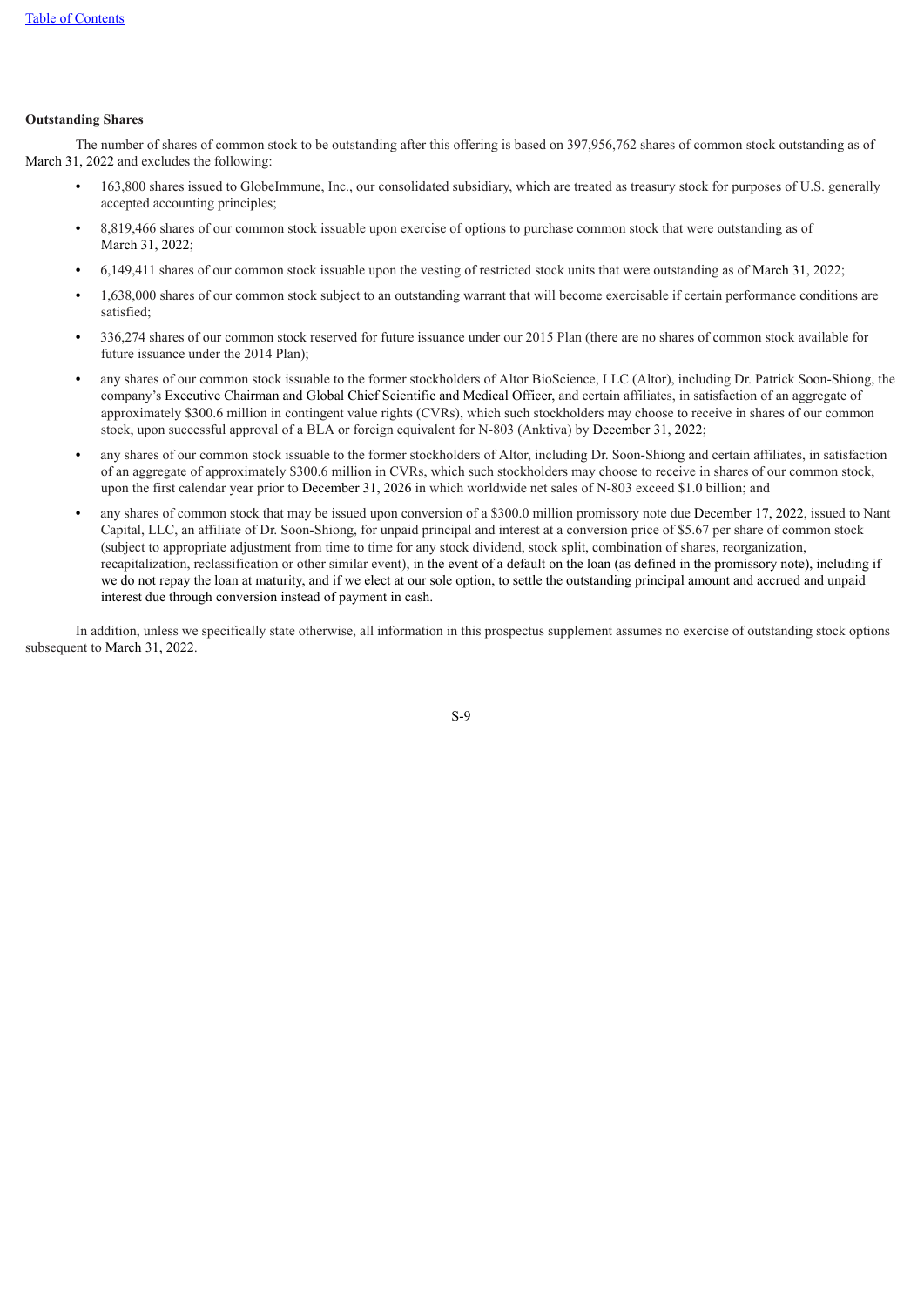### **RISK FACTORS**

Investing in our securities involves a high degree of risk. Before deciding whether to invest in our securities, you should consider carefully, among other matters, the risks and uncertainties described under the heading "Risk [Factors](#page-33-0)" on page [6](#page-33-0) of the accompanying prospectus, and those discussed in our [Quarterly](https://www.sec.gov/Archives/edgar/data/1326110/000132611022000027/ibrx-20220331.htm) [Report](https://www.sec.gov/Archives/edgar/data/1326110/000132611022000027/ibrx-20220331.htm) on Form 10-O for the three months ended March 31, 2022 filed with the SEC on May 10, 2022 under Part II, Item 1A. "Risk Factors," which is incorporated herein by reference, and may be amended, updated, supplemented or superseded from time-to-time by annual, quarterly and other reports and documents that we file with the SEC in the future and any prospectus supplement related to a particular offering.

The risks described in these documents are not the only ones we face. There may be other unknown or unpredictable economic, business, competitive, regulatory or other factors that could harm our future results. Additional risks not presently known to us or that we currently believe are immaterial may also significantly impair our business operations. Past financial performance may not be a reliable indicator of future performance, and historical trends should not be used to anticipate results or trends in future periods. If any of these risks actually occurs, our business, financial condition, results of operations or cash flow could be harmed. This could cause the trading price of our securities to decline, resulting in a loss of all or part of your investment. Such risks may be amplified by the COVID-19 pandemic and its potential impact on our business and the global economy. Please also read *carefully the section below titled "[Forward-L](#page-15-0)ooking [Statements](#page-15-0)."*

### **Risks Relating to the Offering**

We will need additional financing to fund our operations and complete the development and commercialization of our various product candidates, and if we are unable to obtain such financing when needed, or on acceptable terms, we may be unable to complete the development and commercialization *of our product candidates.*

We have generated minimal revenue from non-exclusive license agreements related to our cell lines, the sale of our bioreactors and related consumables, and grant programs. We have no clinical products approved for commercial sale and have not generated any revenue from therapeutic and vaccine product candidates that are under development. We have incurred net losses in each year since our inception and, as of March 31, 2022, we had an accumulated deficit of \$2.1 billion. Substantially all of our net losses resulted principally from costs incurred in connection with our ongoing clinical trials and operations, our research and development programs, and from selling, general and administrative costs associated with our operations, including stockbased compensation expense. We expect our research and development expense to increase significantly for the foreseeable future as we advance our product candidates through clinical development and conduct our ongoing and planned clinical trials.

As of March 31, 2022, we had cash and cash equivalents, and marketable securities of \$193.2 million. In order to complete the development of our current product candidates, and implement our business plan, we will require substantial additional funding. Furthermore, changing circumstances may cause us to increase our spending significantly faster than we currently anticipate, and we may need to raise even greater amounts of funds sooner if we choose to expand more rapidly than we presently anticipate. Moreover, our fixed expenses such as rent and other contractual commitments are substantial and are expected to increase in the future.

As a result of continuing anticipated operating cash outflows, we believe that substantial doubt exists regarding our ability to continue as a going concern without additional funding or financial support. However, we believe our existing cash, cash equivalents, and investments in marketable securities, together with capital to be raised through equity offerings (including the ATM) and our potential ability to borrow from affiliated entities, will be sufficient to fund our operations through at least the next 12 months following the issuance of our Quarterly Report on Form 10-Q for the three months ended March 31, 2022 filed with the SEC on May 10, 2022 based primarily upon our Executive Chairman and Global Chief Scientific and Medical Officer's intent and ability to support our operations with additional funds, including loans from affiliated entities, as required, which we believe alleviates such doubt. We may also seek to sell additional equity, through one or more follow-on public offerings, or in separate financings, or obtain a credit facility. However, we may not be able to secure such external financing in a timely manner or on favorable terms. Without additional funds, we may choose to delay or reduce our operating or investment expenditures. Further, because of the numerous risks and uncertainties associated with the development and commercialization of our product candidates, we may need additional funds to meet our needs sooner than planned.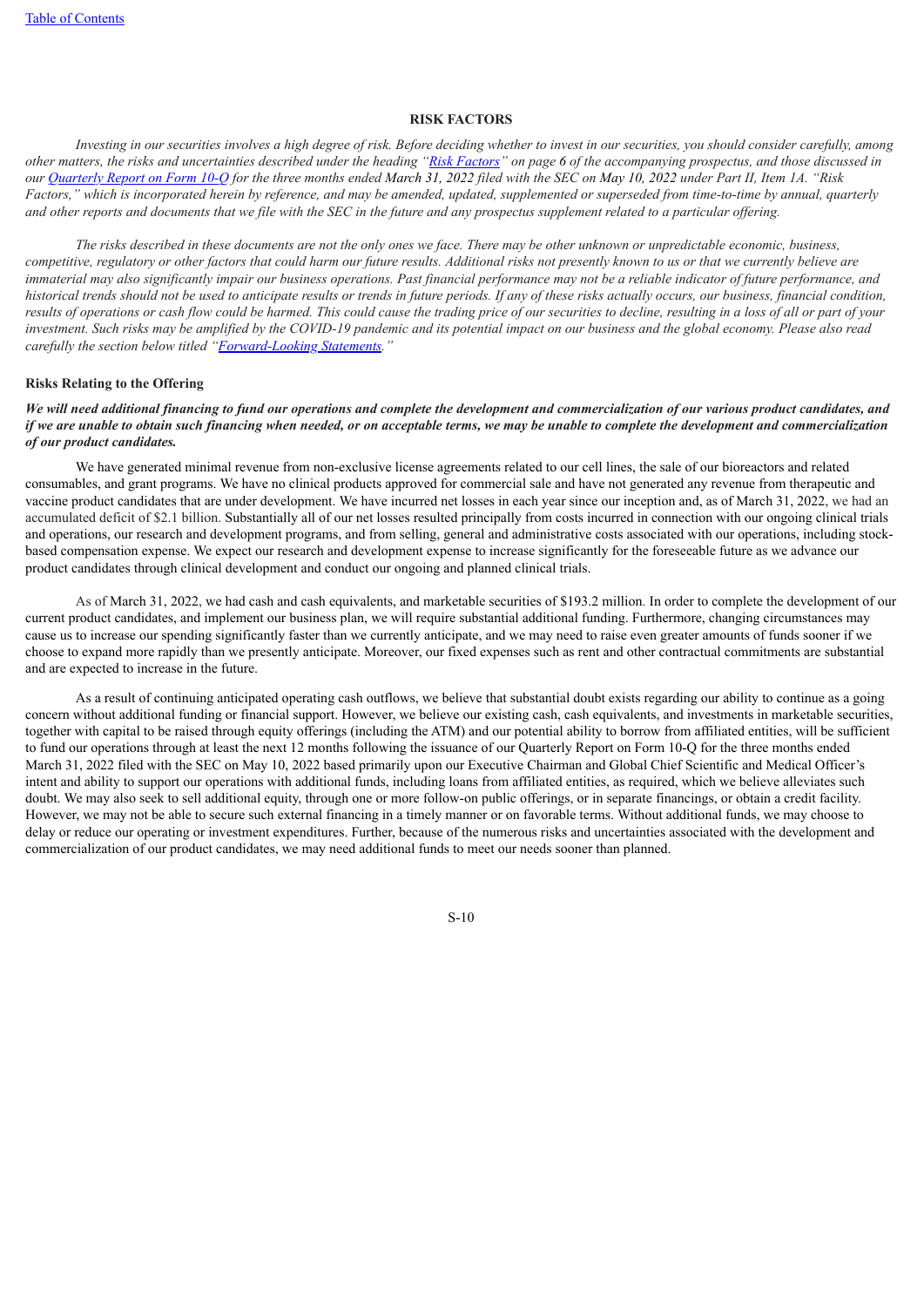We will need to obtain additional financing to fund our future operations, including completing the development and commercialization of our product candidates. Changing circumstances may cause us to increase our spending significantly faster than we currently anticipate and we may need to raise additional funds sooner than we presently anticipate. Moreover, research and development and our operating costs and fixed expenses such as rent and other contractual commitments, including those for our research collaborations, are substantial and are expected to increase in the future.

Our future funding requirements will depend on many factors, including, but not limited to:

- **•** progress, timing, scope and costs of our clinical trials, including the ability to timely initiate clinical sites, enroll subjects and manufacture Anktiva and other therapies for the treatment of patients in our ongoing, planned and potential future clinical trials;
- time and cost necessary to obtain regulatory approvals that may be required by regulatory authorities to execute clinical trials;
- **•** our ability to successfully commercialize any product candidates, if approved;
- **•** our ability to have clinical and commercial product successfully manufactured consistent with FDA and European Medicines Agency regulations;
- **•** amount of sales and other revenues from product candidates that we may commercialize, if any, including the selling prices for such potential products and the availability of adequate third-party coverage and reimbursement for patients;
- **•** sales and marketing costs associated with commercializing any product candidates, if approved, including the cost and timing of building our marketing and sales capabilities;
- **•** cost of building, staffing and validating our own manufacturing facility in the United States;
- **•** terms and timing of our current and any potential future collaborations, contingent value rights, milestones, royalties, licensing or other arrangements that we have established or may establish;
- **•** cash requirements of any future acquisitions or the development of other product candidates;
- **•** time and cost necessary to respond to technological, regulatory, political and market developments;
- **•** costs of filing, prosecuting, maintaining, defending and enforcing any patent claims and other intellectual property rights; and
- **•** costs associated with any potential business or product acquisitions, strategic collaborations, licensing agreements or other arrangements that we may establish.

Unless and until we can generate a sufficient amount of revenues, we expect to seek to finance future cash needs through public or private equity offerings, license agreements, debt financings, credit facilities, collaborations, strategic alliances and marketing or distribution arrangements. In that connection, we intend to issue additional shares in connection with this offering and one or more future capital raising transactions. Additional funds may not be available when we seek to raise capital or need funds on terms that are acceptable to us, or at all. We have no committed source of additional capital and if we are unable to raise additional capital in sufficient amounts or on terms acceptable to us, we may be required to delay or reduce the scope of or eliminate one or more of our research or development programs or our commercialization efforts. Our current license agreements may also be terminated if we are unable to meet the payment obligations under those agreements. As a result, we may seek to access the public or private capital markets whenever conditions are favorable, even if we do not have an immediate need for additional capital at that time.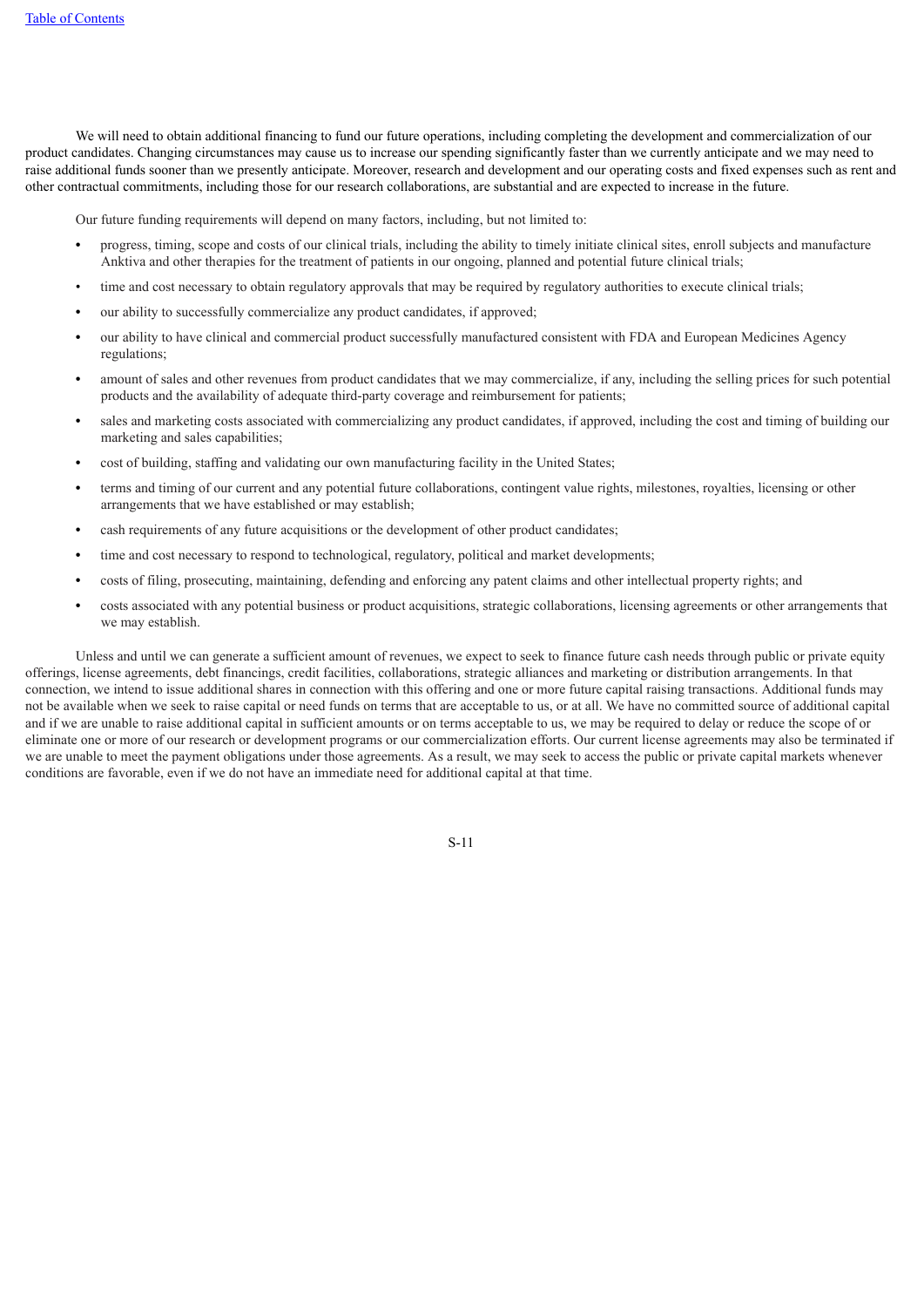To the extent that we raise additional capital through the sale of equity or equity-linked securities, including convertible debt, or through the ATM or other offerings, your ownership interest will be diluted, and the terms may include liquidation or other preferences that adversely affect your rights as a stockholder. The incurrence of additional indebtedness would result in increased fixed payment obligations and could involve certain restrictive covenants, such as limitations on our ability to incur additional debt, limitations on our ability to acquire or license intellectual property rights and other operating restrictions that could adversely impact our ability to conduct our business. If we raise additional funds through strategic partnerships and alliances and licensing arrangements with third parties, we may have to relinquish valuable rights to our technologies or product candidates, or grant licenses on terms unfavorable to us. We have no committed source of additional capital and if we are unable to raise additional capital in sufficient amounts or on terms acceptable to us, we may be required to delay or reduce the scope of or eliminate one or more of our research or development programs or our commercialization efforts. Our current license and collaboration agreements may also be terminated if we are unable to meet the payment obligations under those agreements. As a result, we may seek to access the public or private capital markets whenever conditions are favorable, even if we do not have an immediate need for additional capital at that time.

### *Our debt could adversely af ect our cash flows and limit our flexibility to raise additional capital.*

We have a significant amount of debt and may need to incur additional debt to support our growth. As of March 31, 2022, our indebtedness totaled \$609.0 million, (consisting of related-party promissory notes and accrued and unpaid interest, less unamortized debt issuance costs), held by entities affiliated with Dr. Soon-Shiong.

Our substantial amount of debt could have important consequences and could:

- **•** require us to dedicate a substantial portion of our cash and cash equivalents to make interest and principal payments on our debt, reducing the availability of our cash and cash equivalents and cash flow from operations to fund future capital expenditures, working capital, execution of our strategy and other general corporate requirements;
- **•** increase our cost of borrowing and even limit our ability to access additional debt to fund future growth;
- **•** increase our vulnerability to general adverse economic and industry conditions and adverse changes in governmental regulations;
- **•** limit our flexibility in planning for, or reacting to, changes in our business and industry, which may place us at a disadvantage compared with our competitors; and
- **•** limit our ability to borrow additional funds, even when necessary to maintain adequate liquidity, which would also limit our ability to further expand our business.

The occurrence of any of the foregoing factors could have a material adverse effect on our business, results of operations and financial condition.

We may need to refinance a portion of our outstanding debt as it matures. In particular, we have a \$300.0 million promissory note with an entity affiliated with Dr. Soon-Shiong that becomes due and payable on December 17, 2022. In the event of a default on the loan (as defined in the promissory note), including if we do not repay the loan at maturity, the company has the right, at its sole option, to convert the outstanding principal amount and accrued and unpaid interest due under this note into shares of the company's common stock at a price equal to \$5.67 per share. If we decide to convert this note into shares of common stock, it may be dilutive to our current stockholders. There can be no assurance that we can refinance this promissory note or what terms will be available in the market at the time of refinancing. Furthermore, if prevailing interest rates or other factors at the time of refinancing result in higher interest rates upon refinancing, then the interest expense relating to the refinanced indebtedness would increase. These risks could materially adversely affect our financial condition, cash flows and results of operations.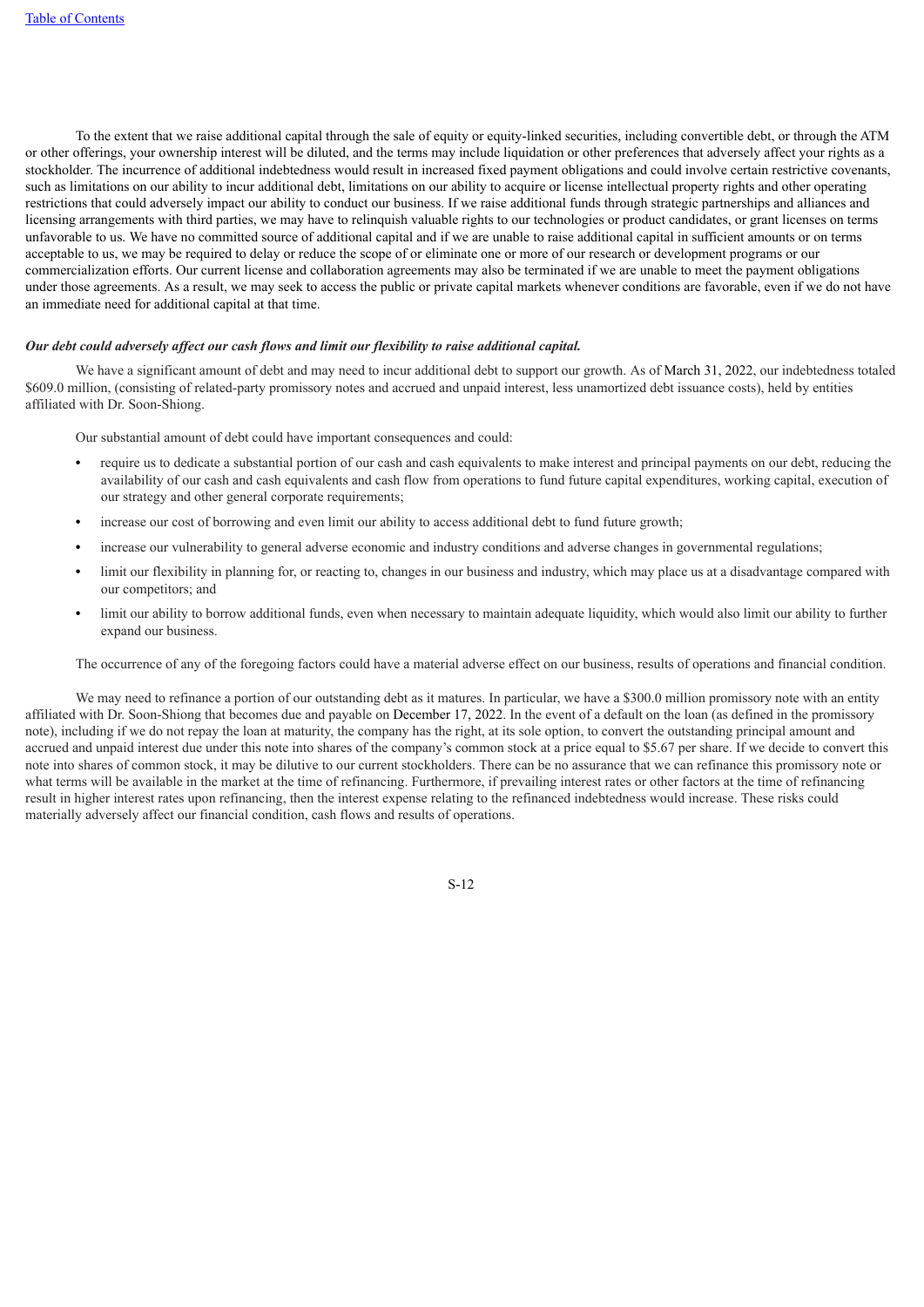# We will have broad discretion in the use of the net proceeds from this offering and may not use them effectively.

We cannot specify with certainty the particular uses of the net proceeds we will receive from this offering. Our management will have broad discretion in the application of the net proceeds, including for any of the purposes described in the section titled "Use of [Proceeds](#page-18-0)." We intend to use the net proceeds from this offering, if any, together with other available funds, for general corporate purposes, including to progress our commercialization efforts and clinical development programs, fund other research and development activities, make capital expenditures and fund working capital. We may also use a portion of the net proceeds to license intellectual property or to make acquisitions or investments. Our management may spend a portion or all of the net proceeds from this offering in ways that our stockholders may not desire or that may not yield a favorable return. The failure by our management to apply these funds effectively could harm our business, financial condition, results of operations and prospects. Pending their use, we may invest the net proceeds from this offering in a manner that does not produce income or that loses value.

### It is not possible to predict the actual number of shares we will sell under the sale agreement, or the gross proceeds resulting from those sales.

Subject to certain limitations in the sale agreement and compliance with applicable law, we have the discretion to deliver instruction to the sale agent to sell shares of our common stock at any time throughout the term of the sale agreement. The number of shares that are sold through the sale agent after our instruction will fluctuate based on a number of factors, including the market price of our common stock during the sales period, the limits we set with the sale agent in any instruction to sell shares, and the demand for our common stock during the sales period. Because the price per share of each share sold will fluctuate during this offering, it is not currently possible to predict the number of shares that will be sold or the gross proceeds to be raised in connection with those sales.

### The common stock offered hereby will be sold in "at the market offerings," and investors who buy shares at different times will likely pay different *prices.*

Investors who purchase shares in this offering at different times will likely pay different prices and may therefore experience different levels of dilution and different outcomes in their investment results. We will have discretion, subject to market demand, to vary the timing, prices, and numbers of shares sold in this offering. In addition, subject to the final determination by our board of directors, there is no minimum or maximum sales price for shares to be sold in this offering. Investors may experience a decline in the value of the shares they purchase in this offering as a result of sales made at prices lower than the prices they paid.

### *You may experience future dilution as a result of future equity of erings.*

We will require more capital to pursue our preclinical and clinical activities, regulatory approval and the commercialization of our products. In addition, we may also choose to raise additional capital due to market conditions or strategic considerations even if we believe we have sufficient funds for our current or future operating plans. To raise additional capital, we may in the future offer additional shares of our common stock or other securities convertible into or exchangeable for our common stock at prices that may not be the same as the price per share in this offering. We may sell shares or other securities in any other offering at a price per share that is less than the price per share paid by investors in this offering, and investors purchasing shares or other securities in the future could have rights superior to existing stockholders. The price per share at which we sell additional shares of our common stock, or securities convertible or exchangeable into common stock, in future transactions may be higher or lower than the price per share paid by investors in this offering.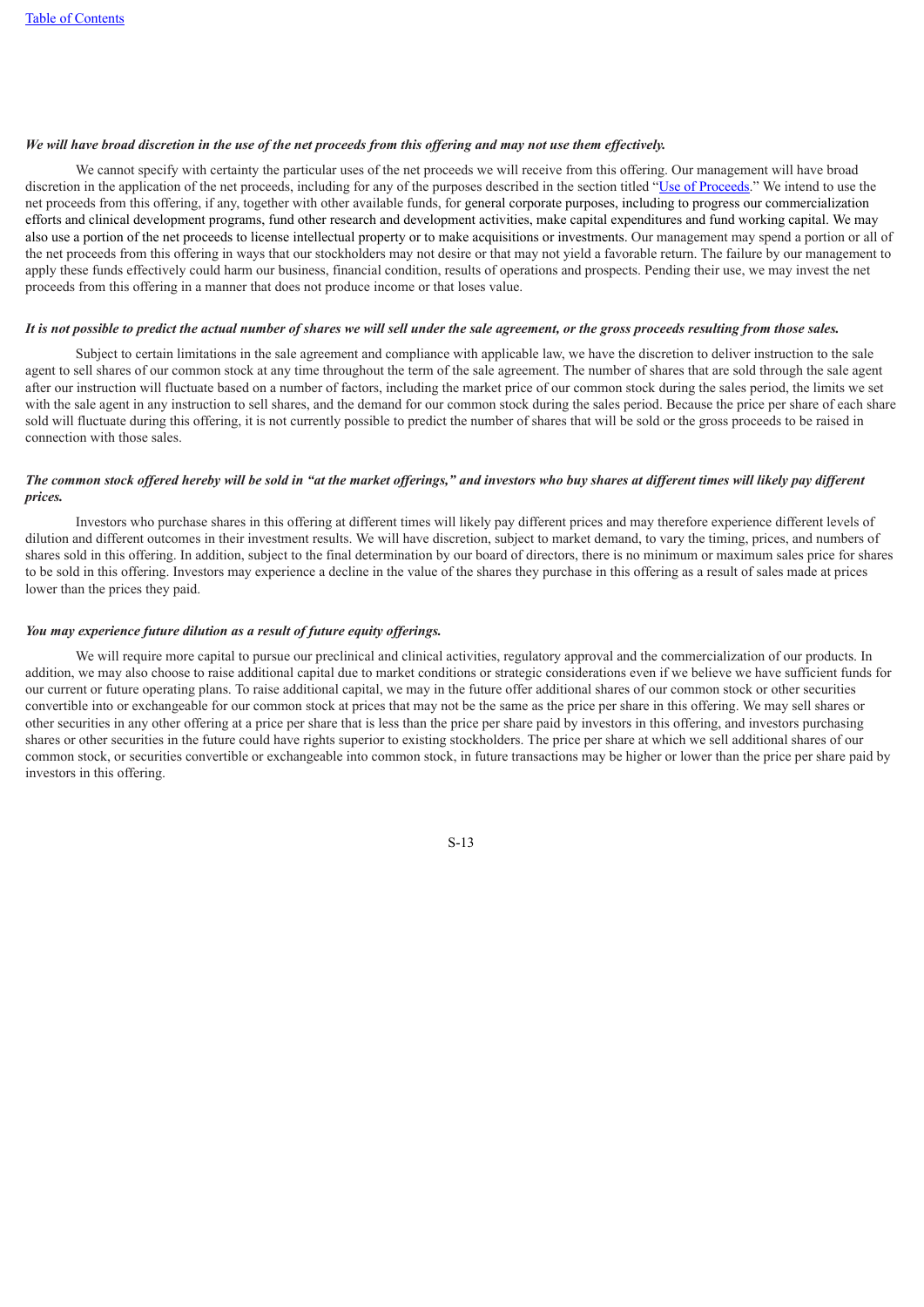# We have not paid cash dividends in the past and do not expect to pay dividends in the future. Any return on investment may be limited to the value of *our common stock.*

We have never paid cash dividends on our common stock and do not anticipate paying cash dividends for the foreseeable future. The payment of dividends on our common stock will depend on earnings, financial condition and other business and economic factors affecting us at such time as the board of directors may consider relevant. If we do not pay dividends, our common stock may be less valuable because a return on your investment will only occur if our stock price appreciates.

### You may experience immediate and substantial dilution in the net tangible book value per share of the common stock you purchase.

<span id="page-15-0"></span>The price per share of our common stock being offered may be higher than the net tangible book value per share of our common stock outstanding prior to this offering. Assuming that an aggregate of 86,823,092 shares are sold at a price of \$3.81 per share, the last reported sale price of our common stock on The Nasdaq Global Select Market on May 23, 2022, for aggregate proceeds of \$330,795,982 in this offering, and after deducting commissions and estimated aggregate offering expenses payable by us, you will suffer immediate and substantial dilution of \$3.89 per share, representing the difference between the as adjusted net tangible book value per share of our common stock as of March 31, 2022 after giving effect to this offering and the assumed offering price of \$3.81 per share. See the section entitled ["Dilution"](#page-19-0) below for a more detailed discussion of the dilution you will incur if you purchase common stock in this offering.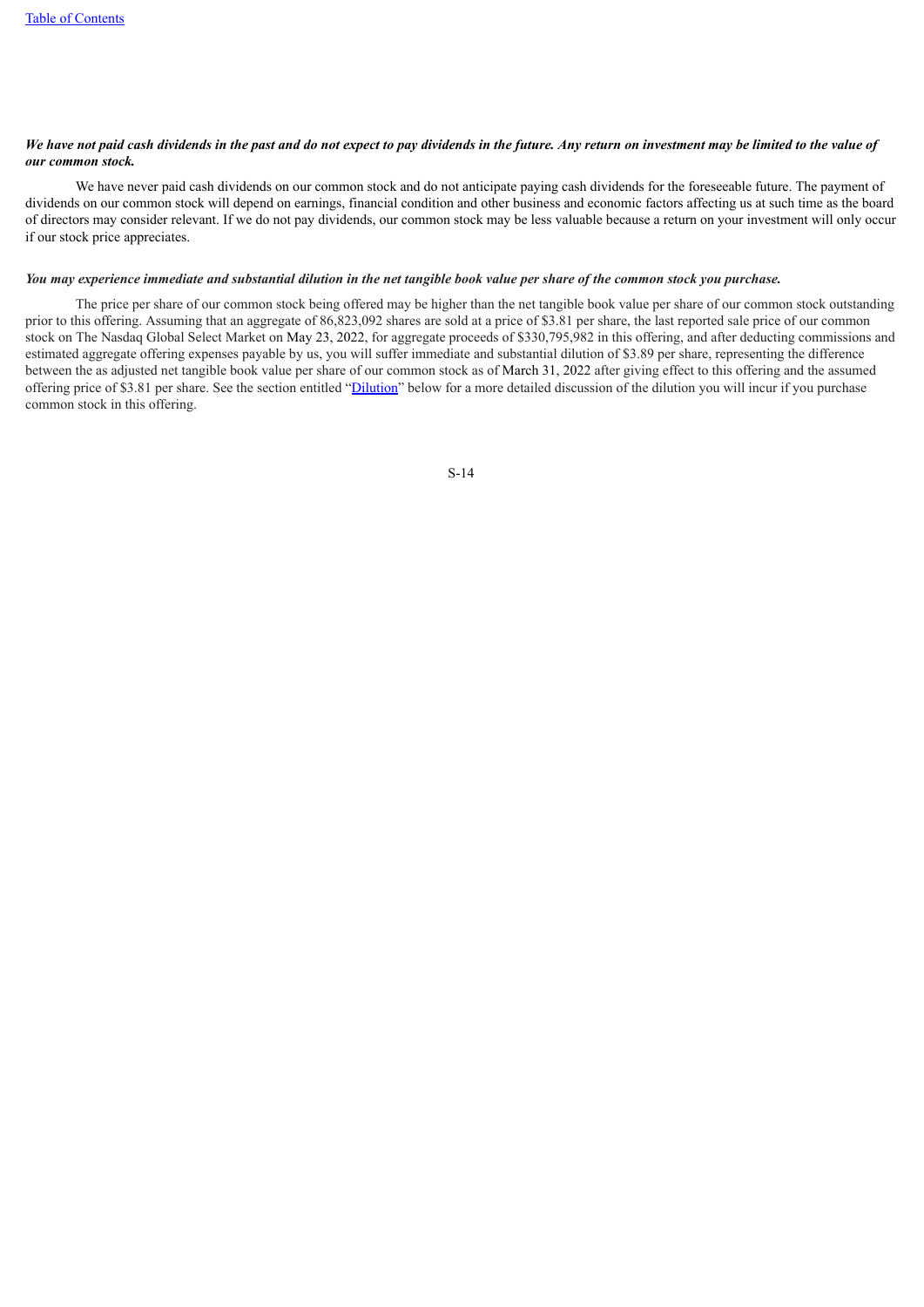# **FORWARD-LOOKING STATEMENTS**

This prospectus supplement, the accompanying prospectus and the information and documents we incorporate herein and therein by reference, and any free writing prospectus that we have authorized for use in connection with this offering contain, and we may from time to time make, written or oral "forward-looking statements" within the meaning of Section 27A of the Securities Act and Section 21E of the Securities Exchange Act of 1934, as amended (the Exchange Act) that are based on our management's beliefs and assumptions and on information currently available to our management. All statements other than statements of historical fact are, or may be deemed to be, forward-looking statements. Although we believe that we have a reasonable basis for each forward-looking statement contained and incorporated by reference included in this prospectus and any prospectus supplement, we caution you that these statements are based on our projections of the future that are subject to known and unknown risks, including business, regulatory, economic and competitive risks, uncertainties, contingencies, assumptions and other factors that may cause our actual results, levels of activity, performance or achievements to be materially different from any future results, levels of activity, performance or achievements expressed or implied by such forwardlooking statements. Factors that might cause or contribute to a material difference include, but are not limited to, those discussed elsewhere in this prospectus, the risks discussed in our other filings with the SEC and as set forth below.

These forward-looking statements include, but are not limited to:

- **•** our ability to develop next-generation therapies and vaccines that complement, harness, and amplify the immune system to defeat cancers and infectious diseases;
- our ability to implement and support our SARS-CoV-2 (COVID 19) vaccine and therapeutic programs;
- **•** any impact of the coronavirus pandemic, or responses to the pandemic, on our business, clinical trials or personnel;
- **•** our expectations regarding the potential benefits of our strategy and technology;
- **•** our expectations regarding the operation of our product candidates and related benefits;
- **•** our ability to utilize multiple modes to induce cell death;
- **•** our beliefs regarding the benefits and perceived limitations of competing approaches, and the future of competing technologies and our industry;
- **•** details regarding our strategic vision and planned product candidate pipeline, including that we eventually plan to advance vaccines and therapies for virally-induced infectious diseases;
- **•** our beliefs regarding the success, cost and timing of our product candidate development activities and current and future clinical trials and studies, including study design and the enrollment of patients;
- our expectations regarding our ability to utilize the Phase 1/2 aNK and haNK<sup>®</sup> clinical trials data to support the development of our product candidates, including our haNK, taNK, t-haNK<sup>™</sup>, MSC, and M-ceNK<sup>™</sup> product candidates;
- *•* our expectations regarding the development, application, commercialization, marketing, prospects and use generally of our product candidates, including Anktiva, self-amplifying RNA (saRNA), hAd5 and yeast constructs, recombinant sub-unit proteins, endosomal delivery vector  $(EDV<sup>TM</sup>)$  constructs, toll-like receptor-activating adjuvants, and aldoxorubicin;
- **•** the timing or likelihood of regulatory filings or other actions and related regulatory authority responses, including any planned investigational new drug (IND), BLA or New Drug Application (NDA) filings including, without limitation, the progress of our BLA submission for BCGunresponsive NMIBC CIS, or pursuit of accelerated regulatory approval pathways or orphan drug status and *Breakthrough Therapy* designations;
- **•** our ability to implement an integrated discovery ecosystem and the operation of that planned ecosystem, including being able to regularly add neoepitopes and subsequently formulate new product candidates;
- **•** the ability and willingness of strategic collaborators to share our vision and effectively work with us to achieve our goals;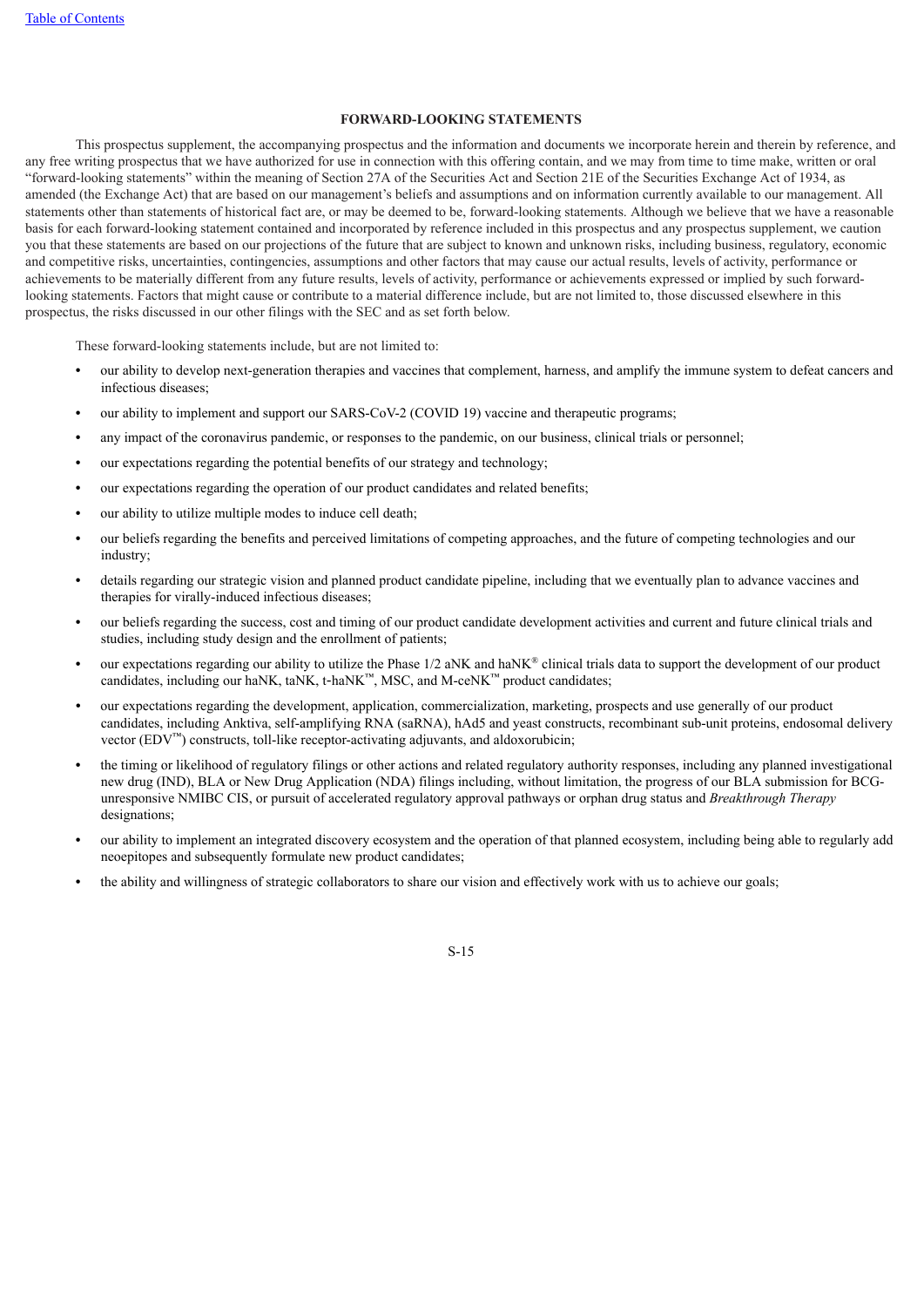- **•** the ability and willingness of various third parties to engage in research and development activities involving our product candidates, and our ability to leverage those activities;
- **•** our ability to attract additional third-party collaborators;
- **•** our expectations regarding the ease of administration associated with our product candidates;
- **•** the ability to transition our clinical trials at the Clinic to a new structure on the anticipated timeline, if at all;
- **•** our ability to finalize and execute definitive agreements with third parties with whom we have entered into term sheets or reached agreements in principle on various potential transactions;
- **•** our expectations regarding patient compatibility associated with our product candidates;
- **•** our beliefs regarding the potential markets for our product candidates and our ability to serve those markets;
- **•** our expectations regarding the timing of enrollment and submission of our clinical trials, and protocols related to such trials;
- **•** our ability to produce an antibody cytokine fusion protein, a DNA, RNA, or recombinant protein vaccine, a toll-like receptor-activating adjuvant, an NK-cell therapy, or a damage-associated molecular patterns (DAMP) inducer therapy;
- **•** our beliefs regarding the potential manufacturing and distribution benefits associated with our product candidates, and our ability to scale up the production of our product candidates;
- **•** our plans regarding our manufacturing facilities and our belief that our manufacturing is capable of being conducted in‑house;
- **•** our belief in the potential of our antibody cytokine fusion proteins, DNA, RNA or recombinant protein vaccines, toll-like receptor-activating adjuvants, NK-cell therapy, or DAMP inducer platforms, and the fact that our business is based upon the success individually and collectively of these platforms;
- **•** our belief regarding the magnitude or duration for additional clinical testing of our antibody cytokine fusion proteins, DNA, RNA or recombinant protein vaccines, toll-like receptor-activating adjuvants, NK-cell therapy, or DAMP inducers along with other product candidate families;
- even if we successfully develop and commercialize specific product candidates like our Anktiva or PD-L1 t-haNK, our ability to develop and commercialize our other product candidates either alone or in combination with other therapeutic agents;
- **•** the ability to obtain and maintain regulatory approval of any of our product candidates, and any related restrictions, limitations and/or warnings in the label of any approved product candidate;
- **•** our ability to commercialize any approved products;
- **•** the rate and degree of market acceptance of any approved products;
- **•** our ability to attract and retain key personnel;
- **•** the accuracy of our estimates regarding our future revenue, as well as our future operating expenses, capital requirements and needs for additional financing;
- **•** our ability to obtain funding for our operations, including funding necessary to complete further development and any commercialization of our product candidates;
- **•** our ability to obtain, maintain, protect and enforce intellectual property protection for our product candidates and technology and not infringe upon, misappropriate or otherwise violate the intellectual property of others;
- **•** the terms and conditions of licenses granted to us and our ability to license additional intellectual property relating to our product candidates and technology;
- **•** the impact on us, if any, if the CVRs held by former Altor stockholders become due and payable in accordance with their terms;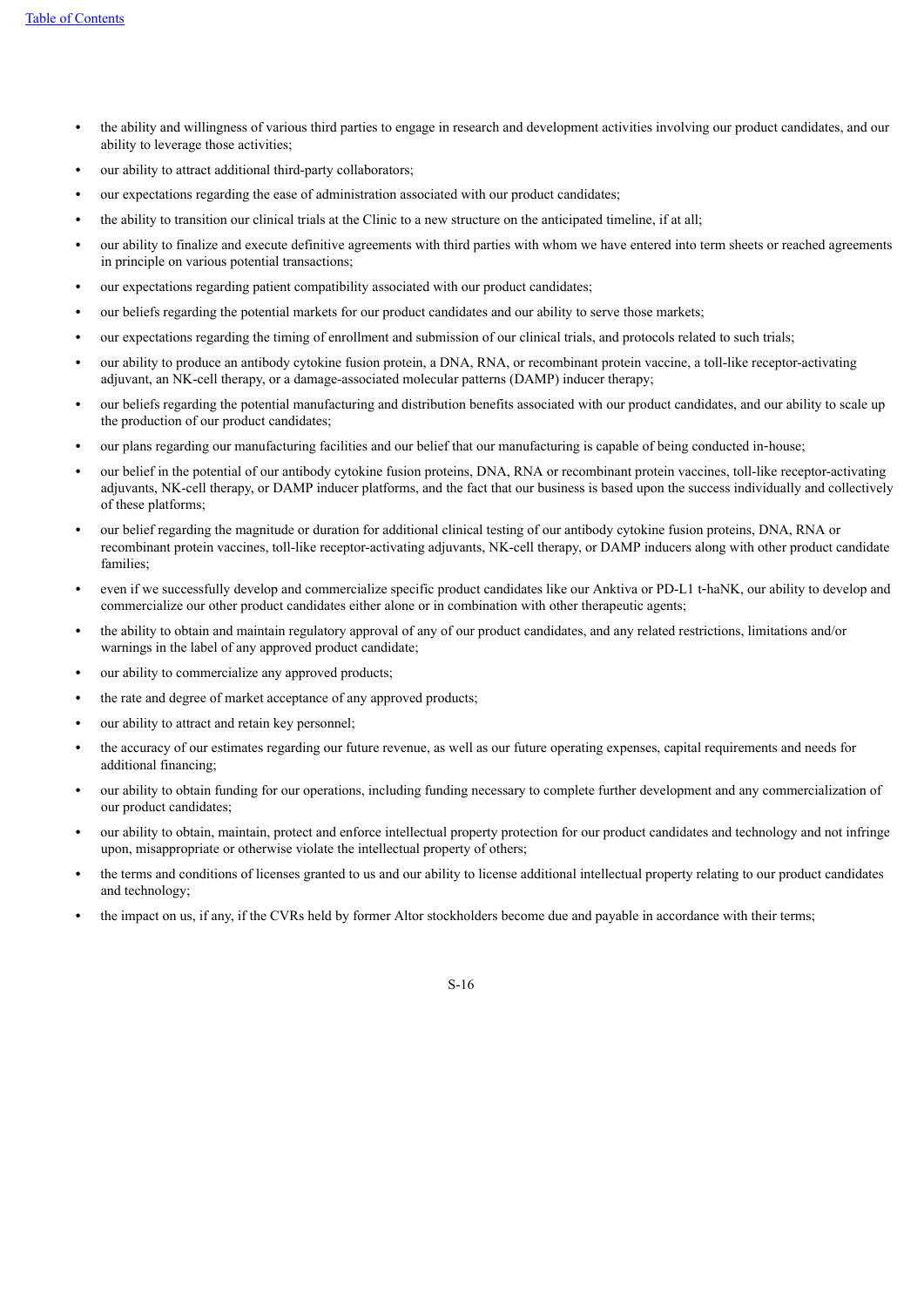- **•** regulatory developments in the U.S. and foreign countries; and
- **•** the timing of the development and commercialization of our product candidates.

Forward-looking statements can be identified by terms such as "anticipates," "believes," "could," "seeks," "estimates," "expects," "intends," "may," "plans," "potential," "predicts," "projects," "should," "will," "would," or similar expressions and the negative of those terms. However, the absence of these words does not mean that the statements are not forward-looking. These forward-looking statements are based on certain assumptions and analyses made by us in light of our experience and our perception of historical trends, current conditions and expected future developments, as well as other factors we believe are appropriate in the circumstances. In addition, statements that "we believe" and similar statements reflect our beliefs and opinions on the relevant subject. These statements are based upon information available to us as of the date of this prospectus supplement, and although we believe such information forms a reasonable basis for such statements, such information may be limited or incomplete, and our statements should not be read to indicate that we have conducted a thorough inquiry into, or review of, all potentially available relevant information. These statements are inherently uncertain and investors are cautioned not to unduly rely upon these statements. We intend that such forward-looking statements be subject to the safe harbors created thereby. The sections in this prospectus supplement entitled "Risk [Factors](#page-10-0)" and in the accompanying prospectus and the risks discussed in our [Quarterly](https://www.sec.gov/Archives/edgar/data/1326110/000132611022000027/ibrx-20220331.htm) [Report](https://www.sec.gov/Archives/edgar/data/1326110/000132611022000027/ibrx-20220331.htm) on Form 10[-Q](https://www.sec.gov/Archives/edgar/data/1326110/000132611022000027/ibrx-20220331.htm) for the three months ended March 31, 2022 filed with the SEC on May 10, 2022 under Part II, Item 1A. "Risk Factors," which are incorporated by reference in this prospectus as well as other disclosures included in this prospectus supplement or the accompanying prospectus, discuss some of the factors that could contribute to these differences.

<span id="page-18-0"></span>Forward-looking statements involve known and unknown risks, uncertainties and other factors that may cause our actual results, performance time frames or achievements to be materially different from any future results, performance, time frames or achievements expressed or implied by the forwardlooking statements or, even if substantially realized, may not have the expected consequences to, or effects on, us. Given these risks, uncertainties and other factors, you should not place undue reliance on these forward-looking statements. Also, these forward-looking statements represent our estimates and assumptions only as of the date such forward- looking statements are made. You should read carefully this prospectus supplement, the accompanying prospectus and any related free writing prospectuses that we have authorized for use in connection with this offering, together with the information incorporated herein and therein by reference as described in the section titled "Where You Can Find More [Information,](#page-24-1)" completely and with the understanding that our actual future results may be materially different from what we expect. We hereby qualify all of our forward-looking statements by these cautionary statements. Except as required by law, we assume no obligation to update or revise these forward-looking statements publicly, or to update the reasons actual results could differ materially from those anticipated in these forward-looking statements, even if new information becomes available in the future. If we do update one or more forward-looking statements, no inference should be drawn that we will make additional updates with respect to those or other forward-looking statements.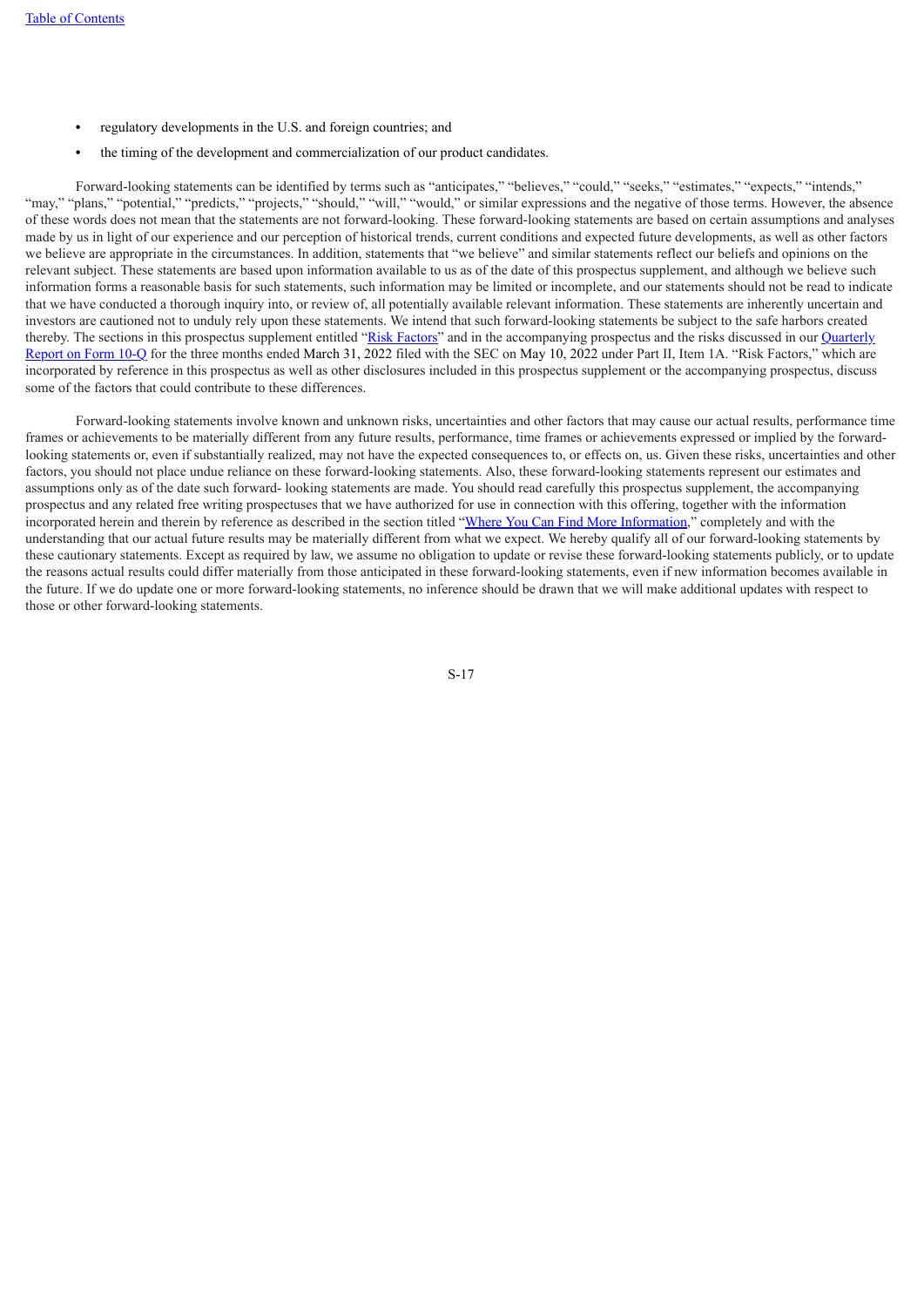# **USE OF PROCEEDS**

We may issue and sell shares of our common stock having aggregate gross proceeds of up to \$330,795,982 from time to time under this prospectus supplement and accompanying prospectus. Because there is no minimum offering amount required as a condition to close this offering, the actual total offering amount, commissions and proceeds to us, if any, are not determinable at this time. The amount of proceeds from this offering will depend upon the number of shares of our common stock sold and the market price at which they are sold. There can be no assurance that we will be able to sell any shares under or fully utilize the sale agreement as a source of financing.

We intend to use the net proceeds from this offering, if any, together with other available funds, to progress our commercialization efforts and clinical development programs, fund other research and development activities, for capital expenditures and for other general corporate purposes. We may also use a portion of the net proceeds to license intellectual property or to make acquisitions or investments. This expected use of our net proceeds from this offering represents our intentions based upon our current plans and business conditions, which could change in the future as our plans and business conditions evolve. The amounts and timing of our actual expenditures may vary significantly depending on numerous factors, including the progress of our product candidate development, the status of and results from clinical trials, as well as any collaborations that we may enter into with third parties for our product candidates, and any unforeseen cash needs. As of the date of this prospectus supplement, we cannot specify with certainty all of the particular uses for the net proceeds to us from this offering. As a result, our management will retain broad discretion over the timing and allocation of our net proceeds from this offering, and investors will be relying on the judgment of our management regarding the application of our net proceeds from this offering. The timing and amount of our actual expenditures will be based on many factors, including: competitive and technological developments; the progress of our clinical trials; regulatory approval of our product candidates; costs to commercialize our product candidates if approved; the anticipated growth of our business; and a number of other factors, including those listed in the section titled "Risk [Factors"](#page-10-0) and in the documents incorporated by reference herein. Pending these uses, we plan to invest these net proceeds primarily in investment grade short- to intermediate-term corporate debt securities, governmentsponsored securities, and foreign government bonds. The goal with respect to the investment of these net proceeds is capital preservation and liquidity so that such funds are readily available to fund our operations.

<span id="page-19-0"></span>We anticipate that we will be required to raise substantial additional capital to continue to fund the clinical development of our product candidates and commercialize approved products. We expect to seek to raise additional capital through additional public or private financings which may be in the form of equity, debt, warrants, units or convertible securities.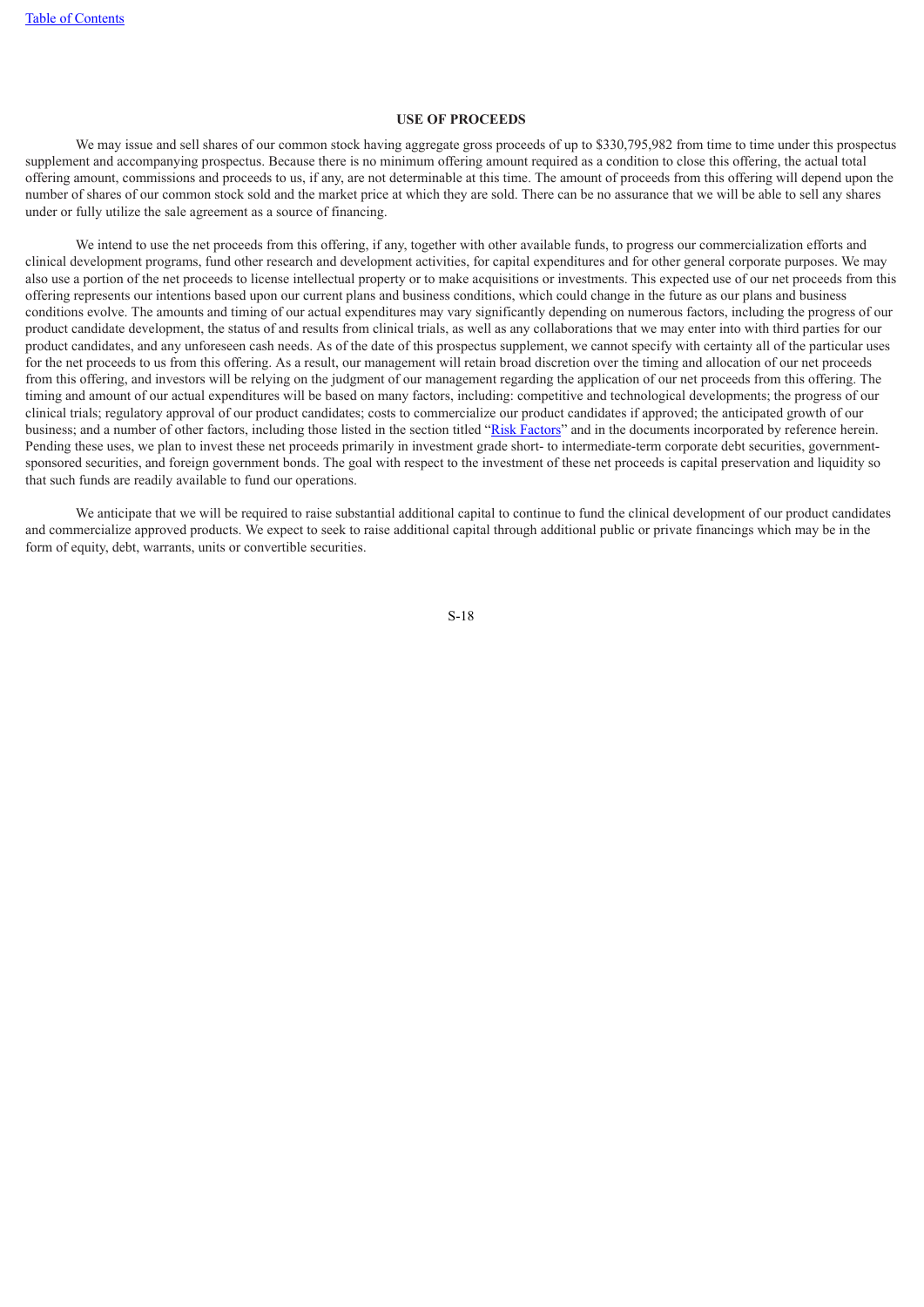### **DILUTION**

If you invest in this offering, your ownership interest will be diluted immediately to the extent of the difference between the public offering price per share and the as adjusted net tangible book value per share of our common stock after giving effect to this offering.

Our net tangible book value as of March 31, 2022 was \$(359.9) million, or \$(0.90) per share, based on the total number of shares of our common stock outstanding as of March 31, 2022. Net tangible book value per share is determined by subtracting our total liabilities from the total book value of our tangible assets and dividing the difference by the number of shares of common stock deemed to be outstanding at that date.

After giving effect to the assumed sale of 86,823,092 shares of common stock in the aggregate amount of \$330,795,982 at an assumed public offering price of \$3.81 per share, the last reported sale price of our common stock on May 23, 2022, and after deduction of commissions and estimated offering expenses payable by us, our as adjusted net tangible book value as of March 31, 2022 would have been approximately \$(36.6) million, or \$(0.08) per share. This represents an immediate increase in pro forma as adjusted net tangible book value of \$0.82 per share to our existing stockholders and immediate dilution of \$3.89 per share to new investors purchasing common stock in this offering.

The following table illustrates this dilution on a per share basis to new investors:

| Assumed public offering price per share                                                                           |        | 3.81   |
|-------------------------------------------------------------------------------------------------------------------|--------|--------|
| Net tangible book value per share as of March 31, 2022                                                            | (0.90) |        |
| Increase in net tangible book value per share attributable to new investors<br>purchasing shares in this offering | 0.82   |        |
| As adjusted net tangible book value per share after giving effect to this offering                                |        | (0.08) |
| Dilution per share to new investors participating in this offering                                                |        | 3.89   |

We may also increase or decrease the aggregate dollar amount of shares we are offering from the amount set forth above. The information discussed above is illustrative only and will adjust based on the actual public offering price, the actual number of shares that we offer in this offering, and other terms of this offering determined at the time of each offer and sale.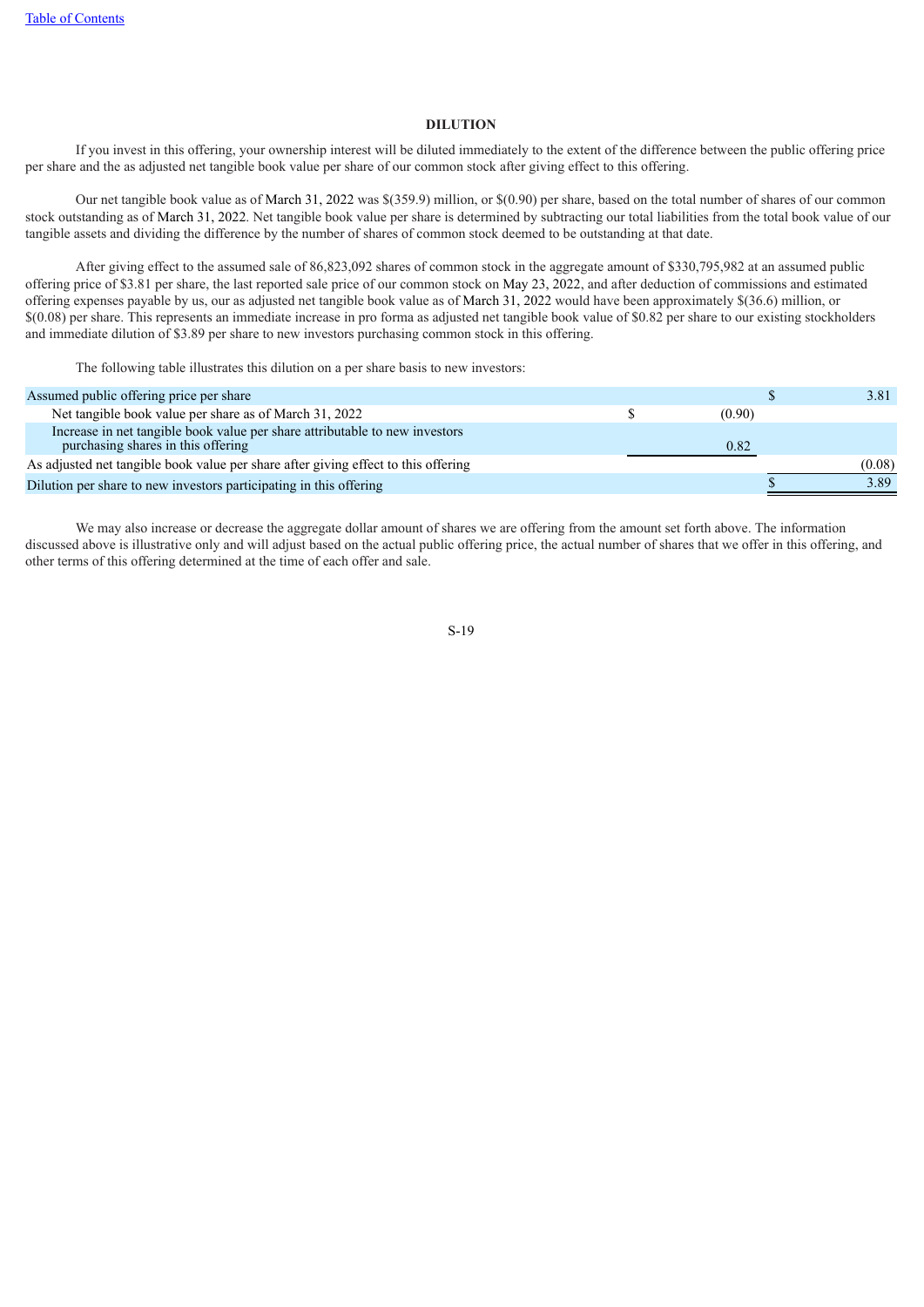The foregoing table and calculations are based on 397,956,762 shares of common stock outstanding as of March 31, 2022 and excludes the following:

- **•** 163,800 shares issued to GlobeImmune, Inc., our consolidated subsidiary, which are treated as treasury stock for purposes of U.S. generally accepted accounting principles;
- **•** 8,819,466 shares of our common stock issuable upon exercise of options to purchase common stock that were outstanding as of March 31, 2022;
- **•** 6,149,411 shares of our common stock issuable upon the vesting of restricted stock units that were outstanding as of March 31, 2022;
- **•** 1,638,000 shares of our common stock subject to an outstanding warrant that will become exercisable if certain performance conditions are satisfied;
- **•** 336,274 shares of our common stock reserved for future issuance under our 2015 Plan (there are no shares of common stock available for future issuance under the 2014 Plan);
- **•** any shares of our common stock issuable to the former stockholders of Altor, including Dr. Soon-Shiong and certain of his affiliates, in satisfaction of an aggregate of approximately \$300.6 million in CVRs, which such stockholders may choose to receive in shares of our common stock, upon successful approval of a BLA or foreign equivalent for N-803 by December 31, 2022;
- **•** any shares of our common stock issuable to the former stockholders of Altor, including Dr. Soon-Shiong and certain affiliates, in satisfaction of an aggregate of approximately \$300.6 million in CVRs, which such stockholders may choose to receive in shares of our common stock, upon the first calendar year prior to December 31, 2026 in which worldwide net sales of N-803 exceed \$1.0 billion; and
- **•** any shares of common stock that may be issued upon conversion of a \$300.0 million promissory note due December 17, 2022, issued to Nant Capital, LLC, an affiliate of Dr. Soon-Shiong, for unpaid principal and interest at a conversion price of \$5.67 per share of common stock (subject to appropriate adjustment from time to time for any stock dividend, stock split, combination of shares, reorganization, recapitalization, reclassification or other similar event), in the event of a default on the loan (as defined in the promissory note), including if we do not repay the loan at maturity, and if we elect at our sole option, to settle the outstanding principal amount and accrued and unpaid interest due through conversion instead of payment in cash.

<span id="page-21-0"></span>In addition, unless we specifically state otherwise, all information in this prospectus supplement assumes no exercise of outstanding stock options subsequent to March 31, 2022.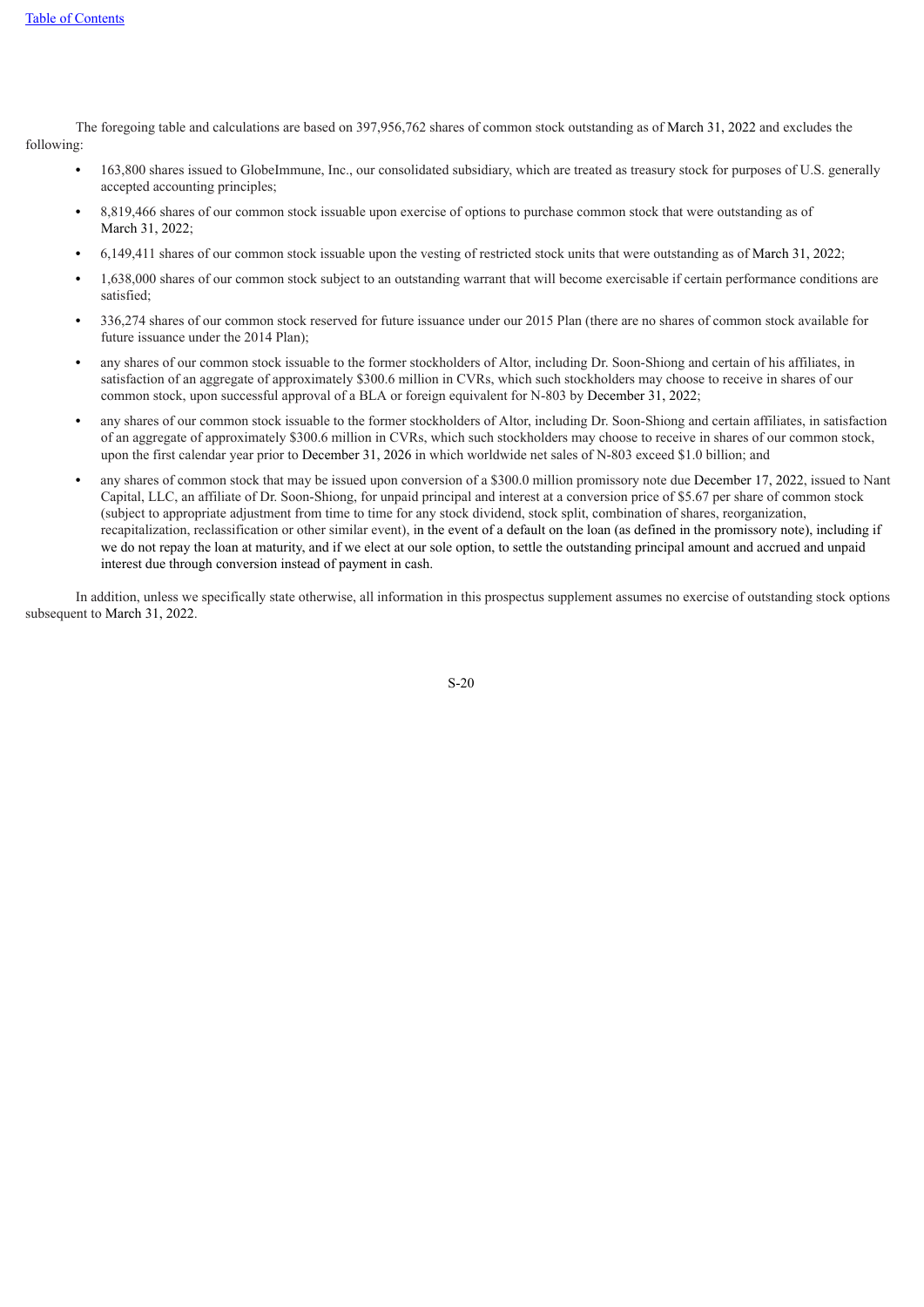# **PLAN OF DISTRIBUTION**

We have entered into a sale agreement with Jefferies, under which we may offer and sell up to \$500,000,000 of shares of our common stock from time to time through Jefferies acting as our sales agent, of which \$169,204,018 have been previously sold, leaving \$330,795,982 of shares in this offering.

Sales, if any, of shares of our common stock under the sale agreement may be made by any method permitted by law, including without limitation (i) by means of ordinary brokers' transactions (whether or not solicited), (ii) to or through a market maker, (iii) directly on or through any national securities exchange or facility thereof, a trading facility of a national securities association, an alternative trading system, or any other market venue, (iv) in the over-the-counter market, (v) in privately negotiated transactions with our consent, (vi) block transactions or (vii) through a combination of any such method.

Each time we wish to issue and sell shares of our common stock under the sale agreement, we will notify the sales agent of the number of shares to be issued, the dates on which such sales are anticipated to be made, any limitation on the number of shares to be sold in any one day and any minimum price below which sales may not be made. Once we have so instructed the sales agent, unless the sales agent declines to accept the terms of such notice, the sales agent has agreed to use its commercially reasonable efforts consistent with its normal trading and sales practices to sell such shares up to the amount specified on such terms. The obligations of the sales agent under the sale agreement to sell shares of our common stock are subject to a number of conditions that we must meet. We or the sales agent may suspend the offering of shares of our common stock by notifying the other party.

The sale agreement also provides that we may also in the future enter into one or more terms agreements with the sales agent from time to time, on terms mutually satisfactory to us and the sales agent, to the extent we determine to sell shares of our common stock under the sale agreement directly to the sales agent as principal.

The settlement of sales of shares between the sales agent and us is generally anticipated to occur on the second trading day following the date on which the sale was made. Sales of shares of our common stock as contemplated in this prospectus supplement will be settled through the facilities of The Depository Trust Company or by such other means as we and the sales agent may agree upon. There is no arrangement for funds to be received in an escrow, trust or similar arrangement.

We will pay the sales agent a commission rate of up to 3.0% of the aggregate gross proceeds we receive from each sale of shares of our common stock. Because there is no minimum offering amount required as a condition to close this offering, the actual total public offering amount, commissions and proceeds to us, if any, are not determinable at this time. In addition, we have agreed to reimburse the sales agent for certain specified expenses, including the fees and disbursements of its legal counsel, under certain circumstances.

We estimate that the total expenses for the offering, excluding any commissions or expense reimbursement payable to the sales agent under the terms of the sale agreement, will be approximately \$275,000. The remaining sale proceeds, after deducting any other transaction fees, will equal our net proceeds from the sale of such shares. The sales agent will provide written confirmation to us before the open on The Nasdaq Global Select Market on the day following each day on which shares of our common stock are sold under the sale agreement. Each confirmation will include the number of shares sold on that day, the aggregate gross proceeds of such sales and the proceeds to us.

In connection with the sale of shares of our common stock on our behalf, the sales agent may be deemed to be an "underwriter" within the meaning of the Securities Act, and the compensation of the sales agent may be deemed to be underwriting commissions or discounts. We have agreed to indemnify the sales agent against certain civil liabilities, including liabilities under the Securities Act. We have also agreed to contribute to payments the sales agent may be required to make in respect of such liabilities.

The offering of shares of our common stock pursuant to the sale agreement will terminate upon the earlier of (i) the sale of all shares of common stock subject to the sale agreement and (ii) the termination of the sale agreement as permitted therein. The sales agent may terminate the sale agreement at any time upon prior notice. We may terminate the sale agreement at any time upon prior notice.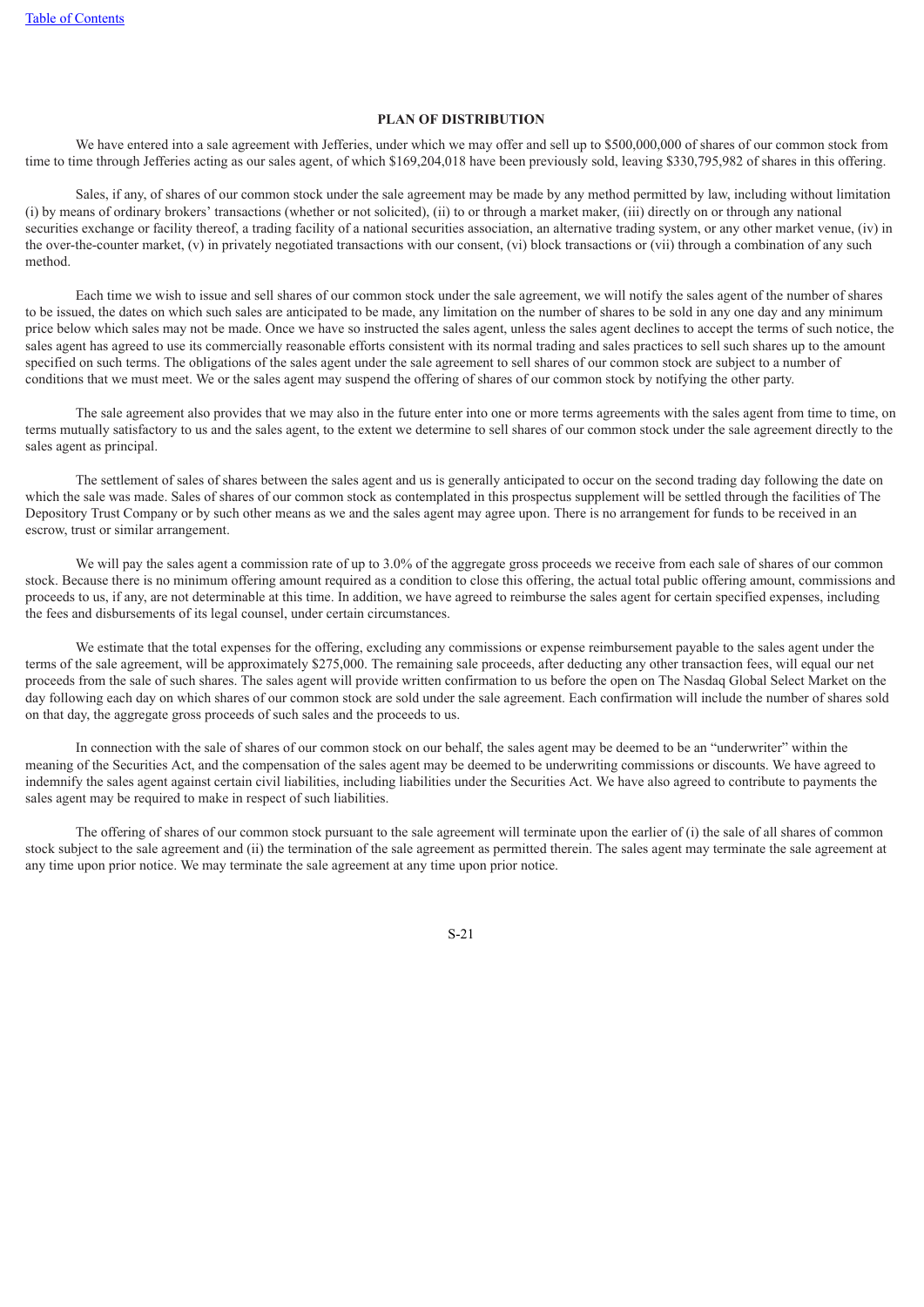This summary of the material provisions of the sale agreement does not purport to be a complete statement of its terms and conditions. A copy of the sale agreement is filed as an exhibit to a current report on Form 8-K filed under the Securities Exchange Act of 1934, as amended (the Exchange Act) and incorporated by reference in this prospectus supplement.

The sales agent and its affiliates may in the future provide various investment banking, commercial banking, financial advisory and other financial services for us and our affiliates, for which services it may in the future receive customary fees. In the course of its business, the sales agent may actively trade our securities for its own account or for the accounts of customers, and, accordingly, the sales agent may at any time hold long or short positions in such securities.

<span id="page-23-0"></span>A prospectus supplement and the accompanying prospectus in electronic format may be made available on a website maintained by the sales agent, and the sales agent may distribute the prospectus supplement and the accompanying prospectus electronically.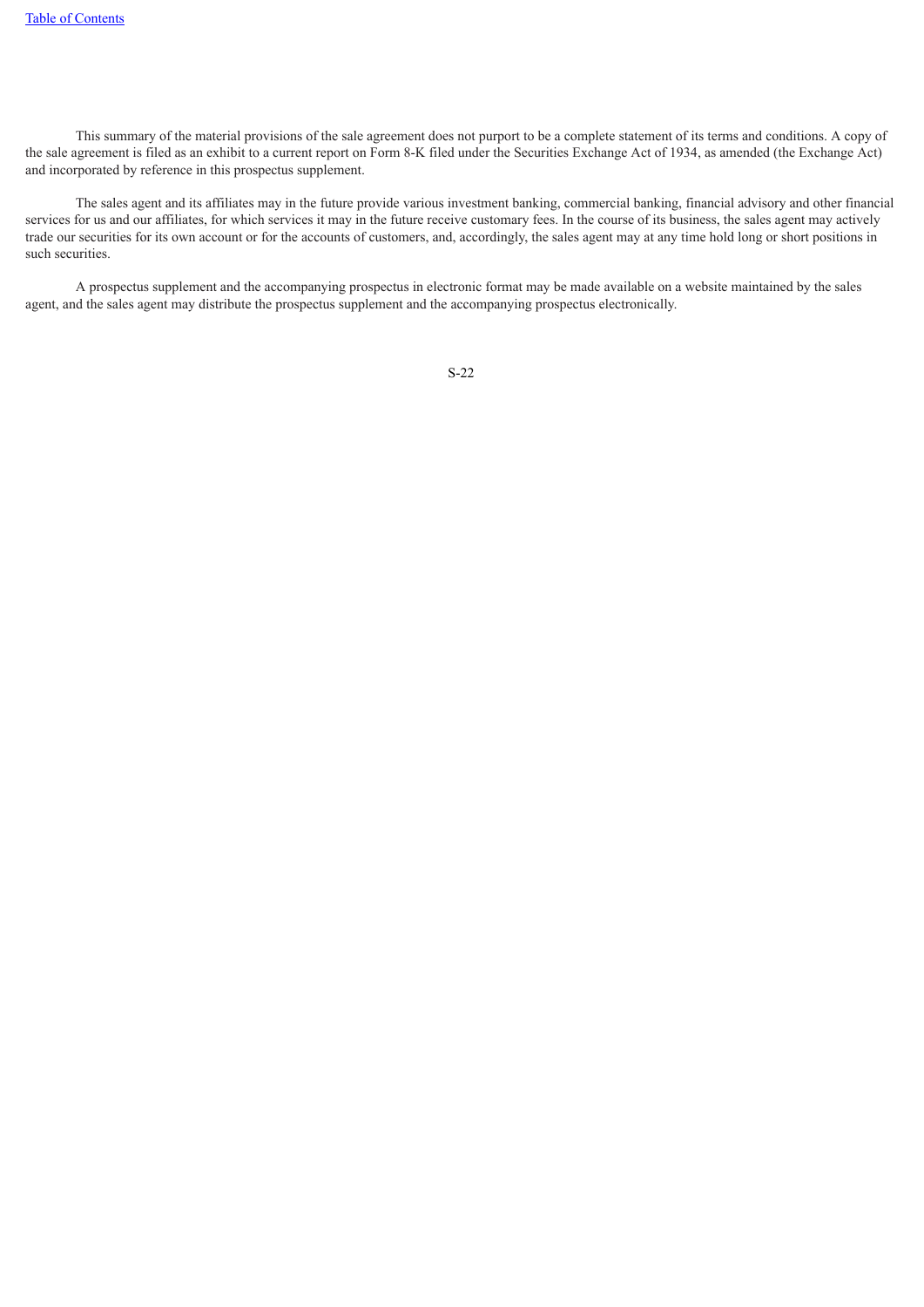# **LEGAL MATTERS**

<span id="page-24-0"></span>The validity of the securities offered hereby will be passed upon for us by Wilson Sonsini Goodrich & Rosati, Professional Corporation, San Diego, California. Davis, Polk & Wardwell LLP, Menlo Park, California is representing the sales agent in connection with the offering.

# **EXPERTS**

<span id="page-24-1"></span>The consolidated financial statements of ImmunityBio, Inc. appearing in ImmunityBio, Inc.'s Annual Report (Form 10-K) for the year ended December 31, 2021, and the effectiveness of ImmunityBio, Inc.'s internal control over financial reporting as of December 31, 2021 have been audited by Ernst & Young LLP, independent registered public accounting firm, as set forth in their reports thereon, included therein, and incorporated herein by reference. Such consolidated financial statements are incorporated herein by reference in reliance upon such reports given on the authority of such firm as experts in accounting and auditing.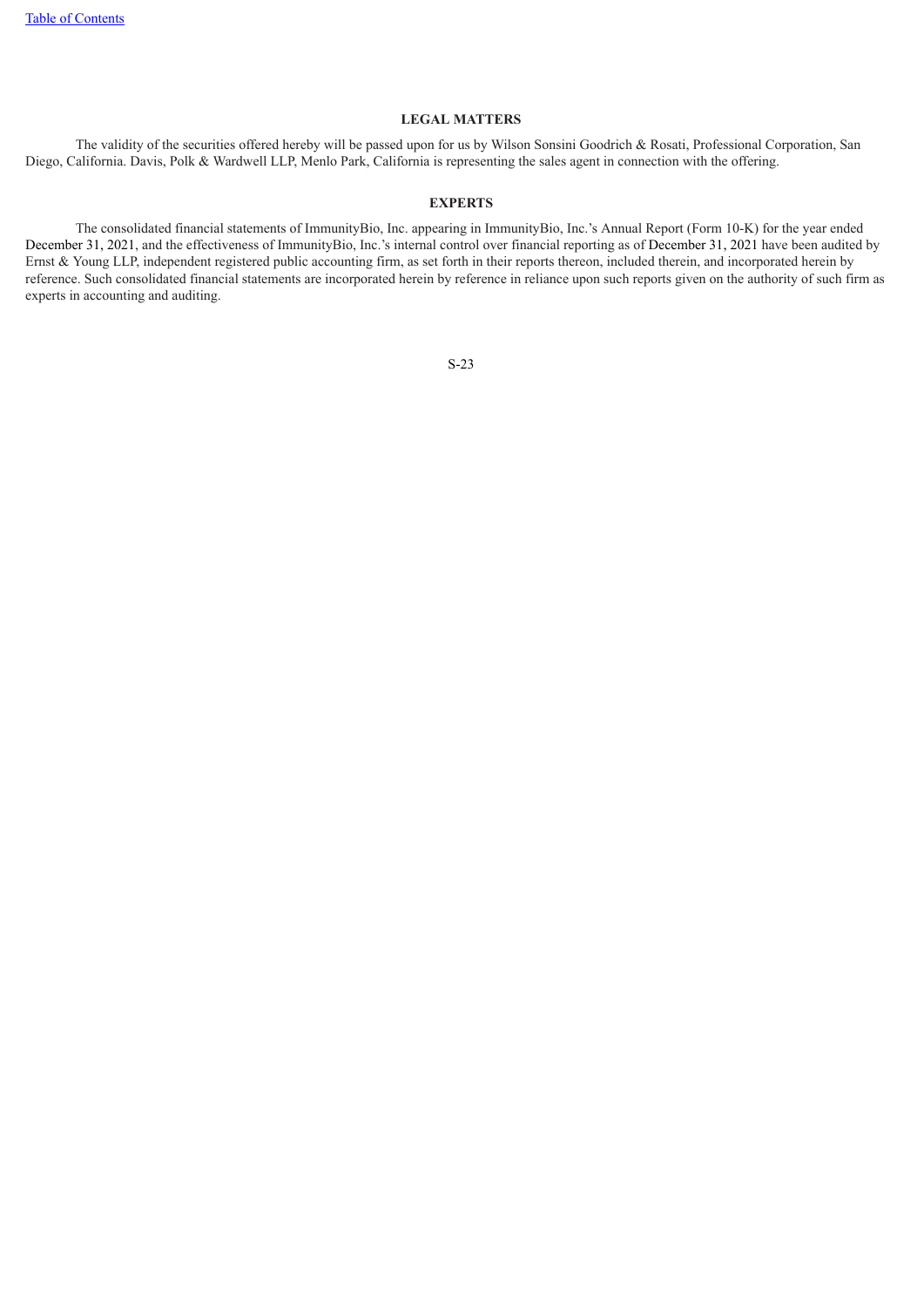# **WHERE YOU CAN FIND MORE INFORMATION**

We have filed with the SEC a registration statement on Form S-3 under the Securities Act, of which this prospectus supplement forms a part. Our SEC filings are available to the public over the Internet at the SEC's website at https://www.sec.gov. In addition, our Annual Report on Form 10-K, Quarterly Reports on Form 10-Q, and Current Reports on Form 8-K, including any amendments to those reports, and other information that we file with or furnish to the SEC pursuant to Section 13(a), 14 or 15(d) of the Exchange Act can also be accessed free of charge through our website located at https://www.immunitybio.com. These filings will be available as soon as reasonably practicable after we electronically file such material with, or furnish it to, the SEC. Information contained on or accessible through our website is not a part of this prospectus and is not incorporated by reference herein, and the inclusion of our website address and the SEC website address in this prospectus are inactive textual references only. Information contained on our website is not part of this prospectus.

This prospectus supplement and any accompanying prospectus are part of a registration statement on Form S-3 that we have filed with the SEC and do not contain all the information we have included in the registration statement and the accompanying exhibits and schedules we have filed with the SEC. Documents establishing the terms of the offered securities are or may be filed as exhibits to the registration statement. Statements in this prospectus supplement or any accompanying prospectus about these documents are summaries and each statement is qualified in all respects by reference to the document to which it refers. You should refer to the registration statement, exhibits and schedules for a more complete description about us and the securities.

You should rely only on the information provided in, and incorporated by reference in, this prospectus supplement and the accompanying prospectus and the registration statement. We have not authorized anyone else to provide you with different information. Our securities are not being offered in any state where the offer is not permitted. The information contained in documents that are incorporated by reference in this prospectus supplement is accurate only as of the dates of those documents. Our business, financial condition, results of operations and prospects may have changed since those dates.

### **INFORMATION INCORPORATED BY REFERENCE**

<span id="page-25-0"></span>The SEC allows us to incorporate by reference the information we file with it, which means that we can disclose important information to you by referring you to another document that we have filed separately with the SEC. The information incorporated by reference is deemed to be part of this prospectus supplement, and subsequent information that we file with the SEC will automatically update and supersede that information. You should read the information incorporated by reference because it is an important part of this prospectus supplement. Any statement contained in a previously filed document incorporated by reference will be deemed to be modified or superseded for purposes of this prospectus supplement to the extent that a statement contained in this prospectus supplement modifies or replaces that statement.

We incorporate by reference the following information or documents that we have filed with the SEC (excluding those portions of any Form 8-K that are not deemed "filed" pursuant to the General Instructions of Form 8-K):

- **•** our [Annual](https://www.sec.gov/Archives/edgar/data/1326110/000132611022000011/ibrx-20211231.htm) Report on Form [10-K](https://www.sec.gov/Archives/edgar/data/1326110/000132611022000011/ibrx-20211231.htm) for the year ended December 31, 2021 filed with the SEC on March 1, 2022;
- **•** the information specifically incorporated by reference in our Annual Report on Form 10-K for the year ended December 31, 2021, from our [definitive](https://www.sec.gov/Archives/edgar/data/1326110/000119312522133671/d238255ddef14a.htm) proxy statement relating to our 2022 annual meeting of stockholders, filed with the SEC on April 29, 2022;
- the description of our common stock contained in [Exhibit](https://www.sec.gov/Archives/edgar/data/1326110/000132611022000011/ibrx-20211231x10kexhibit47.htm) [4.7](https://www.sec.gov/Archives/edgar/data/1326110/000132611022000011/ibrx-20211231x10kexhibit47.htm) to our Annual Report on Form 10-K for the year ended December 31, 2021, filed with the SEC on March 1, 2022, including any amendment or report filed for the purpose of updating such description;
- **•** our [Quarterly](https://www.sec.gov/Archives/edgar/data/1326110/000132611022000027/ibrx-20220331.htm) Report on [Form](https://www.sec.gov/Archives/edgar/data/1326110/000132611022000027/ibrx-20220331.htm) [10-Q](https://www.sec.gov/Archives/edgar/data/1326110/000132611022000027/ibrx-20220331.htm) for the three months ended March 31, 2022 filed with the SEC on May 10, 2022; and
- **•** our Current Reports on Form 8-K filed with the SEC on [January](https://www.sec.gov/Archives/edgar/data/1326110/000119312522007333/d276464d8k.htm) 12, 2022 (excluding information furnished thereunder), [February](https://www.sec.gov/Archives/edgar/data/1326110/000119312522042967/d318218d8k.htm) 15, 2022 (excluding information furnished thereunder), and [March](https://www.sec.gov/Archives/edgar/data/1326110/000119312522085325/d264903d8k.htm) 25, 2022.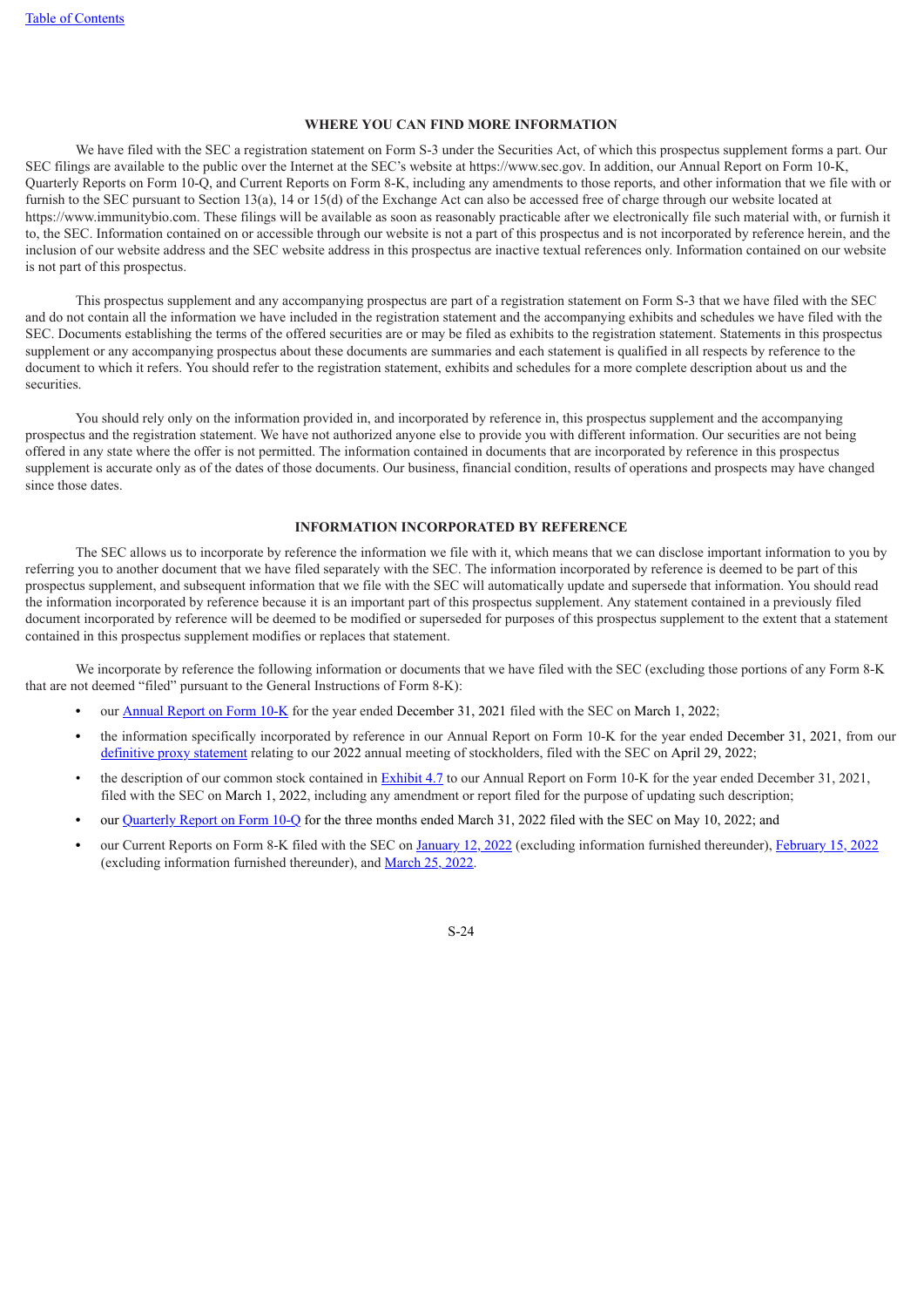We also incorporate by reference into this prospectus supplement additional documents that we may file with the SEC under Sections 13(a), 13(c). 14 or 15(d) of the Exchange Act prior to the completion or termination of the offering, but excluding any information deemed furnished and not filed with the SEC. Any statements contained in a previously filed document incorporated by reference into this prospectus supplement is deemed to be modified or superseded for purposes of this prospectus supplement to the extent that a statement contained in this prospectus supplement, or in a subsequently filed document also incorporated by reference herein, modifies or supersedes that statement.

This prospectus supplement may contain information that updates, modifies or is contrary to information in one or more of the documents incorporated by reference in this prospectus supplement. You should rely only on the information incorporated by reference or provided in this prospectus supplement. We have not authorized anyone else to provide you with different information. You should not assume that the information in this prospectus supplement is accurate as of any date other than the date of this prospectus supplement or the date of the documents incorporated by reference in this prospectus supplement.

We will provide to each person, including any beneficial owner, to whom this prospectus supplement is delivered, upon written or oral request, at no cost to the requester, a copy of any and all of the information that is incorporated by reference in this prospectus supplement, but not delivered with the prospectus supplement, other than exhibits to such documents unless such exhibits are specifically incorporated by reference into the documents that this prospectus supplement incorporates.

Requests for such documents should be directed to:

ImmunityBio, Inc. Attn: Investor Relations 3530 John Hopkins Court San Diego, CA 92121 (858) 633-0300

<span id="page-26-0"></span>You may also access the documents incorporated by reference in this prospectus supplement through our website at https://www.immunitybio.com. Except for the specific incorporated documents listed above, no information available on or through our website shall be deemed to be incorporated in this prospectus supplement or the registration statement of which it forms a part. Inclusion of our website **address in this prospectus supplement is an inactive textual reference only.**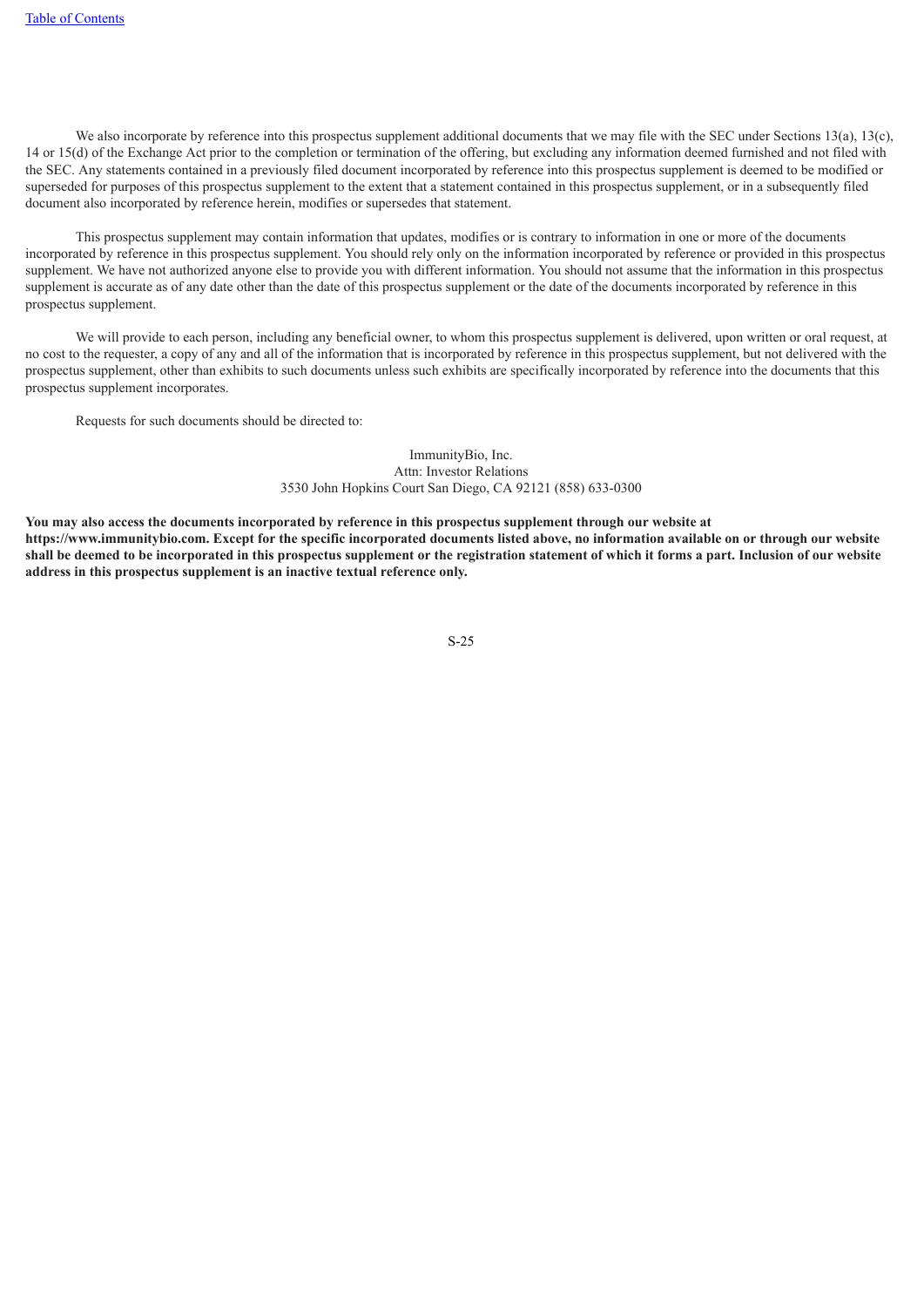# **PROSPECTUS**



ImmunityBio, Inc. may offer, from time to time,

- **•** Common stock
- **•** Preferred stock
- **•** Debt securities
- **•** Warrants
- **•** Units

We may from time to time, in one or more offerings, offer and sell common stock, preferred stock, debt securities, warrants to purchase common stock, preferred stock or debt securities, or any combination of the foregoing, either individually or as units comprised of one or more of the other securities.

This prospectus provides a general description of the securities we may offer. This prospectus may not be used to sell securities unless accompanied by a prospectus supplement, which will describe the method and the terms of the offering. We will provide you with the specific amount, price and terms of the applicable offered securities in one or more supplements to this prospectus. We may also authorize one or more free writing prospectuses to be provided to you in connection with these offerings. A prospectus supplement and any free writing prospectus may also add, update or change information contained in this prospectus with respect to that offering. You should read this prospectus, the information and documents incorporated, or deemed to be incorporated, by reference in this prospectus, and any applicable prospectus supplement and any related free writing prospectus carefully before you purchase any of our securities offered hereby.

Our common stock is listed on the Nasdaq Global Select Market under the symbol "IBRX." On February 24, 2022, the last reported sale price on the Nasdaq Global Select Market was \$7.04 per share. There is currently no market for the other securities we may offer.

**Investing in our securities involves risks. Please carefully read the information under the headings "[Risk Factors"](#page-33-0) beginning on page [6](#page-33-0) of this prospectus and in any similar section contained in or incorporated by reference herein, including, without limitation, our [Annual Report on Form](https://www.sec.gov/Archives/edgar/data/1326110/000132611022000011/ibrx-20211231.htm) [10-K](https://www.sec.gov/Archives/edgar/data/1326110/000132611022000011/ibrx-20211231.htm) filed with the SEC on March 1, 2022, or in the applicable prospectus supplement before you invest in our securities.**

# **NEITHER THE SECURITIES AND EXCHANGE COMMISSION NOR ANY STATE SECURITIES COMMISSION HAS APPROVED OR DISAPPROVED OF THESE SECURITIES OR DETERMINED IF THIS PROSPECTUS IS TRUTHFUL OR COMPLETE. ANY REPRESENTATION TO THE CONTRARY IS A CRIMINAL OFFENSE.**

<span id="page-27-0"></span>These securities may be offered and sold to or through one or more underwriters, dealers and agents, or directly to purchasers, or through a combination of these methods. If underwriters, dealers, or agents are used to sell the securities, we will name them and describe their compensation in a prospectus supplement. See the sections of this prospectus entitled "About this [Prospectus](#page-28-0)" and "Plan of [Distribution"](#page-49-0) for more information. No securities may be sold without delivery of this prospectus and the applicable prospectus supplement describing the method and terms of the offering of such securities.

**The date of this prospectus is May 18, 2022.**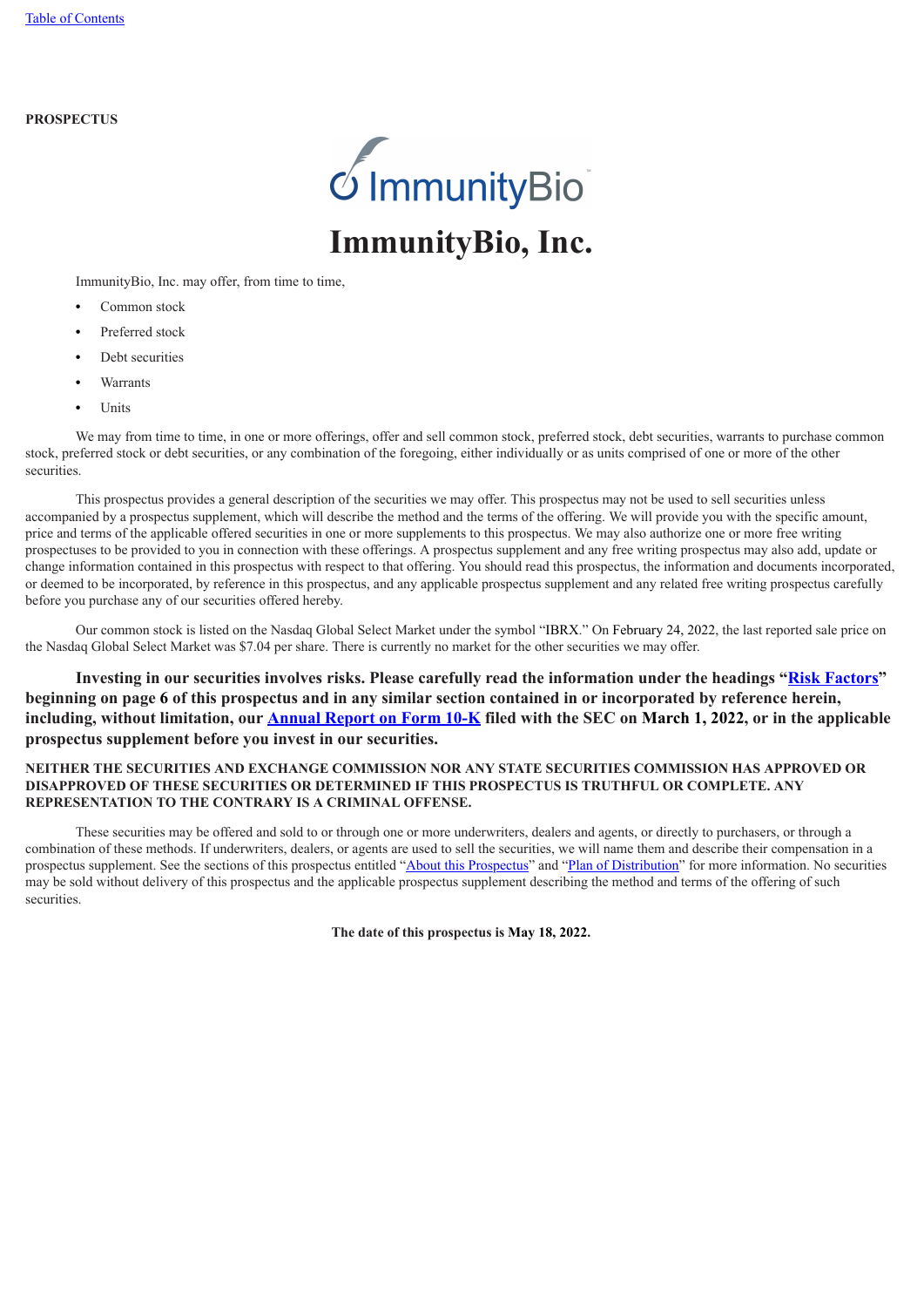### **TABLE OF CONTENTS**

<span id="page-28-0"></span>

|                                              | Page            |
|----------------------------------------------|-----------------|
| <b>Prospectus</b>                            |                 |
| <b>About This Prospectus</b>                 |                 |
| <b>Prospectus Summary</b>                    |                 |
| <b>Risk Factors</b>                          | n               |
| <b>Forward-Looking Statements</b>            | b               |
| Use of Proceeds                              |                 |
| <b>Dividend Policy</b>                       |                 |
| <b>Description of Our Capital Stock</b>      | о<br>ō          |
| <b>Description of the Debt Securities</b>    | <u> 12</u>      |
| <b>Description of the Warrants</b>           | $\overline{20}$ |
| <b>Plan of Distribution</b>                  | 21              |
| <b>Legal Matters</b>                         | 23              |
| <b>Experts</b>                               | 23              |
| <b>Where You Can Find More Information</b>   | 23              |
| <b>Information Incorporated by Reference</b> | 24              |

- i -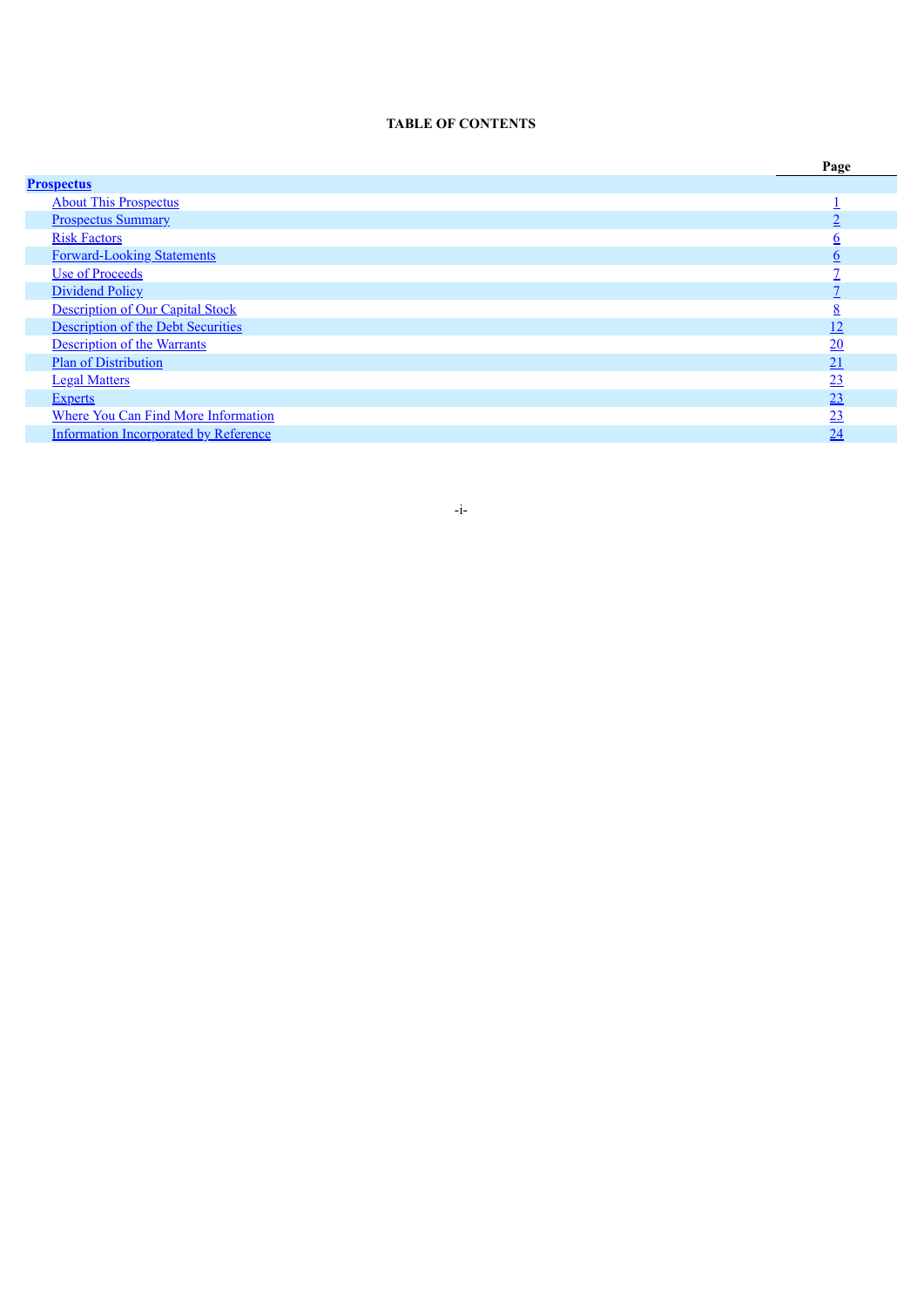# **ABOUT THIS PROSPECTUS**

This prospectus is part of a registration statement on Form S-3 that we filed with the U.S. Securities and Exchange Commission, or the SEC, using a "shelf" registration process. Under this shelf registration process, we may, from time to time, offer or sell any combination of the securities described in this prospectus in one or more offerings.

This prospectus provides you with a general description of the securities we may offer. Each time we sell securities, we will provide a prospectus supplement that will contain specific information about the terms of that offering. We may also authorize one or more free writing prospectuses to be provided to you that may contain material information relating to these offerings. The prospectus supplement or any related free writing prospectus may also add to, update or change information contained in this prospectus and, accordingly, to the extent inconsistent, information in this prospectus is superseded by the information in the prospectus supplement. Each prospectus supplement will provide the amount, price, terms and plan of distribution relating to the securities to be sold pursuant to such prospectus supplement. For additional information on the methods of sale, you should refer to the section entitled "Plan of [Distribution"](#page-49-0) in this prospectus.

No person has been authorized to give any information or make any representations in connection with this offering other than those contained or incorporated by reference in this prospectus, any accompanying prospectus supplement and any related issuer free writing prospectus in connection with the offering described herein and therein. We and any agent, underwriter or dealer take no responsibility for, and can provide no assurance as to the reliability of, any other information others may give you. Neither this prospectus nor any prospectus supplement nor any related issuer free writing prospectus shall constitute an offer to sell or a solicitation of an offer to buy offered securities in any jurisdiction in which it is unlawful for such person to make such an offering or solicitation. This prospectus does not contain all of the information included in the registration statement. For a more complete understanding of the offering of the securities, you should refer to the registration statement, including its exhibits. Statements contained in this prospectus about the provisions or contents of any agreement or other document are not necessarily complete. If the SEC's rules and regulations require that an agreement or document be filed as an exhibit to the registration statement, please see that agreement or document for a complete description of these matters.

<span id="page-29-0"></span>You should read the entire prospectus and any prospectus supplement and any related issuer free writing prospectus, as well as the documents incorporated by reference into this prospectus or any prospectus supplement or any related issuer free writing prospectus, before making an investment decision. You should also read and carefully consider the information in the documents we have referred you to in "Where You Can Find More Information" and ["Incorporation](#page-51-1) of Certain Information by Reference." Neither the delivery of this prospectus or any prospectus supplement or any issuer free writing prospectus nor any sale made hereunder shall under any circumstances imply that the information contained or incorporated by reference herein or in any prospectus supplement or issuer free writing prospectus is correct as of any date subsequent to the date hereof or of such prospectus supplement or issuer free writing prospectus, as applicable. You should assume that the information appearing in this prospectus, any prospectus supplement or any document incorporated by reference is accurate only as of the date of the applicable documents, regardless of the time of delivery of this prospectus or any sale of securities. Our business, financial condition, results of operations and prospects may have changed since that date.

-1-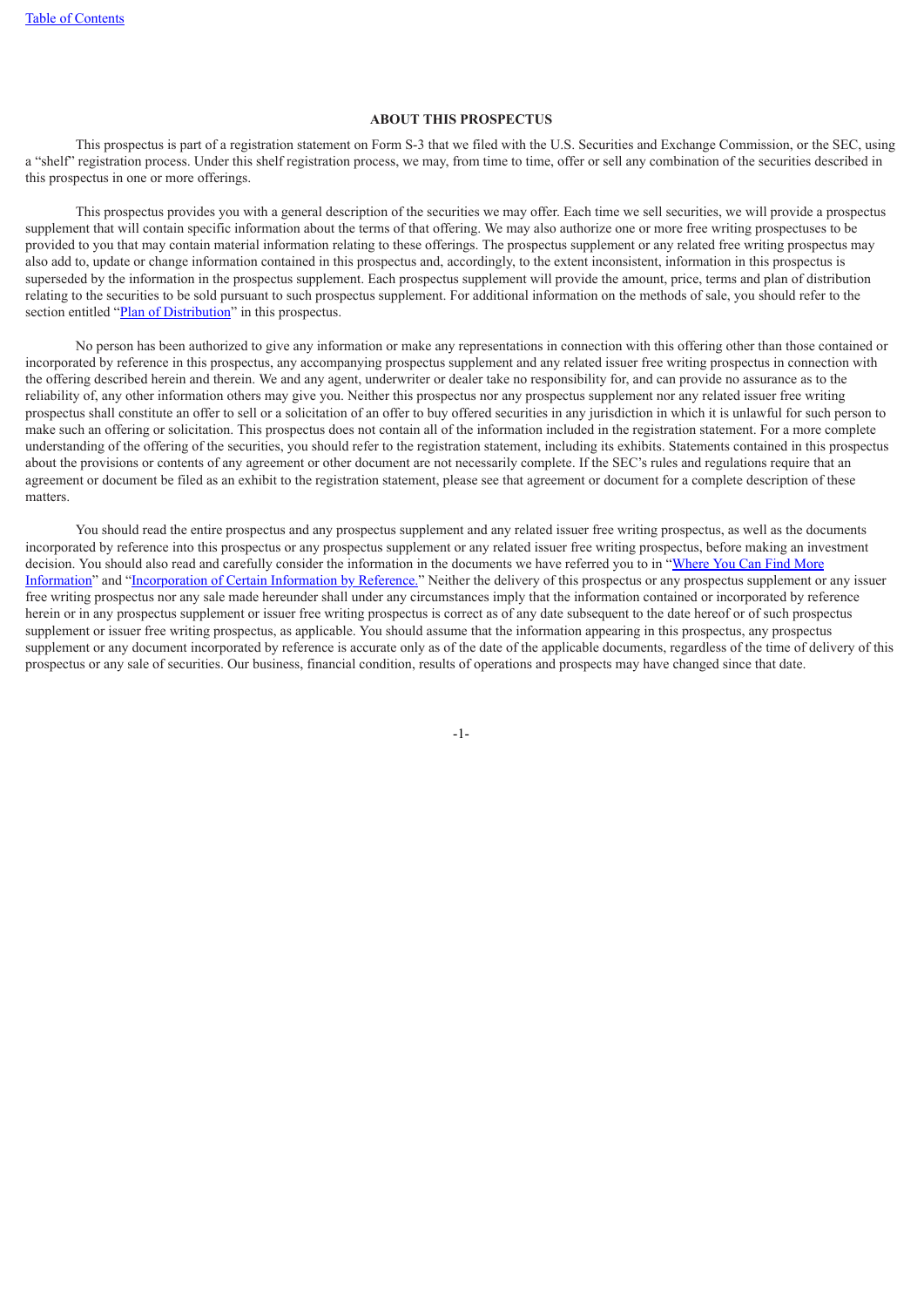### **PROSPECTUS SUMMARY**

This summary highlights information contained elsewhere in this prospectus or incorporated herein by reference. This summary is not complete and does not contain all of the information that you should consider before deciding to invest in our securities. We urge you to read this entire prospectus and the information incorporated by reference in this prospectus carefully, including the "Risk Factors" incorporated by reference. In this prospectus, unless the context indicates otherwise, the terms "ImmunityBio," "the company," "we," "us," and "our" refer to ImmunityBio, Inc. and its subsidiaries.

# **ImmunityBio, Inc.**

### **Our Business**

ImmunityBio, Inc. is a clinical-stage biotechnology company developing next-generation therapies and vaccines that complement, harness, and amplify the immune system to defeat cancers and infectious diseases. We strive to be a vertically-integrated immunotherapy company designing and manufacturing our products so they are more effective, accessible, more conveniently stored, and more easily administered to patients.

Our broad immunotherapy and cell therapy platforms are designed to attack cancer and infectious pathogens by activating both the innate immune system—natural killer (NK) cells, dendritic cells, and macrophages—and the adaptive immune system—B cells and T cells—in an orchestrated manner. The goal of this potentially best-in-class approach is to generate immunogenic cell death thereby eliminating rogue cells from the body whether they are cancerous or virally infected and to ultimately establish an "immunological memory" that confers long-term benefit for the patient.

Our business is based on the foundation of multiple platforms that collectively act on the entire immune response with the goal of targeted, durable, coordinated, and safe immunity against disease. These platforms and their associated product candidates are designed to overcome the limitations of the current standards of care in oncology and infectious disease, such as checkpoint inhibitors and antiretroviral therapies. We have established one of the most comprehensive portfolios of immunotherapy and vaccine platforms, which include:



| <b>CLINICAL INDICATIONS:</b>                           |  |  |  |  |  |  |  |  |
|--------------------------------------------------------|--|--|--|--|--|--|--|--|
| Selected Clinical Trials Under Development Per Product |  |  |  |  |  |  |  |  |

| ٠ | <b>Bladder Cancer (NMIBC)</b> | N-803 (VesAnktiva™)                             |
|---|-------------------------------|-------------------------------------------------|
| ٠ | <b>Pancreatic Cancer</b>      | N-803 (Anktiva™) + PD-L1 t-haNK + Aldoxorubicin |
| ٠ | Lung Cancer                   | N-803 (Anktiva™)                                |
| ٠ | Glioblastoma                  | N-803 (Anktiva™) + PD-L1 t-haNK + Aldoxorubicin |
|   | COVID-19 Vaccine              | hAd5 S+N, saRNA S, saRNA S+N, EDV Spike         |
| ٠ | <b>HIV Therapy</b>            | $N-803$                                         |

-2-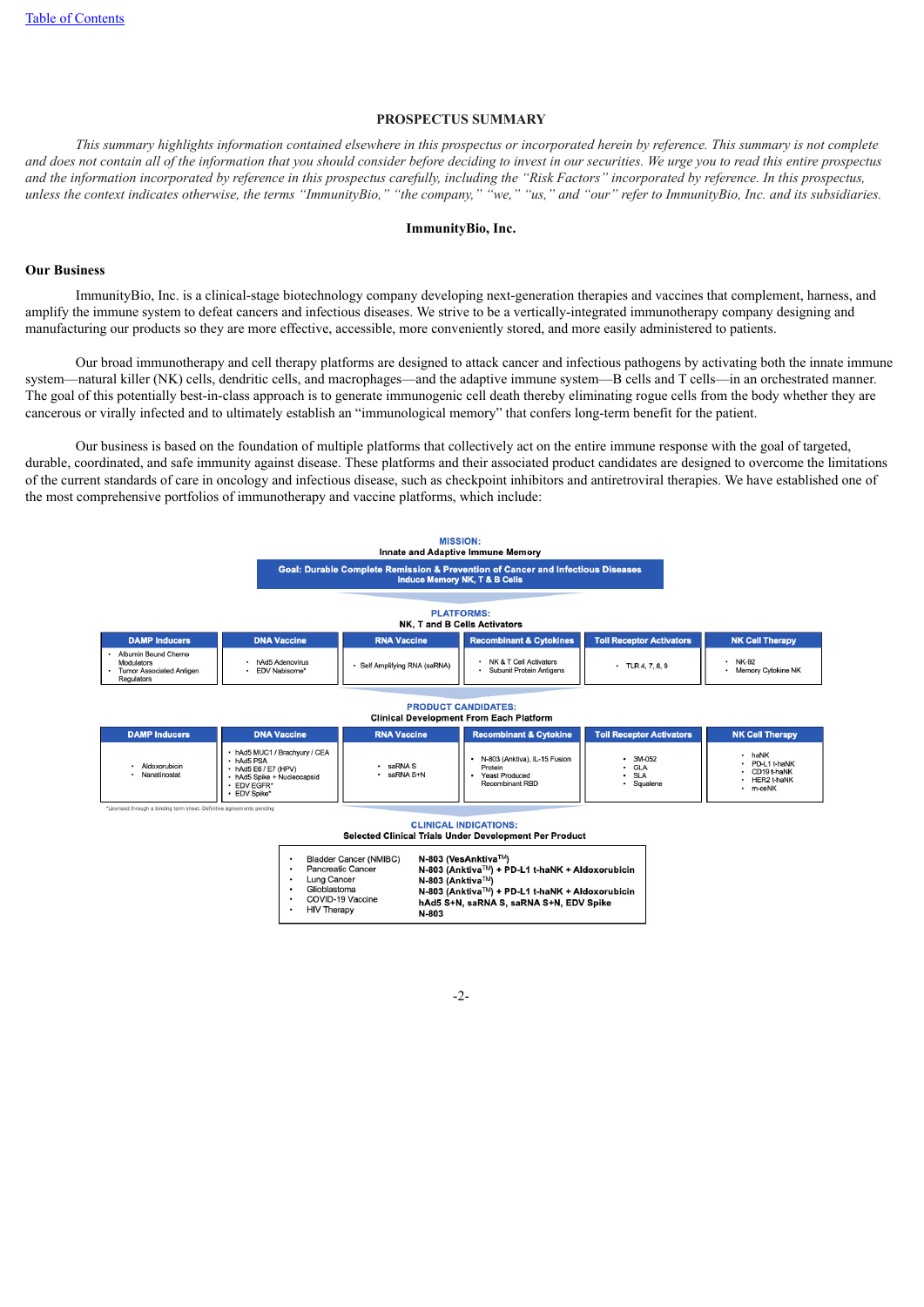We believe that our innovative approach to orchestrate and combine therapies for optimal immune system response will become a therapeutic foundation across multiple clinical indications. Although such designations may not lead to a faster development process or regulatory review and may not increase the likelihood that a product candidate will receive approval, Anktiva, our novel antibody cytokine fusion protein, has received *Breakthrough Therapy* and *Fast Track* designations in combination with BCG from the U.S. Food and Drug Administration (FDA) for bacillus Calmette-Guérin (BCG) unresponsive non-muscle invasive bladder cancer (NMIBC) CIS. Based on the reported results of the trial, we have initiated discussions with the FDA to file a BLA for Anktiva (to be branded VesAnktiva for intravesical administration) plus BCG for BCG-unresponsive NMIBC CIS. Additionally, we believe that data from multiple clinical trials indicates Anktiva has broad potential to enhance the activity of therapeutic mAbs, including checkpoint inhibitors (e.g., Keytruda®), across a wide range of tumor types.

Our platforms, which include 17 first-in-human therapeutic agents, are being studied in 26 actively recruiting clinical trials—17 of which are in Phase 2 or 3 development—across 13 indications in liquid and solid tumors, including bladder, pancreatic and lung cancers. These are among the most frequent and lethal cancer types for which there are high failure rates for existing standards of care or, in some cases, no available effective treatment. In infectious disease, our pipeline currently targets such pathogens as SARS-CoV-2 and HIV. We believe SARS-CoV-2 currently lacks a vaccine that provides long-term protection against the virus, particularly its variants, while HIV affects tens of millions of people globally and currently has no known cure.

We have established GMP manufacturing capacity at scale with cutting-edge cell manufacturing expertise and ready-to-scale facilities, as well as extensive and seasoned R&D, clinical trial, and regulatory operations, and development teams.

# *Our Strategy*

We seek to become the leading global immunological therapeutics company by creating the next generation of immunotherapies to address serious unmet needs within oncology and infectious diseases. To achieve this goal, the key elements of our strategy include:

- **•** advancing the approval and commercialization of our lead antibody cytokine fusion protein, Anktiva, as an integral component of immunotherapy combinations, including those with checkpoint inhibitors;
- **•** continuously scrutinizing our clinical pipeline and assessing our strategic priorities to maximize opportunities for regulatory approval and to meet unmet medical needs;
- **•** accelerating our immunotherapy platform and product candidates with registrational intent to address difficult-to-treat oncological and infectious disease indications;
- **•** continuing to prospect, license, and acquire technologies to complement and strengthen our platforms and product candidates, both as single agent and combination therapies, in order to activate and coordinate the innate and adaptive immune system to generate cellular memory against multiple tumor types and infectious diseases;
- **•** optimizing investment in our discovery, development, and manufacturing capabilities for our next-generation targeted antibody cytokine fusion proteins and vaccine candidates, as well as for cell therapies;
- **•** advancing our formulations and delivery mechanisms to make our promising biotechnology product candidates available to the broadest population possible; and
- **•** cultivating new and expanding existing collaborations for our multi-stage pipeline to efficiently scale globally.

-3-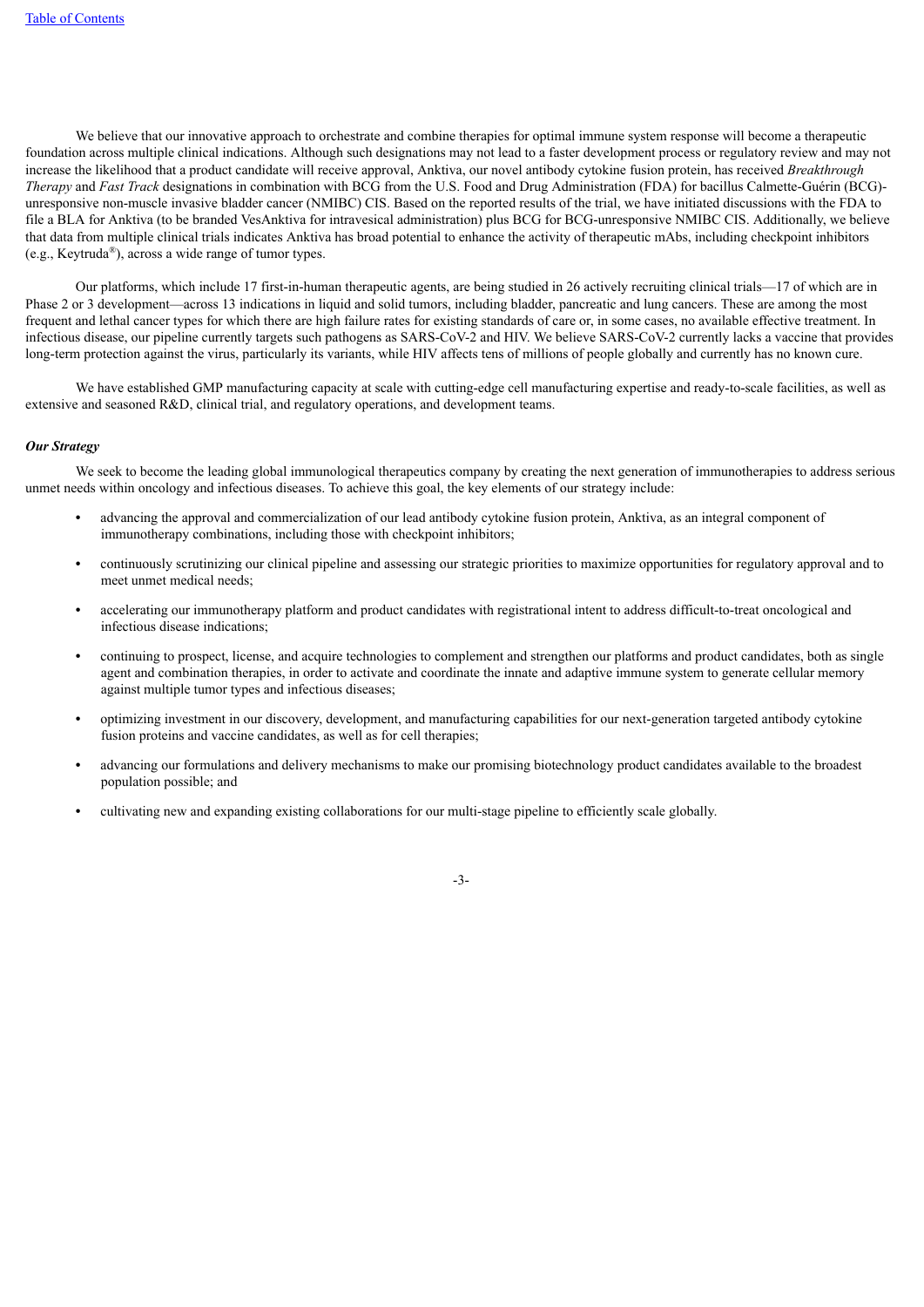### **Corporate Information**

ImmunityBio, Inc. was established following a series of mergers and name changes. We were incorporated in Illinois on October 7, 2002 under the name ZelleRx Corporation. Our name was later changed to Conkwest, Inc., and we were reincorporated in the state of Delaware in March 2014. On July 10, 2015, we changed our name to NantKwest, Inc.

NantCell, LLC was originally organized as a Delaware limited liability company in November 2014. In April 2015, it was converted to a Delaware corporation, NantCell, Inc., and in May 2019 changed its name to ImmunityBio, Inc. (a private company).

On December 21, 2020, NantKwest, Inc. and ImmunityBio, Inc. entered into a merger agreement providing for the combination of the two companies, with NantKwest, Inc. being the surviving company which then changed its name to ImmunityBio, Inc. (and ImmunityBio, Inc., a private company, changed its name back to NantCell, Inc. and is now our wholly owned subsidiary). At the time, NantKwest, Inc. was an innovative, clinical-stage immunotherapy company focused on harnessing the power of the innate immune system to treat cancer and infectious diseases, and ImmunityBio, Inc. was a clinical-stage immunotherapy company developing next-generation therapies that drive immunogenic mechanisms for defeating cancer and infectious diseases, with an immunotherapy platform designed to activate both the innate and adaptive immune systems to create long-term "immunological memory." We believe that the merger, which closed on March 9, 2021, combined two companies to create a clinical-stage biotechnology company developing next-generation therapies and vaccines that complement, harness, and amplify the immune system to defeat cancers and infectious diseases.

ImmunityBio is incorporated in Delaware and its principal executive offices are located in San Diego, California.

### **Available Information**

Financial and other information about our company is available on our website at https://www.immunitybio.com. We make available on our website, free of charge, copies of our Annual Report on Form 10-K. Quarterly Reports on Form 10-O. Current Reports on Form 8-K and amendments to those reports filed or furnished pursuant to Section 13(a) or 15(d) of the Securities Exchange Act of 1934, as amended (the Exchange Act), as soon as reasonably practicable after we electronically file such material with, or furnish it, to the U.S. Securities and Exchange Commission (the SEC). All reports we file with the SEC are available free of charge via EDGAR through the SEC website at https://www.sec.gov. We have included the web addresses of ImmunityBio and the SEC as inactive textual references only.

### **The Securities We May Offer**

We may offer or sell common stock, preferred stock, debt securities and warrants in one or more offerings and in any combination either individually or as units comprised of one or more of the other securities. Each time we offer securities with this prospectus, we will provide a prospectus supplement that will describe the specific amounts, prices and terms of the securities being offered.

We may sell the securities to or through underwriters, dealers or agents or directly to purchasers or as otherwise set forth below under "Plan of [Distribution."](#page-49-0) We, as well as any agents acting on our behalf, reserve the sole right to accept and to reject in whole or in part any proposed purchase of securities. Each prospectus supplement will set forth the names of any underwriters, dealers, agents or other entities involved in the sale of securities described in that prospectus supplement and any applicable fee, commission or discount arrangements with them.

# **Common Stock**

We may offer shares of our common stock, par value \$0.0001 per share, either alone or underlying other registered securities convertible into our common stock. Holders of our common stock are entitled to receive dividends declared by our board of directors out of funds legally available for the payment of dividends, subject to rights, if any, of preferred stockholders. Currently, we do not pay a cash dividend. Each holder of common stock is entitled to one vote per share. The holders of common stock have no preemptive rights.

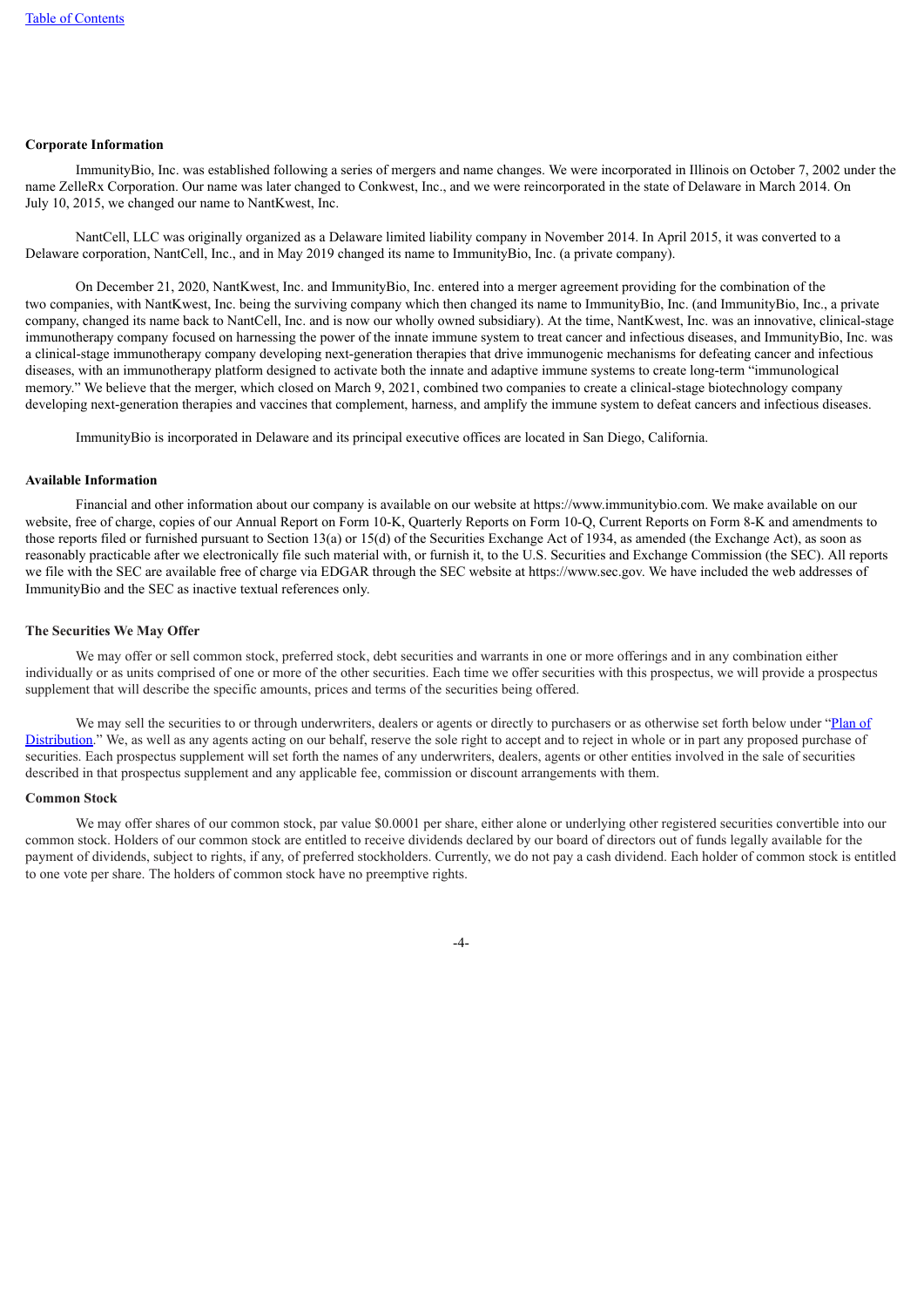# **Preferred Stock**

We may issue preferred stock, par value \$0,0001 per share, in one or more series. Our board of directors or a committee designated by the board will determine the dividend, voting and conversion rights and other provisions of the series of shares of preferred stock at the time of sale. Each series of preferred stock will be more fully described in the particular prospectus supplement that will accompany this prospectus, including redemption provisions, rights in the event of liquidation, dissolution or the winding up of our company, voting rights and rights to convert into common stock.

### **Warrants**

We may issue warrants for the purchase of common stock, preferred stock or debt securities. We may issue warrants independently or together with other securities. Our board of directors will determine the terms of the warrants.

### **Debt Securities**

We may offer secured or unsecured obligations in the form of one or more series of debt securities, which may be senior, senior subordinated or subordinated obligations. Any subordinated debt securities generally will be entitled to payment only after payment of our senior debt. Senior debt generally includes all debt for money borrowed by us, except debt that is stated in the instrument governing the terms of that debt to be not senior to, or to have the same rank in right of payment as, or to be expressly junior to, the subordinated debt securities. We may issue debt securities that are convertible into shares of our common stock. Our board of directors will determine the terms of each series of debt securities being offered. The debt securities we may issue will be issued under an indenture, as supplemented by a resolution of our board of directors, an officer's certificate or a supplemental indenture, between us and a trustee. We have summarized the general features of the debt securities to be governed by the indenture. The indenture has been filed as an exhibit to the registration statement of which this prospectus forms a part. We encourage you to read the indenture. Instructions on how you can get copies of this document are provided under the heading "Where You Can Find More [Information.](#page-51-1)"

### **Units**

<span id="page-33-0"></span>We may issue units comprised of one or more of the other classes of securities issued by us as described in this prospectus in any combination. Each unit we may issue will be issued so that the holder of the unit is also the holder of each security included in the unit.

-5-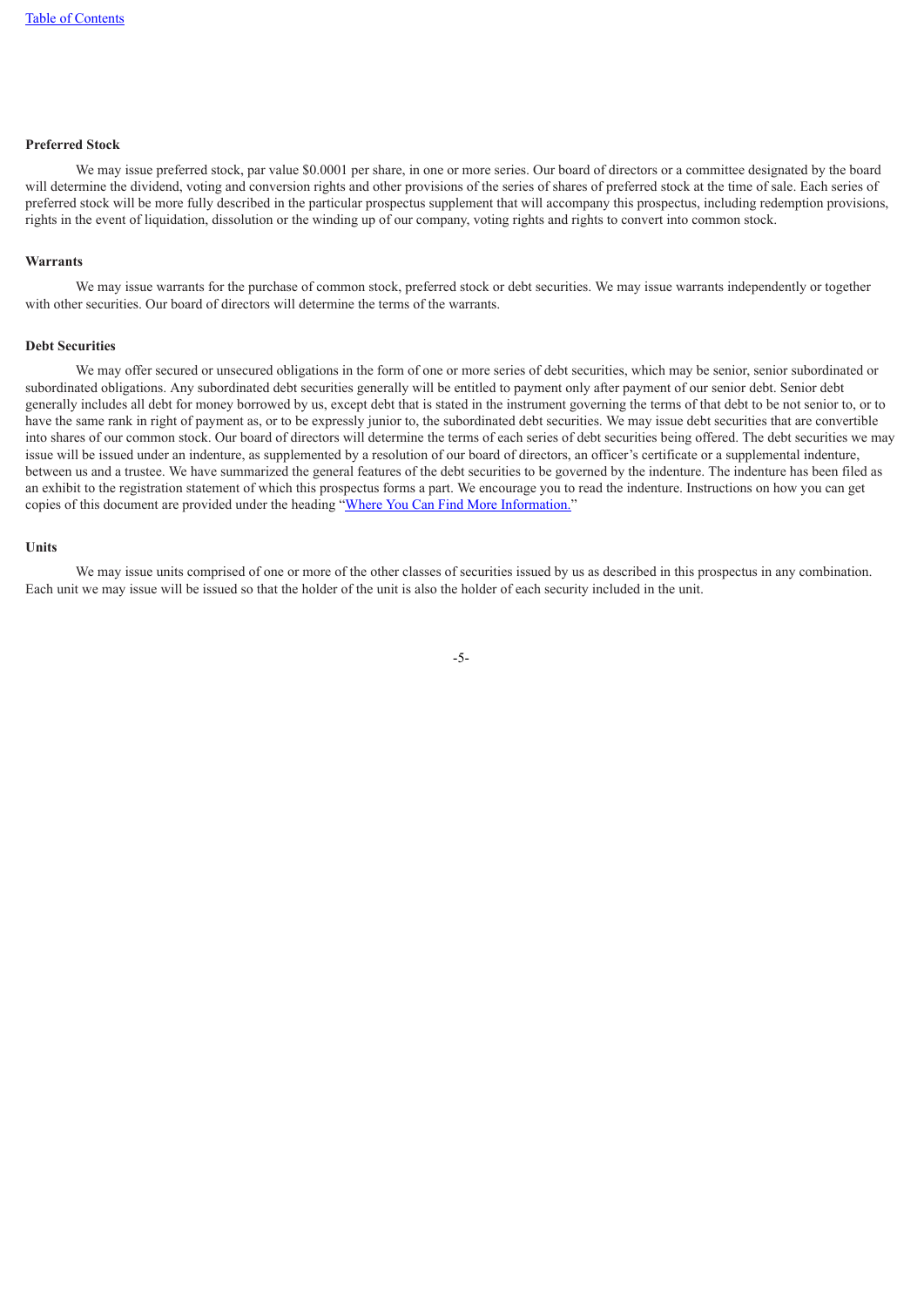### **RISK FACTORS**

An investment in our securities involves a high degree of risk. Prior to making a decision about investing in our securities, in addition to carefully considering the other information contained in this prospectus, in any accompanying prospectus supplement and incorporated by reference herein or therein, you should carefully consider the risks described under the heading "Risk Factors" in the applicable prospectus supplement and any related free writing prospectus, the risks discussed under the heading "Risk Factors" in our **[Annual](https://www.sec.gov/Archives/edgar/data/1326110/000132611022000011/ibrx-20211231.htm) [Report](https://www.sec.gov/Archives/edgar/data/1326110/000132611022000011/ibrx-20211231.htm) on Form 10-[K](https://www.sec.gov/Archives/edgar/data/1326110/000132611022000011/ibrx-20211231.htm)**, filed on March 1, 2022 which is incorporated herein by reference, and may be amended, updated, supplemented or superseded from time to time by annual, quarterly and other reports and documents we file with the SEC in the future and any prospectus supplement related to a particular offering. The risks and uncertainties we have described are not the only ones we face. Additional risks and uncertainties not presently known to us or that we currently deem immaterial may also affect our operations. See "Where You Can Find More [Information"](#page-51-1) and ["Incorporation](#page-51-2) by Reference."

# **FORWARD-LOOKING STATEMENTS**

<span id="page-34-0"></span>This prospectus, each prospectus supplement and the information and documents we incorporate herein and therein by reference, contain, and we may from time to time make, written or oral "forward-looking statements" within the meaning of Section 27A of the Securities Act and Section 21E of the Securities Exchange Act of 1934, as amended, or the Exchange Act, that are based on our management's beliefs and assumptions and on information currently available to our management. All statements other than statements of historical fact are, or may be deemed to be, forward-looking statements. Although we believe that we have a reasonable basis for each forward-looking statement contained and incorporated by reference in this prospectus and any prospectus supplement, we caution you that these statements are based on our projections of the future that are subject to known and unknown risks, including business, regulatory, economic and competitive risks, uncertainties, contingencies, assumptions and other factors that may cause our actual results, levels of activity, performance or achievements to be materially different from any future results, levels of activity, performance or achievements expressed or implied by such forward-looking statements. Factors that might cause or contribute to a material difference include, but are not limited to, those discussed elsewhere in this prospectus and the risks discussed in our other filings with the SEC.

In some cases, forward-looking statements can be identified by the use of forward-looking terms such as "anticipate," "estimate," "believe," "continue," "could," "intend," "may," "might," "seek," "plan," "potential," "predict," "should," "will," "expect," "objective," "projection," "forecast," "goal," "guidance," "outlook," "effort," "target," "trajectory" or the negative of these terms or other comparable terms. However, the absence of these words does not mean that the statements are not forward-looking. These forward-looking statements are based on certain assumptions and analyses made by us in light of our experience and our perception of historical trends, current conditions and expected future developments, as well as other factors we believe are appropriate in the circumstances. Statements that "we believe" and similar statements reflect our beliefs and opinions on the relevant subject. These statements are based upon information available to us as of the date of this prospectus, and although we believe such information forms a reasonable basis for such statements, such information may be limited or incomplete, and our statements should not be read to indicate that we have conducted a thorough inquiry into, or review of, all potentially available relevant information. We intend that such forward-looking statements be subject to the safe harbors created thereby. The sections in this prospectus entitled "Risk [Factors,](#page-33-0)" the risks discussed under the heading "Risk Factors" in "Part I—Item 1A— Risk Factors" of our most recent report on Form 10-K or "Part II— Item 1A—Risk Factors" in our Quarterly Reports on Form 10-Q which are incorporated by reference in this prospectus as well as other disclosures included in this prospectus or the supplement hereto, discuss some of the factors that could contribute to these differences.

-6-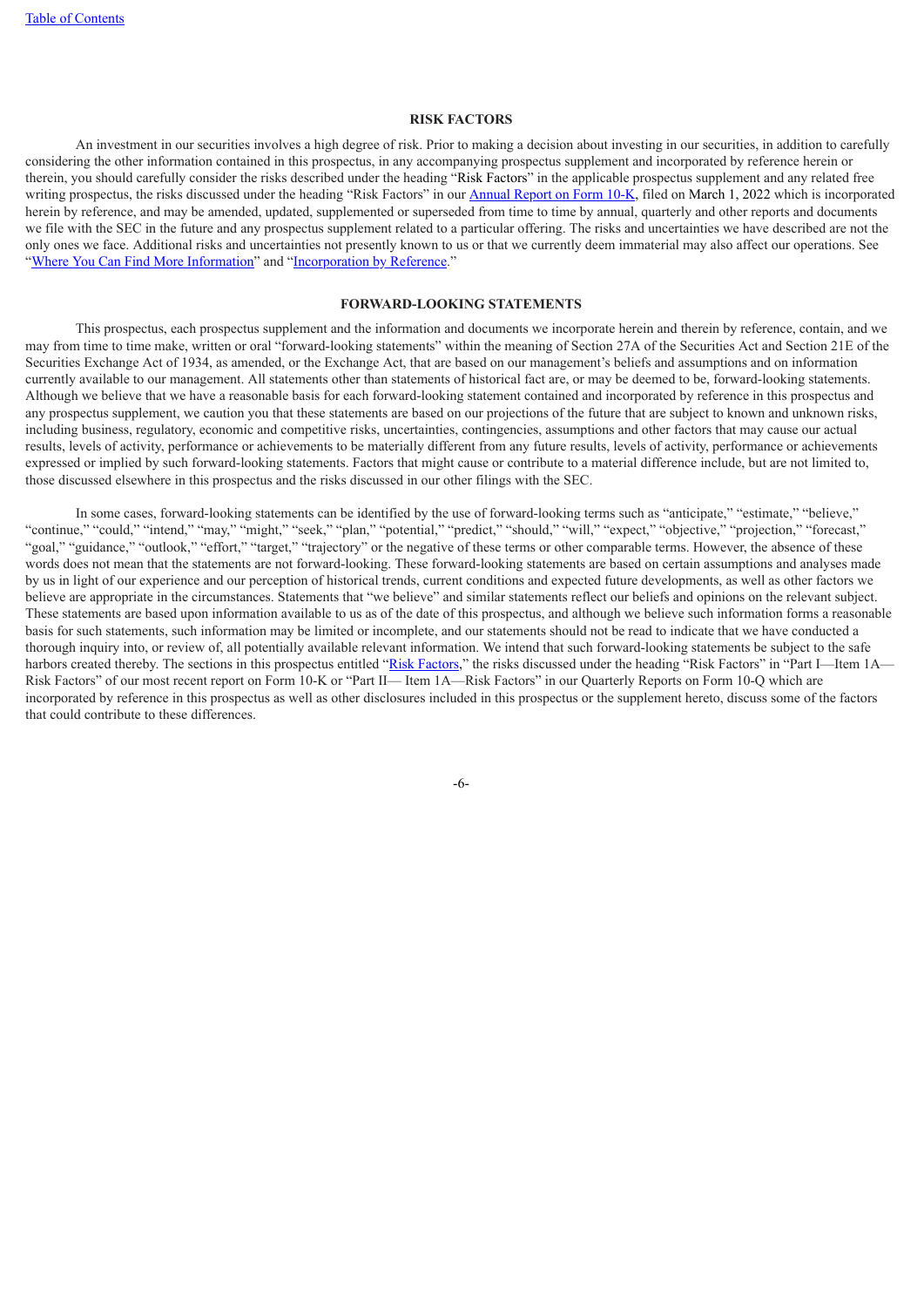Other unknown or unpredictable factors also could harm our results. Consequently, actual results or developments anticipated by us may not be realized or, even if substantially realized, may not have the expected consequences to, or effects on, us. Given these uncertainties, prospective investors are cautioned not to place undue reliance on such forward-looking statements. All subsequent written or oral forward-looking statements attributable to us or any person acting on our behalf are expressly qualified in their entirety by the cautionary statements contained or referred to in this section. Except as required by law, we undertake no obligation to update or revise publicly any of the forward-looking statements after the date of this prospectus. If we do update one or more forward-looking statements, no inference should be drawn that we will make additional updates with respect to those or other forwardlooking statements.

This prospectus and the documents incorporated by reference in this prospectus contain market data that we obtained from industry sources, including independent industry publications. In presenting this information, we have also made assumptions based on such data and other similar sources and on our knowledge of, and our experience to date in, the markets for our products. This data involves a number of assumptions and limitations, and you are cautioned not to give undue weight to such estimates. While we believe the market data included in this prospectus is generally reliable, such information is inherently imprecise. In addition, projections, assumptions and estimates of our future performance and the future performance of the industry in which we operate are necessarily subject to a high degree of uncertainty and risk due to a variety of factors, including those described under the heading "Risk [Factors](#page-33-0)" in this prospectus and in "Part I—Item 1A—Risk Factors" of our most recent report on Form 10-K filed with the SEC on March 1, 2022, which is incorporated by reference into this prospectus. These and other factors could cause results to differ materially from those expressed in the estimates made by the independent parties and by us.

### **USE OF PROCEEDS**

<span id="page-35-0"></span>We will retain broad discretion over the use of the net proceeds to us from the sale of our securities under this prospectus. Unless we state otherwise in the applicable prospectus supplement, we expect to use the net proceeds that we will receive from the sale of the securities under this prospectus for general corporate purposes, including working capital, capital expenditures, funding continued research and development with respect to products and technologies, and clinical and process development and manufacturing of our product candidates. We may also use a portion of the net proceeds to license intellectual property or to make acquisitions or investments.

Pending these uses, we may invest our net proceeds from this offering primarily in investment grade short- to intermediate-term corporate debt securities, government-sponsored securities, and foreign government bonds.

<span id="page-35-1"></span>The specific allocations of the proceeds we receive from the sale of our securities will be described in the applicable prospectus supplement.

### **DIVIDEND POLICY**

<span id="page-35-2"></span>To date, we have not declared or paid any cash dividends on our capital stock. We currently intend to retain all available funds and any future earnings for use in the operation of our business and do not anticipate paying any dividends on our common stock in the foreseeable future. Any future determination to declare dividends will be made at the discretion of our board of directors and will depend on, among other factors, our financial condition, operating results, capital requirements, general business conditions and other factors that our board of directors may deem relevant.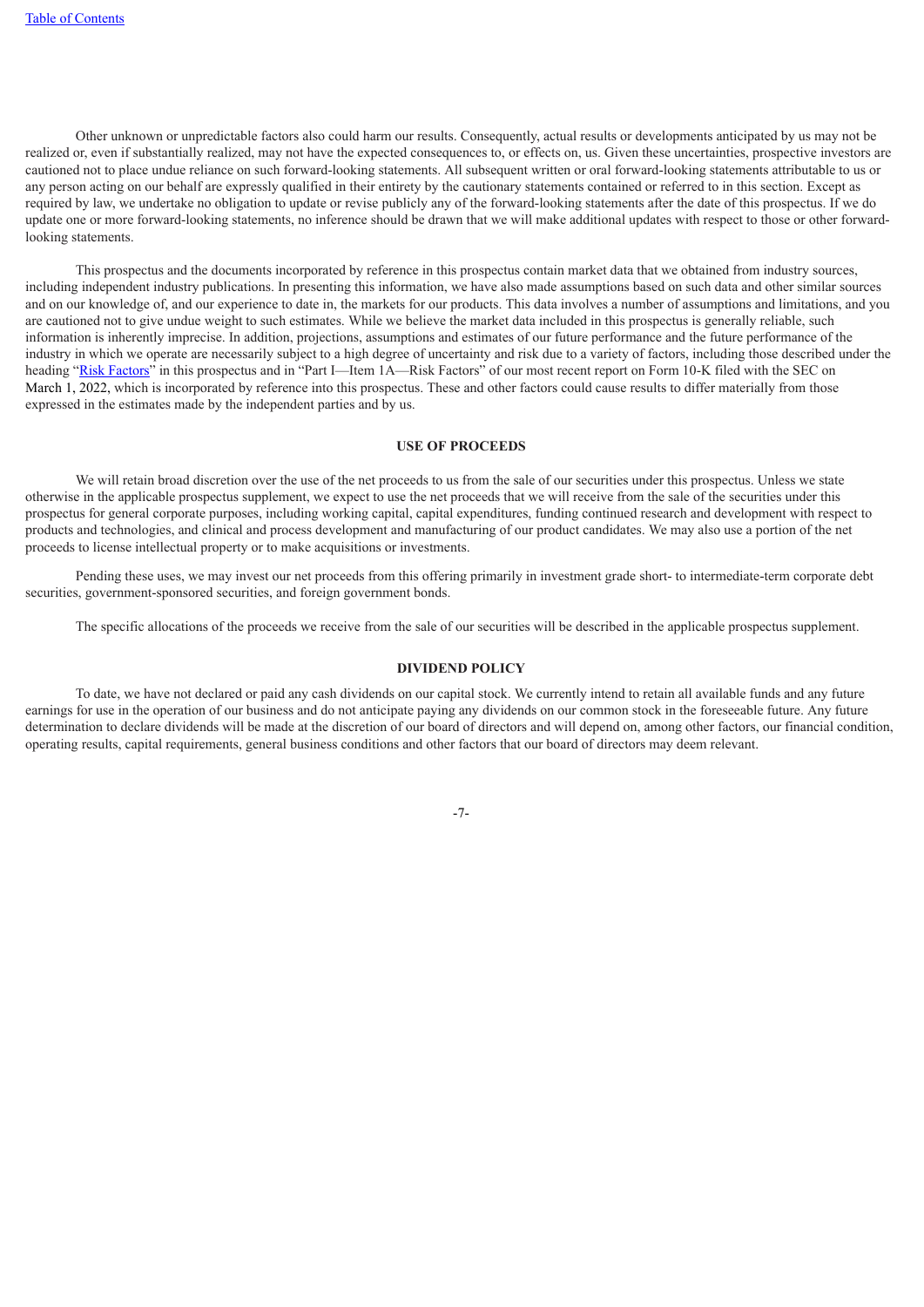### **DESCRIPTION OF OUR CAPITAL STOCK**

The following is a summary of the material provisions of the common stock and the preferred stock contained in our amended and restated certificate of incorporation and bylaws. For more detailed information, please refer to our amended and restated certificate of incorporation and bylaws, each as amended, which are included as exhibits to the registration statement of which this prospectus is part.

### **General**

Our authorized capital stock consists of 920,000,000 shares, all with a par value of \$0.0001 per share, of which:

- **•** 900,000,000 shares are designated as common stock; and
- **•** 20,000,000 shares are designated as preferred stock.

As of February 24, 2022, we had outstanding 397,911,136 shares of common stock (excluding 163,800 shares held by a majority owned subsidiary of ours which are treated as treasury shares for accounting purposes) held of record by approximately 88 stockholders.

In addition, as of December 31, 2021, (i) 10,640,819 shares of our common stock were subject to outstanding awards under our equity incentive plans, of which 4,124,930 shares of common stock were issuable upon exercise of options outstanding as of December 31, 2021, at a weighted average exercise price of \$15.62 per share, and 6,515,889 shares of common stock were issuable upon the vesting of restricted stock units outstanding as of December 31, 2021 and (ii) 1,638,000 shares of our common stock were subject to an outstanding warrant that will become exercisable, at an exercise price of \$3.24 per share, if certain performance conditions are satisfied.

Additionally, as of December 31, 2021, in connection with the acquisition of Altor, we issued CVRs under which we have agreed to pay the prior stockholders of Altor approximately \$304.0 million upon successful approval of the BLA or foreign equivalent for Anktiva by December 31, 2022 and approximately \$304.0 million upon the first calendar year prior to December 31, 2026 in which worldwide net sales of Anktiva exceed \$1.0 billion (with the payments payable in cash or shares of our common stock or a combination of both). Dr. Patrick Soon-Shiong, our Executive Chairman and Global Chief Scientific and Medical Officer, and his affiliates hold approximately \$279.5 million in the aggregate of CVRs and they have both irrevocably agreed to receive shares of common stock in satisfaction of their CVRs. Of the remaining CVRs, \$6.8 million will be paid in cash, and the holders of the balance of the CVRs can elect to receive either cash or our common stock for the CVRs.

### **Common Stock**

The holders of our common stock are entitled to one vote per share on all matters to be voted on by our stockholders. Holders of our common stock have no cumulative voting rights. Subject to preferences that may be applicable to any outstanding shares of preferred stock, holders of our common stock are entitled to receive dividends, if any, as may be declared from time to time by our board of directors out of our assets which are legally available. In the event of our liquidation, dissolution or winding up, holders of our common stock are entitled to share ratably in all assets remaining after payment of all liabilities and the liquidation preferences of any of our outstanding shares of preferred stock. Holders of our common stock have no preemptive, conversion, redemption or subscription rights and there are no sinking fund provisions applicable to our common stock.

# **Preferred Stock**

No shares of preferred stock are outstanding. Our board of directors is authorized, subject to certain limitations prescribed by law, to designate and issue up to a total of 20,000,000 shares of preferred stock, par value \$0.0001 per share, without stockholder approval. Our board of directors may issue preferred stock from time to time in one or more series and fix the designations, preferences and rights of the shares of each such series and any qualifications, limitations or restrictions on the shares of each such series, including dividend rights and rates, conversion rights, voting rights, terms of redemption, liquidation preferences and the number of shares constituting any such series, any or all of which may be greater than or senior to those of the common stock.

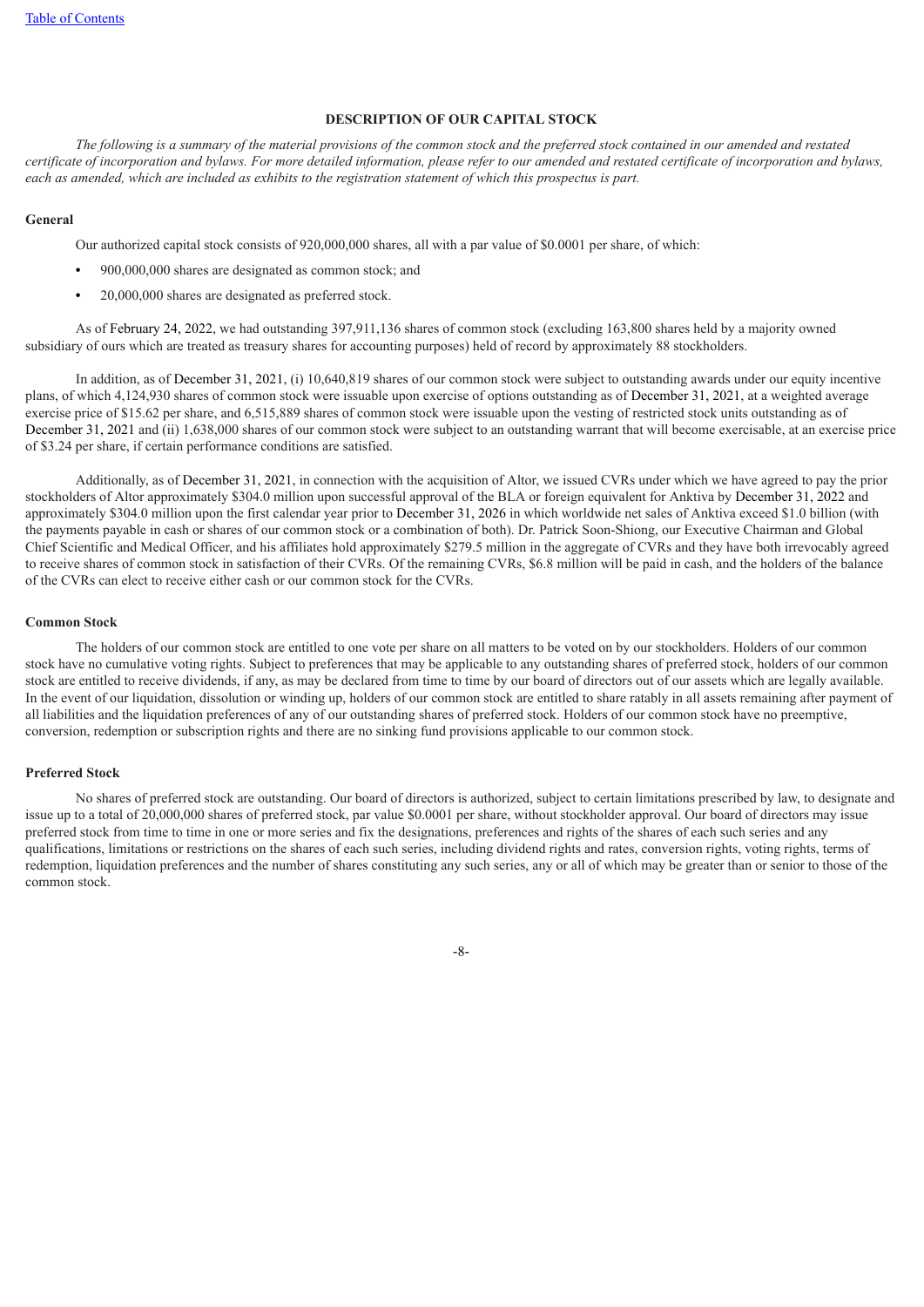Our board of directors may authorize the issuance of preferred stock with voting or conversion rights that could harm the voting power or other rights of the holders of the common stock. The issuance of preferred stock, while providing flexibility in connection with possible acquisitions and other corporate purposes, could, among other things, have the effect of delaying, deferring or preventing a change in control of our company and might harm the market price of our common stock and the voting and other rights of the holders of common stock. We have no current plans to issue any shares of preferred stock.

The actual effect of any such issuance on the rights of the holders of common stock will not be known until our board of directors determines the specific rights of the holders of preferred stock; however, the potential effects of such an issuance include:

- **•** diluting the voting power of the holders of common stock;
- **•** reducing the likelihood that holders of common stock will receive dividend payments;
- **•** reducing the likelihood that holders of common stock will receive payments in the event of our liquidation, dissolution, or winding up; and
- **•** delaying, deterring or preventing a change-in-control or other corporate takeover.

### **Registration Rights**

Under the terms of the Registration Rights Agreement dated December 23, 2014, or the registration rights agreement, we have provided Cambridge Equities, L.P., or Cambridge, with a right to demand registration of the shares of common stock issued to Cambridge, which was amended as further described below. Dr. Soon-Shiong, our Executive Chairman and Global Chief Scientific and Medical Officer, is the sole member of the general partner of Cambridge. We have also granted to Cambridge "piggyback" registration rights exercisable at any time that allows Cambridge to include the shares of our common stock that they own in any public offering of equity securities initiated by us for our own account or the account of others (other than those public offerings pursuant to registration statements on forms that do not permit registration for resale by them). These "piggyback" registration rights are not available with respect to any shares of our common stock held by Cambridge which are eligible for resale pursuant to certain exemptions from registration under the Securities Act or that are the subject of a then- effective registration statement.

Additionally, pursuant to a voting agreement, we agreed and acknowledged that all shares of our common stock issued to certain significant stockholders in connection with our merger with NantCell, Inc. (formerly known as ImmunityBio, Inc., a private company) (and any common stock issued or issuable with respect to such shares of our common stock) shall constitute "Registrable Securities" and "Piggyback Registrable Securities" for purposes of, and be subject to the registration rights under, the registration rights agreement described above. Moreover, we agreed to increase the number of demand registration rights to which Cambridge is entitled to under the registration rights agreement from one to seven.

We have obtained a waiver of these registration rights from Cambridge in connection with the filing of this prospectus.

### **Nominating Agreement**

Under the terms of the Nominating Agreement, dated June 18, 2015, between us and Cambridge, Cambridge has the right to designate one director to be nominated for election to our board of directors for as long as Cambridge and/or its affiliates directly own more than 20% of the issued and outstanding shares of our common stock, subject to adjustment for stock splits, stock dividends, recapitalizations and similar transactions. Dr. Soon-Shiong, who controls the entity that is the general partner of Cambridge and has the sole power to vote or direct to vote and the sole power to dispose or direct the disposition, was selected by Cambridge to hold this board seat. The Cambridge director nominee shall be nominated and recommended for election by our board of directors or other duly authorized committee, subject to any applicable limitations imposed by the Delaware General Corporation Law, or the DGCL, the board of directors' fiduciary duties to our stockholders and any other applicable law. Cambridge's right to have a designee nominated or appointed to serve on our board of directors shall automatically terminate wherever Cambridge owns less than 20% of our issued and outstanding shares of common stock.

-9-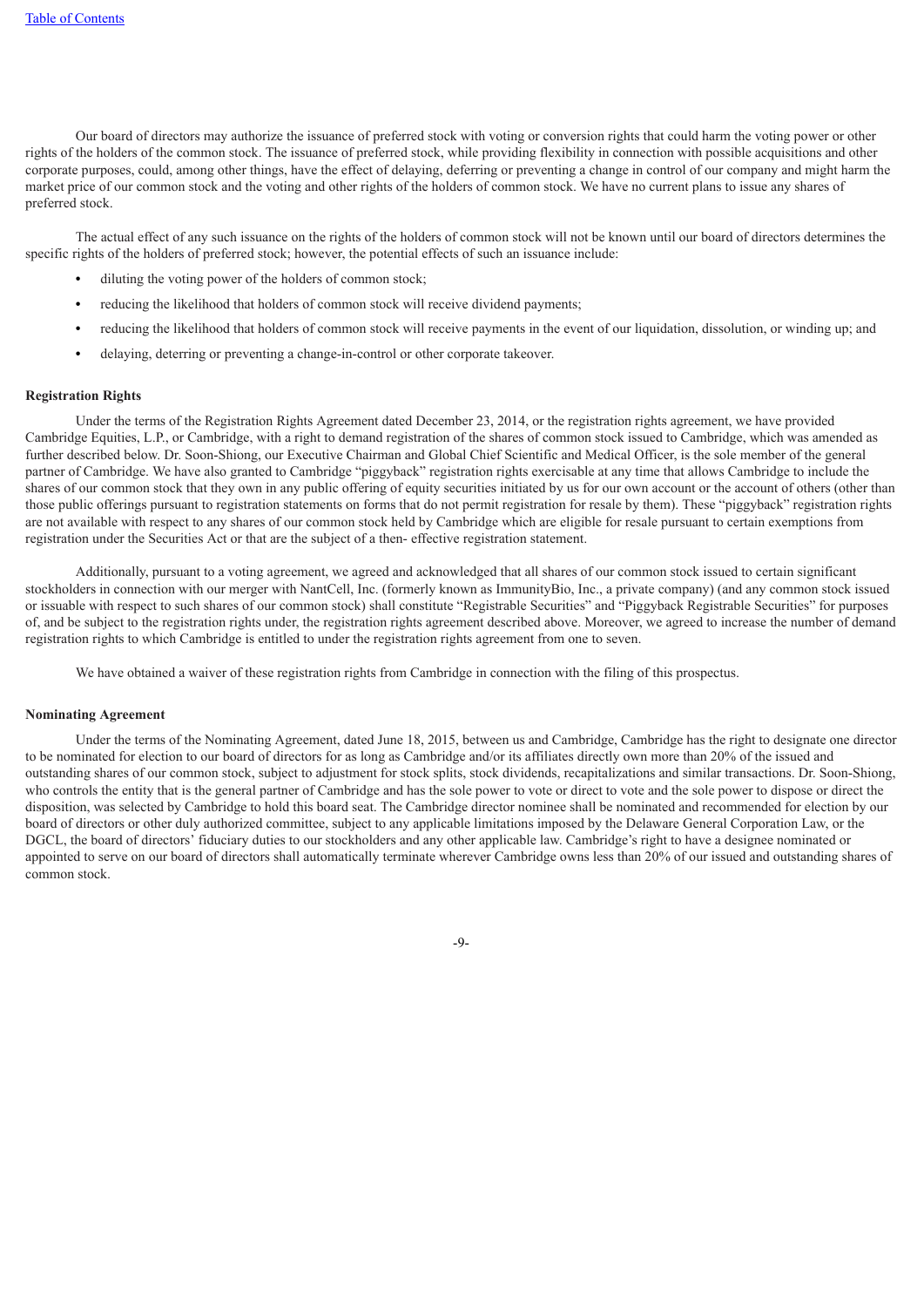# **Anti-Takeover Effects of Delaware Law and Our Amended and Restated Certificate of Incorporation and Bylaws**

Provisions of the DGCL, our amended and restated certificate of incorporation and our bylaws may have the effect of delaying, deferring or discouraging another party from acquiring control of our company. These provisions, which are summarized below, may have the effect of discouraging takeover bids. These provisions are also designed, in part, to encourage anyone seeking to acquire control of us to negotiate first with our board of directors. We believe that the benefits of increased protection our potential ability to negotiate with an unfriendly or unsolicited acquirer outweigh the disadvantages of discouraging a proposal to acquire us, because negotiation of these proposals could result in an improvement of their terms.

### *Amended and Restated Certificate of Incorporation and Bylaws*

Our amended and restated certificate of incorporation and our amended and restated bylaws include a number of provisions that could deter hostile takeovers or delay or prevent changes in control of our management team, including the following:

- **•** *Board of directors vacancies*. Our amended and restated certificate of incorporation and amended and restated bylaws authorize only our board of directors to fill vacant directorships, including newly created seats. In addition, the number of directors constituting our board of directors is permitted to be set only by a resolution adopted by our board of directors. These provisions would prevent a stockholder from increasing the size of our board of directors and then gaining control of our board of directors by filling the resulting vacancies with its own nominees. This makes it more difficult to change the composition of our board of directors but promotes continuity of management.
- **•** *Special meetings of stockholders.* Our amended and restated certificate of incorporation and our amended and restated bylaws provide that special meetings of our stockholders may be called only by a majority of our board of directors, the chairperson of our board of directors, our chief executive officer or our president, thus prohibiting a stockholder from calling a special meeting.
- **•** *Advance notice requirements for stockholder proposals and director nominations*. Our amended and restated bylaws provide advance notice procedures for stockholders seeking to bring business before our annual meeting of stockholders or to nominate candidates for election as directors at our annual meeting of stockholders. Our amended and restated bylaws also specify certain requirements regarding the form and content of a stockholder's notice. These provisions might preclude our stockholders from bringing matters before our annual meeting of stockholders or from making nominations for directors at our annual meeting of stockholders if the proper procedures are not followed. We expect that these provisions may also discourage or deter a potential acquirer from conducting a solicitation of proxies to elect the acquirer's own slate of directors or otherwise attempting to obtain control of our company.
- **•** *No cumulative voting*. The Delaware General Corporation Law provides that stockholders are not entitled to the right to cumulate votes in the election of directors unless a corporation's certificate of incorporation provides otherwise. Our amended and restated certificate of incorporation does not provide for cumulative voting.
- **•** *Amendment of charter and bylaw provisions*. Any amendment of certain of the provisions described herein in our amended and restated certificate of incorporation or amended and restated bylaws, as applicable, requires approval by holders of at least sixty-six and two-thirds percent (66 2/3%) of our then outstanding voting securities.
- **•** *Issuance of undesignated preferred stock*. Our board of directors has the authority, without further action by the stockholders, to issue up to 20,000,000 shares of undesignated preferred stock with rights and preferences, including voting rights, designated from time to time by our board of directors. The existence of authorized but unissued shares of preferred stock would enable our board of directors to render more difficult, or to discourage an attempt to obtain control of us by means of, a merger, tender offer, proxy contest or other means.

-10-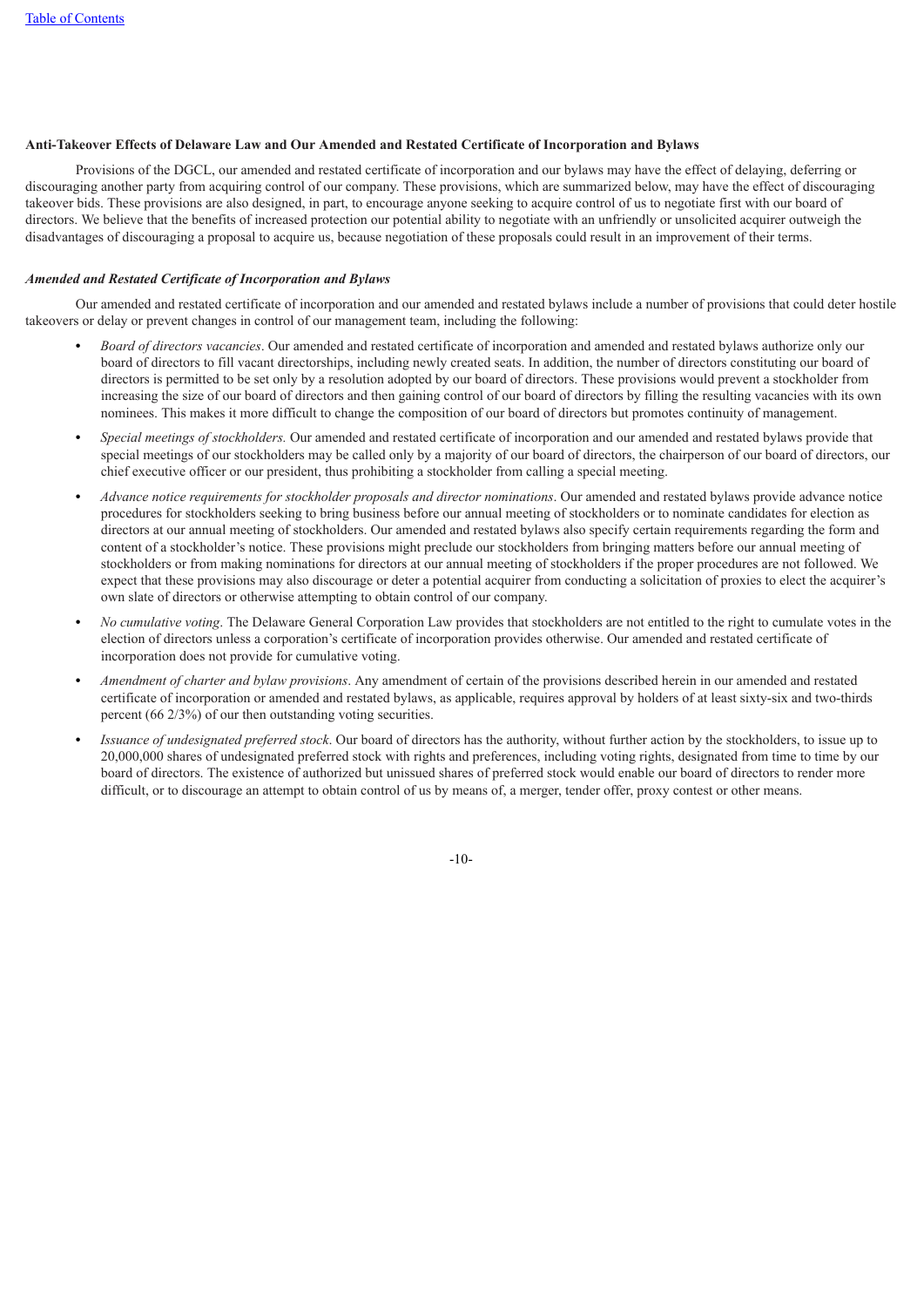**•** *Limitation of Liability and Indemnification of Of icers and Directors*. The DGCL authorizes corporations to limit or eliminate the personal liability of directors to corporations and their stockholders for monetary damages for breaches of directors' fiduciary duties as directors. Our amended and restated certificate of incorporation, and our amended and restated bylaws include provisions that indemnify, to the fullest extent allowable under the DGCL, the personal liability of directors or officers for monetary damages for actions taken as a director or officer of our company, or for serving at our request as a director or officer or in another position at another corporation or enterprise, as the case may be. Our amended and restated certificate of incorporation, and our amended and restated bylaws also provide that we must indemnify and advance expenses to our directors and officers, subject to our receipt of an undertaking from the indemnitee as may be required under the DGCL.

The limitation of liability and indemnification provisions in our amended and restated certificate of incorporation, and our amended and restated bylaws may discourage stockholders from bringing a lawsuit against directors for breach of their fiduciary duties. These provisions may also have the effect of reducing the likelihood of derivative litigation against directors and officers, even though such an action, if successful, might otherwise benefit us and our stockholders. We may be adversely affected to the extent that, in a class action or direct suit, we pay the costs of settlement and damage awards against directors and officers pursuant to these indemnification provisions. Except as set forth in our periodic reports as incorporated herein by reference, there is currently no pending material litigation or proceeding involving any of our directors, officers, employees or agents for which indemnification is sought.

**•** *Exclusive forum*. Unless we consent in writing to the selection of an alternative forum, the Court of Chancery of the State of Delaware is the sole and exclusive forum for (i) any derivative action or proceeding brought on our behalf, (ii) any action or proceeding asserting a claim of breach of a fiduciary duty owed by any of our directors, officers or other employees to us or our stockholders, (iii) any action or proceeding asserting a claim arising pursuant to any provision of the Delaware General Corporation Law, our amended and restated certificate of incorporation or our amended and restated bylaws, or (iv) any action or proceeding asserting a claim against us governed by the internal affairs doctrine. This choice of forum provision may limit a stockholder's ability to bring a claim in a judicial forum that it finds favorable for disputes with us or our directors, officers or other employees, which may discourage such lawsuits against us and our directors, officers and other employees.

### **Transfer Agent and Registrar**

The transfer agent and registrar for our common stock is American Stock Transfer & Trust Company, LLC. The transfer agent's address is 6201 15th Avenue, Brooklyn, New York 11219, and its telephone number is (800) 937-5449.

### **Nasdaq Global Select Market Listing**

<span id="page-39-0"></span>Our common stock is listed on the Nasdaq Global Select Market under the symbol "IBRX."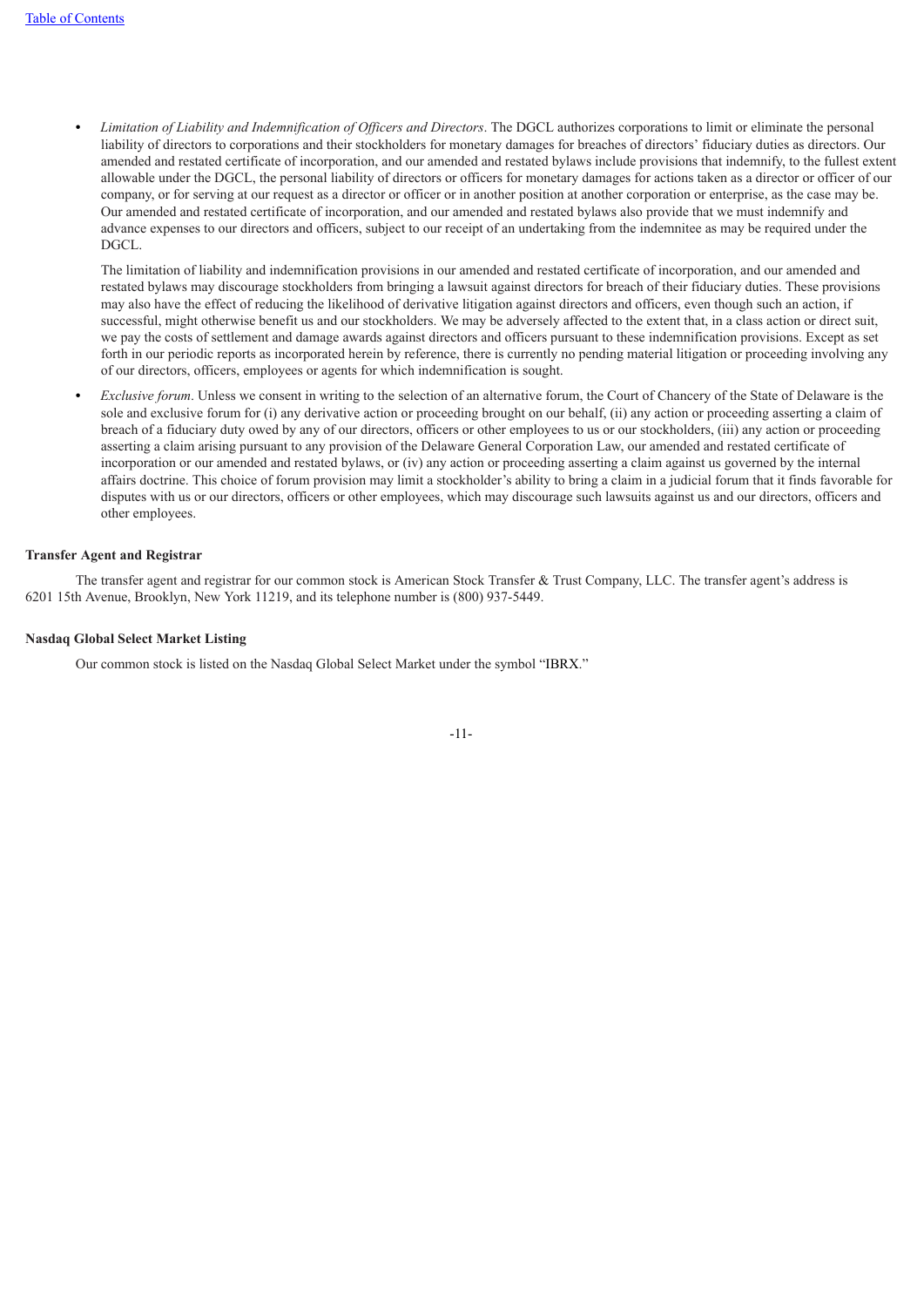# **DESCRIPTION OF THE DEBT SECURITIES**

The following description, together with the additional information we include in any applicable prospectus supplement, summarizes certain general terms and provisions of the debt securities that we may offer under this prospectus. When we offer to sell a particular series of debt securities, we will describe the specific terms of the series in a supplement to this prospectus. We will also indicate in the supplement to what extent the general terms and provisions described in this prospectus apply to a particular series of debt securities.

We may issue debt securities either separately, or together with, or upon the conversion or exercise of or in exchange for, other securities described in this prospectus. Debt securities may be senior, senior subordinated or subordinated obligations and, unless otherwise specified in a supplement to this prospectus, the debt securities will be our direct, unsecured obligations and may be issued in one or more series.

The debt securities will be issued under an indenture between us and a trustee to be named in the applicable prospectus supplement. We have summarized select portions of the indenture below. The summary is not complete. The form of the indenture has been filed as an exhibit to the registration statement, and you should read the indenture for provisions that may be important to you. Capitalized terms used in the summary and not defined herein have the meanings specified in the indenture.

### **General**

The terms of each series of debt securities will be established by or pursuant to a resolution of our board of directors and set forth or determined in the manner provided in a resolution of our board of directors, in an officer's certificate or by a supplemental indenture. The particular terms of each series of debt securities will be described in a prospectus supplement relating to such series (including any pricing supplement or term sheet).

We can issue an unlimited amount of debt securities under the indenture that may be in one or more series with the same or various maturities, at par, at a premium, or at a discount. We will set forth in a prospectus supplement (including any pricing supplement or term sheet) relating to any series of debt securities being offered, the aggregate principal amount and the following terms of the debt securities, if applicable:

- **•** the title, series designation and ranking of the debt securities (including the terms of any subordination provisions);
- **•** the price or prices (expressed as a percentage of the principal amount) at which we will sell the debt securities;
- **•** the aggregate principal amount of the debt securities and any limit on the aggregate principal amount of the debt securities;
- **•** the date or dates on which the principal of the debt securities of the series is payable;
- **•** the rate or rates, which may be fixed or variable, per annum or the method used to determine the rate or rates (including any commodity, commodity index, stock exchange index or financial index) at which the debt securities will bear interest, the date or dates from which interest will accrue, the date or dates on which interest will commence and be payable and any regular record date for the interest payable on any interest payment date;
- **•** the place or places where principal of, and interest, if any, on the debt securities will be payable (and the method of such payment), where the securities of such series may be surrendered for registration of transfer or exchange, and where notices and demands to us in respect of the debt securities may be delivered;
- **•** the period or periods within which, the price or prices at which and the terms and conditions upon which we may redeem the debt securities;
- **•** any obligation we have to redeem or purchase the debt securities pursuant to any sinking fund or analogous provisions or at the option of a holder of debt securities and the period or periods within which, the price or prices at which and in the terms and conditions upon which securities of the series shall be redeemed or purchased, in whole or in part, pursuant to such obligation;

-12-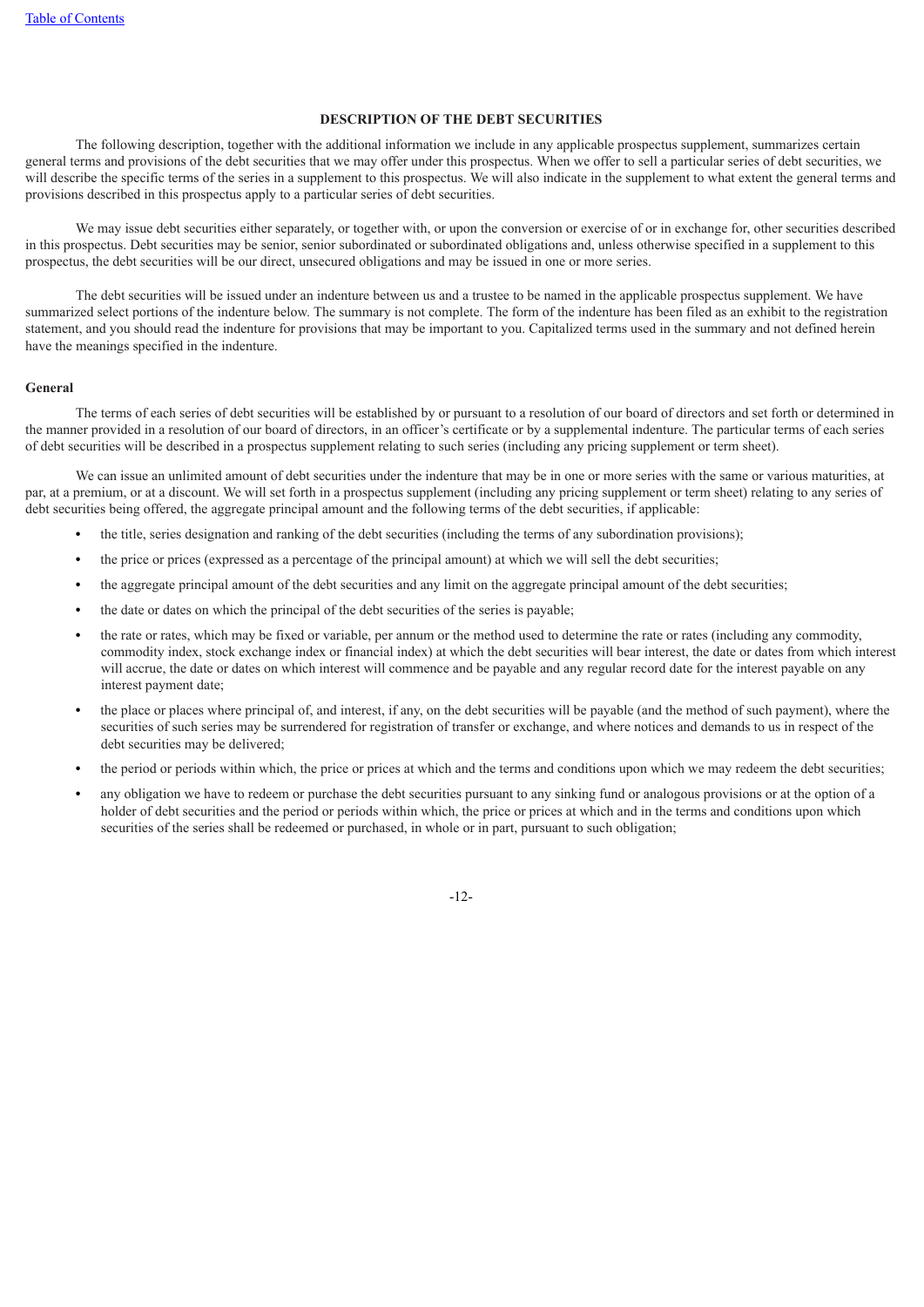- **•** the dates on which and the price or prices at which we will repurchase debt securities at the option of the holders of debt securities and other detailed terms and provisions of these repurchase obligations;
- **•** the denominations in which the debt securities will be issued, if other than denominations of \$1,000 and any integral multiple thereof;
- whether the debt securities will be issued in the form of certificated debt securities or global debt securities;
- **•** the portion of principal amount of the debt securities payable upon declaration of acceleration of the maturity date, if other than the principal amount;
- **•** the currency of denomination of the debt securities, which may be United States Dollars or any foreign currency, and if such currency of denomination is a composite currency, the agency or organization, if any, responsible for overseeing such composite currency;
- **•** the designation of the currency, currencies or currency units in which payment of principal of, or premium and interest on, the debt securities will be made;
- **•** if payments of principal of, or premium or interest on, the debt securities will be made in one or more currencies or currency units other than that or those in which the debt securities are denominated, the manner in which the exchange rate with respect to these payments will be determined;
- **•** the manner in which the amounts of payment of principal of, premium, if any, or interest on the debt securities will be determined, if these amounts may be determined by reference to an index based on a currency or currencies or by reference to a commodity, commodity index, stock exchange index or financial index;
- any provisions relating to any security provided for the debt securities;
- **•** any addition to, deletion of or change in the Events of Default described in this prospectus or in the indenture with respect to the debt securities and any change in the acceleration provisions described in this prospectus or in the indenture with respect to the debt securities;
- any addition to, deletion of or change in the covenants described in this prospectus or in the indenture with respect to the debt securities;
- **•** any depositaries, interest rate calculation agents, exchange rate calculation agents or other agents with respect to the debt securities;
- **•** the provisions, if any, relating to conversion or exchange of any debt securities of such series, including if applicable, the conversion or exchange price and period, provisions as to whether conversion or exchange will be mandatory, the events requiring an adjustment of the conversion or exchange price and provisions affecting conversion or exchange;
- **•** any other terms of the debt securities, which may supplement, modify or delete any provision of the indenture as it applies to that series, including any terms that may be required under applicable law or regulations or advisable in connection with the marketing of the securities; and
- whether any of our direct or indirect subsidiaries will guarantee the debt securities of that series, including the terms of subordination, if any, of such guarantees.

We may issue debt securities that provide for an amount less than their stated principal amount to be due and payable upon declaration of acceleration of their maturity pursuant to the terms of the indenture. We will provide you with information on the federal income tax considerations and other special considerations applicable to any of these debt securities in the applicable prospectus supplement.

If we denominate the purchase price of any of the debt securities in a foreign currency or currencies or a foreign currency unit or units, or if the principal of and any premium and interest on any series of debt securities is payable in a foreign currency or currencies or a foreign currency unit or units, we will provide you with information on the restrictions, elections, general tax considerations, specific terms and other information with respect to that issue of debt securities and such foreign currency or currencies or foreign currency unit or units in the applicable prospectus supplement.

-13-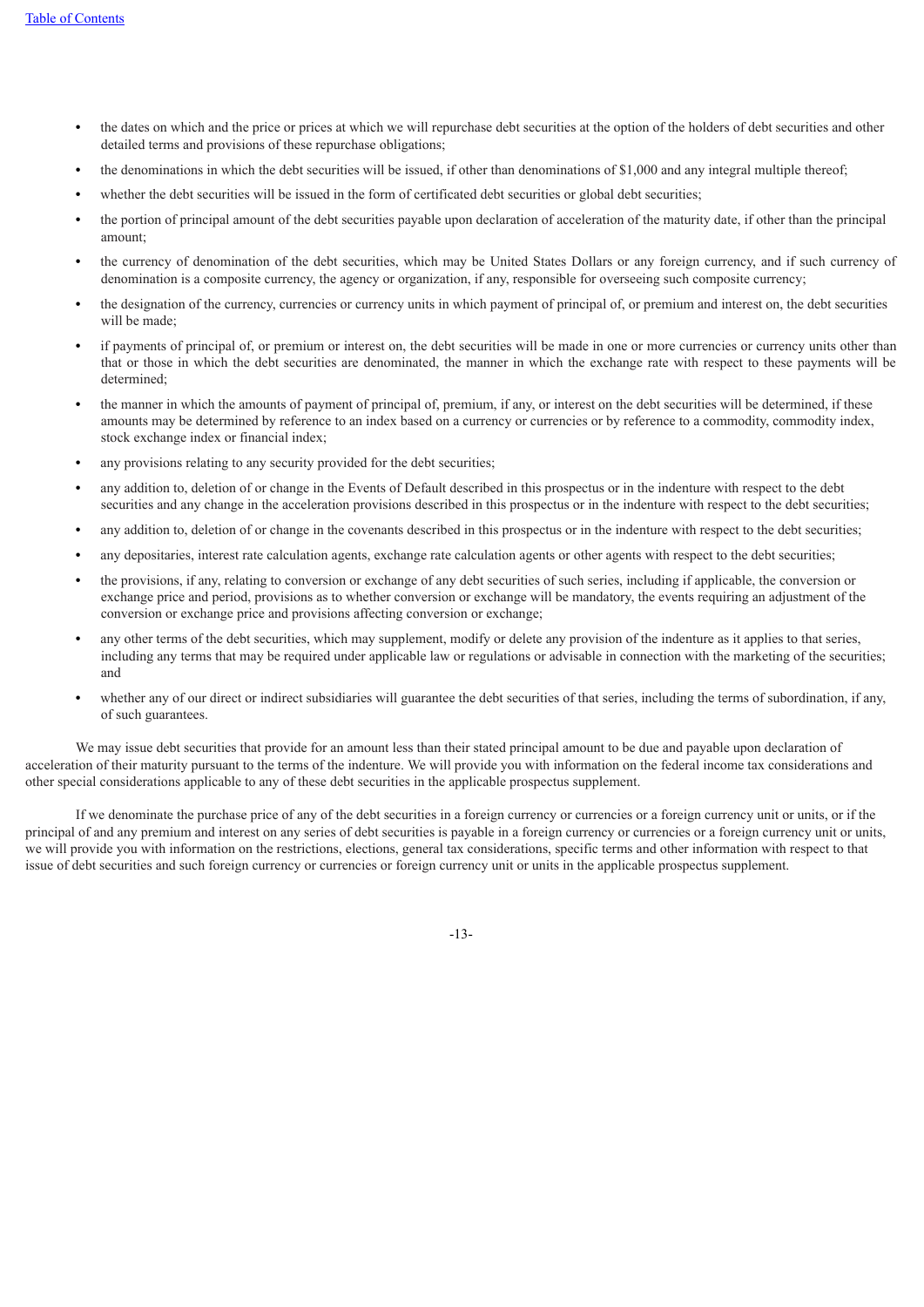# **Transfer and Exchange**

Each debt security will be represented by either one or more global securities registered in the name of a clearing agency registered under the Exchange Act (the "Depositary") or a nominee of the Depositary (we will refer to any debt security represented by a global debt security as a "book-entry debt security"), or a certificate issued in definitive registered form (we will refer to any debt security represented by a certificated security as a "certificated debt security") as set forth in the applicable prospectus supplement. Except as set forth under the heading "Global Debt Securities and Book-Entry System" below, book-entry debt securities will not be issuable in certificated form.

*Certificated Debt Securities*. You may transfer or exchange certificated debt securities at any office we maintain for this purpose in accordance with the terms of the indenture. No service charge will be made for any transfer or exchange of certificated debt securities, but we may require payment of a sum sufficient to cover any tax or other governmental charge payable in connection with a transfer or exchange.

You may effect the transfer of certificated debt securities and the right to receive the principal of, premium and interest on certificated debt securities only by surrendering the certificate representing those certificated debt securities and either reissuance by us or the trustee of the certificate to the new holder or the issuance by us or the trustee of a new certificate to the new holder.

*Global Debt Securities and Book-Entry System*. Each global debt security representing book-entry debt securities will be deposited with, or on behalf of, the Depositary, and registered in the name of the Depositary or a nominee of the Depositary.

# **Covenants**

We will set forth in the applicable prospectus supplement any restrictive covenants applicable to any issue of debt securities.

### **No Protection in the Event of a Change of Control**

Unless we state otherwise in the applicable prospectus supplement, the debt securities will not contain any provisions which may afford holders of the debt securities protection in the event we have a change in control or in the event of a highly leveraged transaction (whether or not such transaction results in a change in control) which could adversely affect holders of debt securities.

### **Consolidation, Merger and Sale of Assets**

We may not consolidate with or merge with or into, or convey, transfer or lease all or substantially all of our properties and assets to any person (a "successor person") unless:

- **•** we are the surviving corporation or the successor person (if other than us) is a corporation organized and validly existing under the laws of any U.S. domestic jurisdiction and expressly assumes our obligations on the debt securities and under the indenture; and
- **•** immediately after giving effect to the transaction, no Default or Event of Default, shall have occurred and be continuing.

Notwithstanding the above, any of our subsidiaries may consolidate with, merge into or transfer all or part of its properties to us.

-14-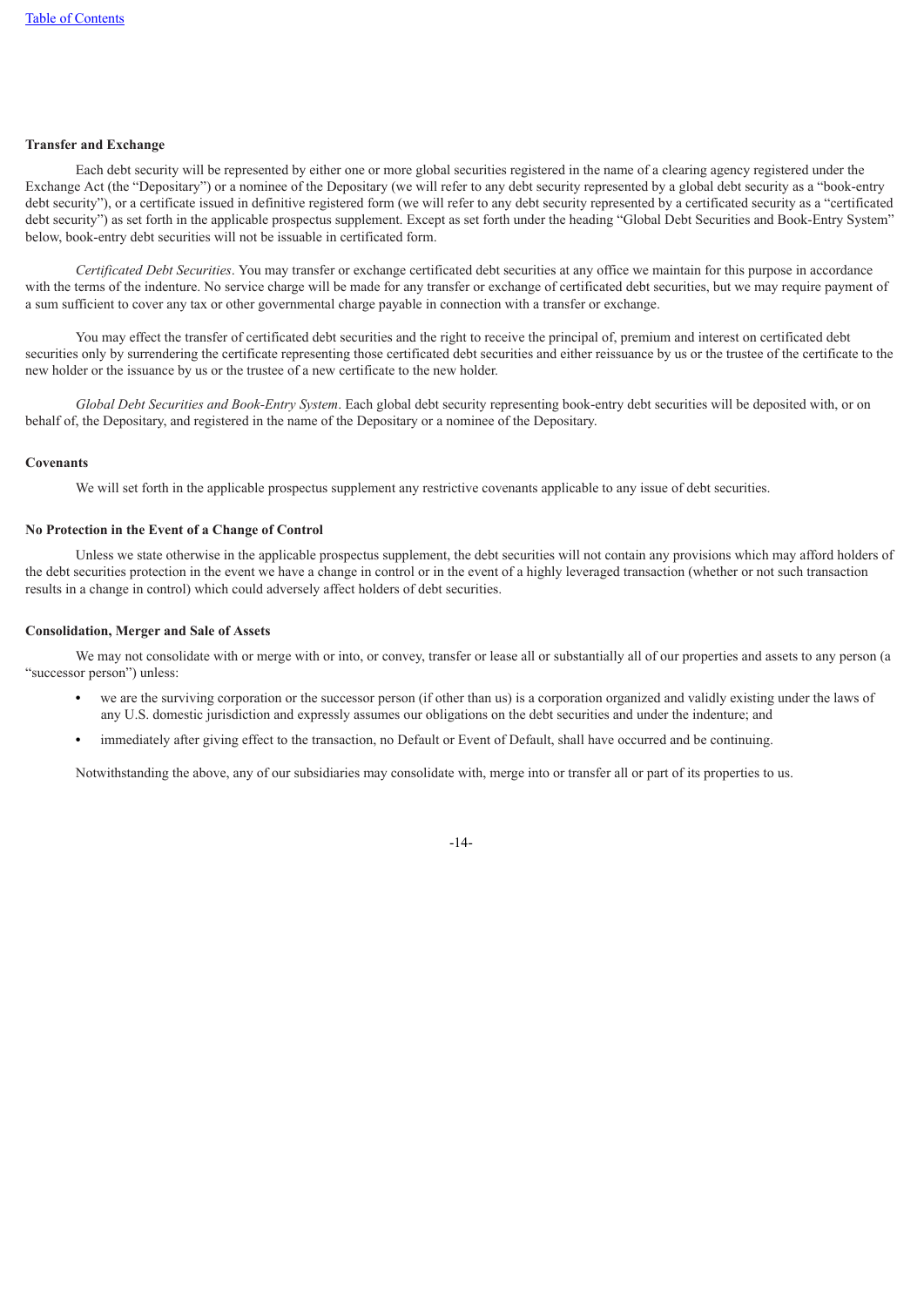# **Events of Default**

"Event of Default" means with respect to any series of debt securities, any of the following:

- **•** default in the payment of any interest upon any debt security of that series when it becomes due and payable, and continuance of such default for a period of 30 days (unless the entire amount of the payment is deposited by us with the trustee or with a paying agent prior to the expiration of the 30-day period);
- **•** default in the payment of principal of any security of that series at its maturity;
- **•** default in the performance or breach of any other covenant or warranty by us in the indenture (other than a covenant or warranty that has been included in the indenture solely for the benefit of a series of debt securities other than that series), which default continues uncured for a period of 60 days after we receive written notice from the trustee, or we and the trustee receive written notice from the holders of not less than 25% in principal amount of the outstanding debt securities of that series as provided in the indenture;
- **•** certain voluntary or involuntary events of bankruptcy, insolvency or reorganization of us; and
- **•** any other Event of Default provided with respect to debt securities of that series that is described in the applicable prospectus supplement.

No Event of Default with respect to a particular series of debt securities (except as to certain events of bankruptcy, insolvency or reorganization) necessarily constitutes an Event of Default with respect to any other series of debt securities. The occurrence of certain Events of Default or an acceleration under the indenture may constitute an Event of Default under certain indebtedness of ours or our subsidiaries that could be outstanding from time to time.

We will provide the trustee written notice of any Default or Event of Default within 30 days of becoming aware of the occurrence of such Default or Event of Default, which notice will describe in reasonable detail the status of such Default or Event of Default and what action we are taking or propose to take in respect thereof.

If an Event of Default with respect to debt securities of any series at the time outstanding occurs and is continuing, then the trustee or the holders of not less than 25% in principal amount of the outstanding debt securities of that series may, by a notice in writing to us (and to the trustee if given by the holders), declare to be due and payable immediately the principal of (or, if the debt securities of that series are discount securities, that portion of the principal amount as may be specified in the terms of that series) and accrued and unpaid interest, if any, on all debt securities of that series. In the case of an Event of Default resulting from certain events of bankruptcy, insolvency or reorganization, the principal (or such specified amount) of and accrued and unpaid interest, if any, on all outstanding debt securities will become and be immediately due and payable without any declaration or other act on the part of the trustee or any holder of outstanding debt securities. At any time after a declaration of acceleration with respect to debt securities of any series has been made, but before a judgment or decree for payment of the money due has been obtained by the trustee, the holders of a majority in principal amount of the outstanding debt securities of that series may rescind and annul the acceleration if all Events of Default, other than the non-payment of accelerated principal and interest, if any, with respect to debt securities of that series, have been cured or waived as provided in the indenture. We refer you to the prospectus supplement relating to any series of debt securities that are discount securities for the particular provisions relating to acceleration of a portion of the principal amount of such discount securities upon the occurrence of an Event of Default.

The indenture provides that the trustee may refuse to perform any duty or exercise any of its rights or powers under the indenture unless the trustee receives indemnity satisfactory to it against any cost, liability or expense which might be incurred by it in performing such duty or exercising such right or power. Subject to certain rights of the trustee, the holders of a majority in principal amount of the outstanding debt securities of any series will have the right to direct the time, method and place of conducting any proceeding for any remedy available to the trustee or exercising any trust or power conferred on the trustee with respect to the debt securities of that series.

-15-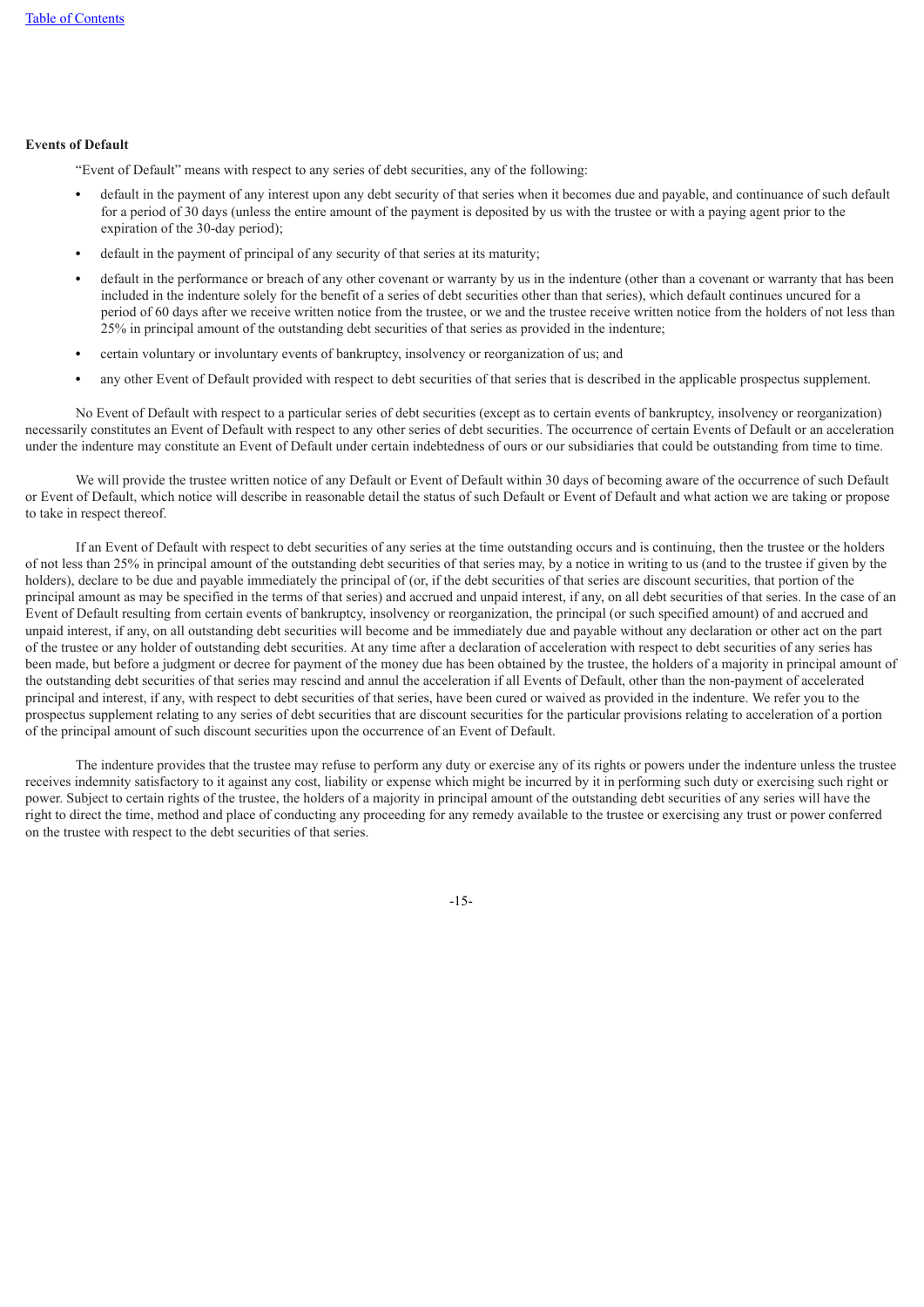No holder of any debt security of any series will have any right to institute any proceeding, judicial or otherwise, with respect to the indenture or for the appointment of a receiver or trustee, or for any remedy under the indenture, unless:

- **•** that holder has previously given to the trustee written notice of a continuing Event of Default with respect to debt securities of that series; and
- **•** the holders of not less than 25% in principal amount of the outstanding debt securities of that series have made written request, and offered indemnity or security satisfactory to the trustee to institute the proceeding as trustee, and the trustee has not received from the holders of not less than a majority in principal amount of the outstanding debt securities of that series a direction inconsistent with that request and has failed to institute the proceeding within 60 days.

Notwithstanding any other provision in the indenture, the holder of any debt security will have an absolute and unconditional right to receive payment of the principal of, premium and any interest on that debt security on or after the due dates expressed in that debt security and to institute suit for the enforcement of payment.

The indenture requires us, within 120 days after the end of our fiscal year, to furnish to the trustee a statement as to compliance with the indenture. If a Default or Event of Default occurs and is continuing with respect to the securities of any series and if it is known to a responsible officer of the trustee, the trustee shall send to each holder of the securities of that series notice of a Default or Event of Default within 90 days after it occurs or, if later, after a responsible officer of the trustee has knowledge of such Default or Event of Default. The indenture provides that the trustee may withhold notice to the holders of debt securities of any series of any Default or Event of Default (except in payment on any debt securities of that series) with respect to debt securities of that series if the trustee determines in good faith that withholding notice is in the interest of the holders of those debt securities.

# **Modification and Waiver**

We and the trustee may modify, amend or supplement the indenture or the debt securities of any series without the consent of any holder of any debt security:

- **•** to cure any ambiguity, defect or inconsistency;
- **•** to comply with covenants in the indenture described above under the heading "Consolidation, Merger and Sale of Assets;"
- **•** to provide for uncertificated securities in addition to or in place of certificated securities;
- to add guarantees with respect to debt securities of any series or secure debt securities of any series;
- **•** to surrender any of our rights or powers under the indenture;
- **•** to add covenants or events of default for the benefit of the holders of debt securities of any series;
- **•** to comply with the applicable procedures of the applicable depositary;
- **•** to make any change that does not adversely affect the rights of any holder of debt securities;
- **•** to provide for the issuance of and establish the form and terms and conditions of debt securities of any series as permitted by the indenture;
- **•** to effect the appointment of a successor trustee with respect to the debt securities of any series and to add to or change any of the provisions of the indenture to provide for or facilitate administration by more than one trustee; or
- **•** to comply with requirements of the SEC in order to effect or maintain the qualification of the indenture under the Trust Indenture Act.

-16-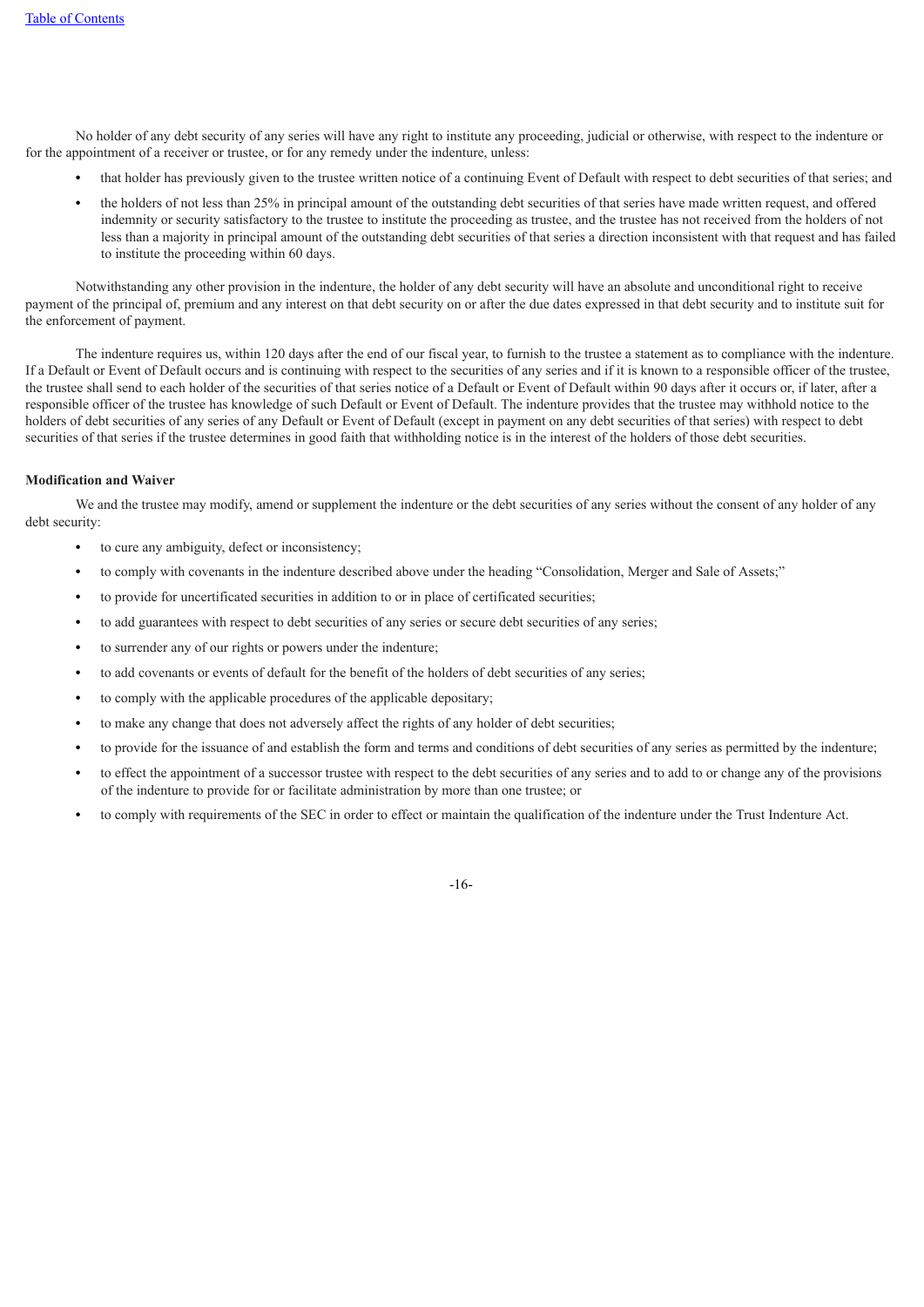We may also modify and amend the indenture with the consent of the holders of at least a majority in principal amount of the outstanding debt securities of each series affected by the modifications or amendments. We may not make any modification or amendment without the consent of the holders of each affected debt security then outstanding if that amendment will:

- **•** reduce the amount of debt securities whose holders must consent to an amendment, supplement or waiver;
- **•** reduce the rate of or extend the time for payment of interest (including default interest) on any debt security;
- **•** reduce the principal of or premium on or change the fixed maturity of any debt security or reduce the amount of, or postpone the date fixed for, the payment of any sinking fund or analogous obligation with respect to any series of debt securities;
- **•** reduce the principal amount of discount securities payable upon acceleration of maturity;
- **•** waive a default in the payment of the principal of, premium or interest on any debt security (except a rescission of acceleration of the debt securities of any series by the holders of at least a majority in aggregate principal amount of the then outstanding debt securities of that series and a waiver of the payment default that resulted from such acceleration);
- **•** make the principal of or premium or interest on any debt security payable in currency other than that stated in the debt security;
- **•** make any change to certain provisions of the indenture relating to, among other things, the right of holders of debt securities to receive payment of the principal of, premium and interest on those debt securities and to institute suit for the enforcement of any such payment and to waivers or amendments; or
- **•** waive a redemption payment with respect to any debt security.

Except for certain specified provisions, the holders of at least a majority in principal amount of the outstanding debt securities of any series may on behalf of the holders of all debt securities of that series waive our compliance with provisions of the indenture. The holders of a majority in principal amount of the outstanding debt securities of any series may on behalf of the holders of all the debt securities of such series waive any past default under the indenture with respect to that series and its consequences, except a default in the payment of the principal of, premium or any interest on any debt security of that series; *provided*, *however*, that the holders of a majority in principal amount of the outstanding debt securities of any series may rescind an acceleration and its consequences, including any related payment default that resulted from the acceleration.

### **Defeasance of Debt Securities and Certain Covenants in Certain Circumstances**

*Legal Defeasance*. The indenture provides that, unless otherwise provided by the terms of the applicable series of debt securities, we may be discharged from any and all obligations in respect of the debt securities of any series (subject to certain exceptions). We will be so discharged upon the irrevocable deposit with the trustee, in trust, of money and/or U.S. government obligations or, in the case of debt securities denominated in a single currency other than U.S. Dollars, government obligations of the government that issued or caused to be issued such currency, that, through the payment of interest and principal in accordance with their terms, will provide money or U.S. government obligations in an amount sufficient in the opinion of a nationally recognized firm of independent public accountants or investment bank to pay and discharge each installment of principal, premium and interest on and any mandatory sinking fund payments in respect of the debt securities of that series on the stated maturity of those payments in accordance with the terms of the indenture and those debt securities.

-17-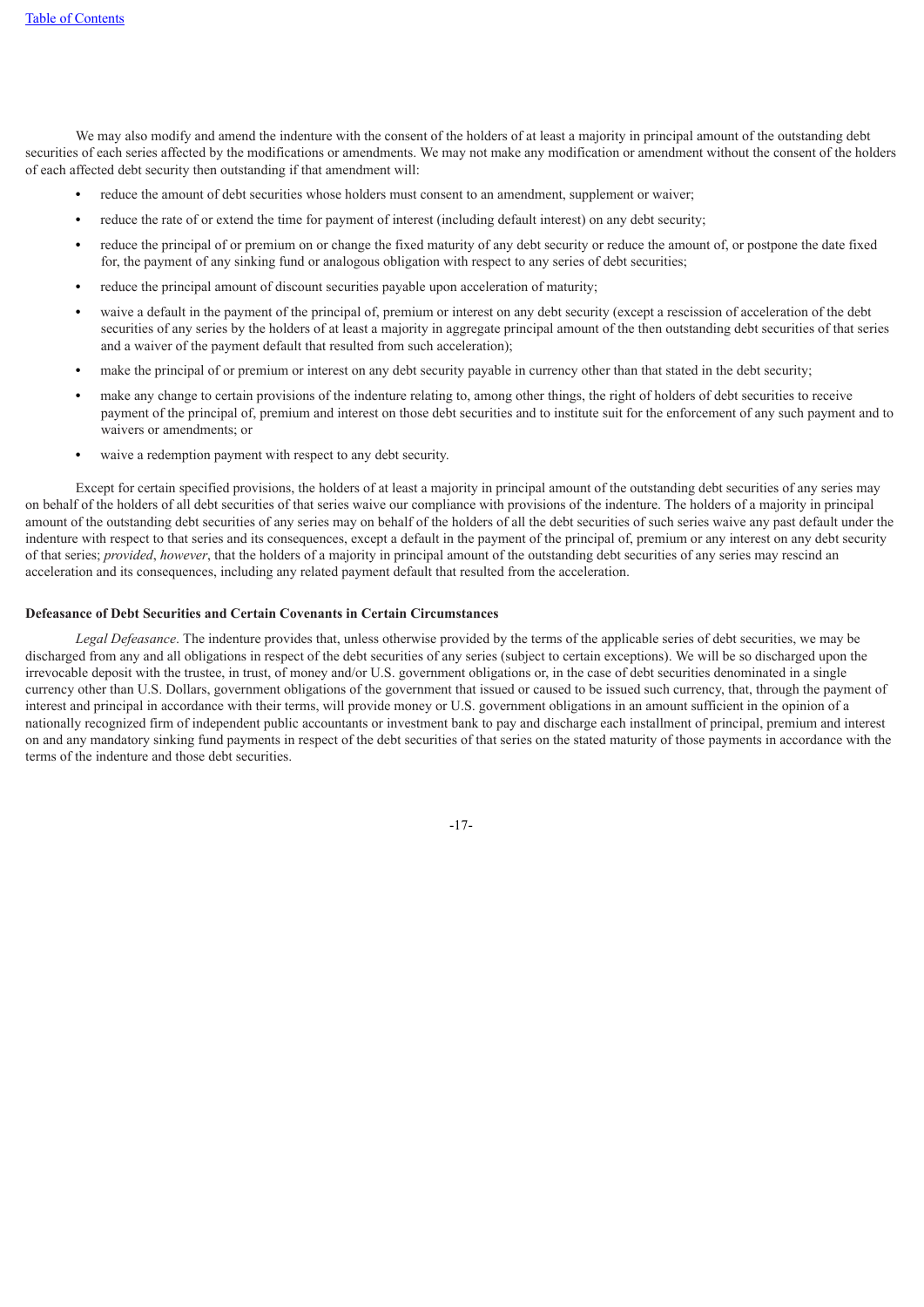This discharge may occur only if, among other things, we have delivered to the trustee an opinion of counsel stating that we have received from, or there has been published by, the United States Internal Revenue Service a ruling or, since the date of execution of the indenture, there has been a change in the applicable United States federal income tax law, in either case to the effect that, and based thereon such opinion shall confirm that, the holders of the debt securities of that series will not recognize income, gain or loss for United States federal income tax purposes as a result of the deposit, defeasance and discharge and will be subject to United States federal income tax on the same amounts and in the same manner and at the same times as would have been the case if the deposit, defeasance and discharge had not occurred.

*Defeasance of Certain Covenants*. The indenture provides that, unless otherwise provided by the terms of the applicable series of debt securities, upon compliance with certain conditions:

- **•** we may omit to comply with the covenant described under the heading "Consolidation, Merger and Sale of Assets" and certain other covenants set forth in the indenture, as well as any additional covenants which may be set forth in the applicable prospectus supplement; and
- **•** any omission to comply with those covenants will not constitute a Default or an Event of Default with respect to the debt securities of that series ("covenant defeasance").

The conditions include:

- **•** depositing with the trustee money and/or U.S. government obligations or, in the case of debt securities denominated in a single currency other than U.S. Dollars, government obligations of the government that issued or caused to be issued such currency, that, through the payment of interest and principal in accordance with their terms, will provide money in an amount sufficient in the opinion of a nationally recognized firm of independent public accountants or investment bank to pay and discharge each installment of principal of, premium and interest on and any mandatory sinking fund payments in respect of the debt securities of that series on the stated maturity of those payments in accordance with the terms of the indenture and those debt securities;
- **•** such deposit will not result in a breach or violation of, or constitute a default under the indenture or any other agreement to which we are a party;
- **•** no default or event of default with respect to the applicable series of debt securities shall have occurred or is continuing on the date of such deposit; and
- **•** delivering to the trustee an opinion of counsel to the effect that we have received from, or there has been published by, the United States Internal Revenue Service a ruling or, since the date of execution of the indenture, there has been a change in the applicable United States federal income tax law, in either case to the effect that, and based thereon such opinion shall confirm that, the holders of the debt securities of that series will not recognize income, gain or loss for United States federal income tax purposes as a result of the deposit and related covenant defeasance and will be subject to United States federal income tax on the same amounts and in the same manner and at the same times as would have been the case if the deposit and related covenant defeasance had not occurred.

### **No Personal Liability of Directors, Officers, Employees or Stockholders**

None of our past, present or future directors, officers, employees or stockholders, as such, will have any liability for any of our obligations under the debt securities or the indenture or for any claim based on, or in respect or by reason of, such obligations or their creation. By accepting a debt security, each holder waives and releases all such liability. This waiver and release is part of the consideration for the issue of the debt securities. However, this waiver and release may not be effective to waive liabilities under U.S. federal securities laws, and it is the view of the SEC that such a waiver is against public policy.

-18-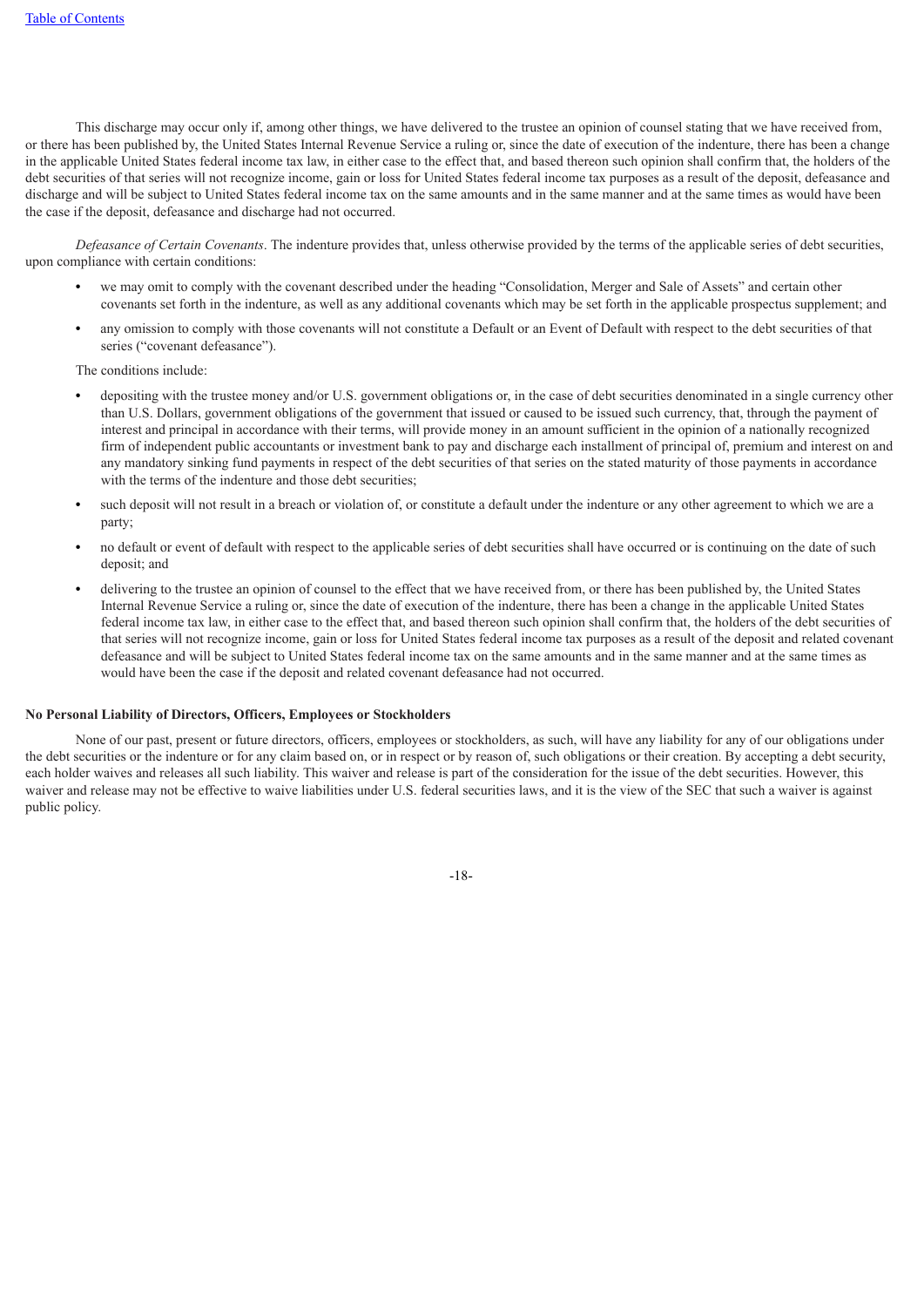# **Governing Law**

The indenture and the debt securities, including any claim or controversy arising out of or relating to the indenture or the securities, will be governed by the laws of the State of New York.

The indenture will provide that we, the trustee and the holders of the debt securities (by their acceptance of the debt securities) irrevocably waive, to the fullest extent permitted by applicable law, any and all right to trial by jury in any legal proceeding arising out of or relating to the indenture, the debt securities or the transactions contemplated thereby.

<span id="page-47-0"></span>The indenture will provide that any legal suit, action or proceeding arising out of or based upon the indenture or the transactions contemplated thereby may be instituted in the federal courts of the United States of America located in the City of New York or the courts of the State of New York in each case located in the City of New York, and we, the trustee and the holder of the debt securities (by their acceptance of the debt securities) irrevocably submit to the non-exclusive jurisdiction of such courts in any such suit, action or proceeding. The indenture will further provide that service of any process, summons, notice or document by mail (to the extent allowed under any applicable statute or rule of court) to such party's address set forth in the indenture will be effective service of process for any suit, action or other proceeding brought in any such court. The indenture will further provide that we, the trustee and the holders of the debt securities (by their acceptance of the debt securities) irrevocably and unconditionally waive any objection to the laying of venue of any suit, action or other proceeding in the courts specified above and irrevocably and unconditionally waive and agree not to plead or claim any such suit, action or other proceeding has been brought in an inconvenient forum.

-19-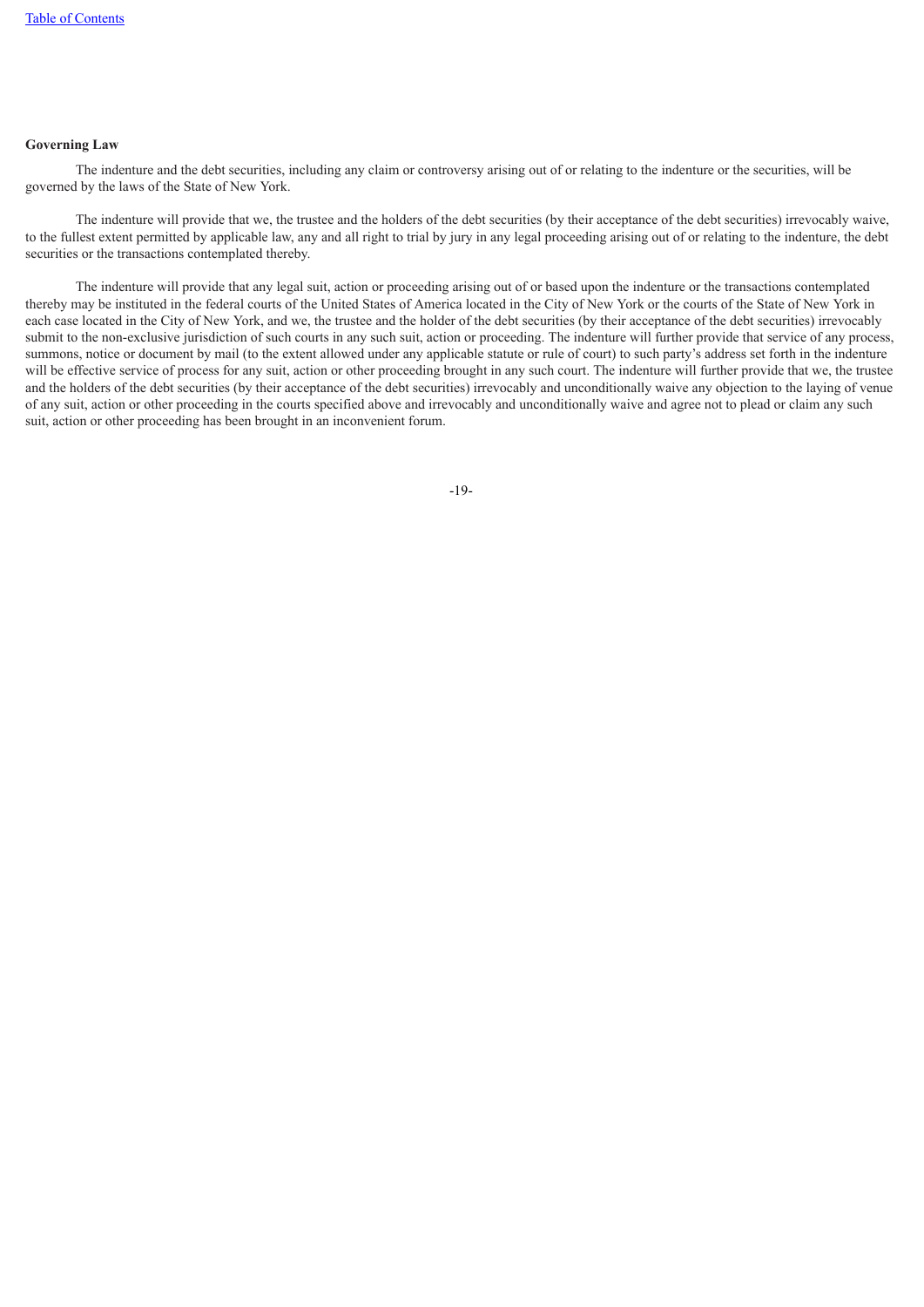# **DESCRIPTION OF THE WARRANTS**

We may issue warrants for the purchase of our common stock, preferred stock or debt securities or any combination thereof. Warrants may be issued independently or together with our common stock, preferred stock or debt securities and may be attached to or separate from any offered securities. Each series of warrants will be issued under a separate warrant agreement to be entered into between us and a bank or trust company, as warrant agent. This summary of some provisions of the warrants is not complete. For the terms of a particular series of warrants, you should refer to the prospectus supplement for that series of warrants and the warrant agreement for that particular series.

The particular terms of any issue of warrants will be described in the prospectus supplement relating to the issue. Those terms may include:

- **•** the title and aggregate number of such warrants;
- **•** the number of shares of common stock or preferred stock purchasable upon the exercise of warrants to purchase such shares and the price at which such number of shares may be purchased upon such exercise;
- **•** the designation, stated value and terms (including, without limitation, liquidation, dividend, conversion and voting rights) of the series of preferred stock purchasable upon exercise of warrants to purchase preferred stock;
- **•** the principal amount of debt securities that may be purchased upon exercise of a debt warrant and the exercise price for the warrants, which may be payable in cash, securities or other property;
- **•** the date on which the right to exercise the warrants will commence and the date on which the right will expire;
- **•** United States Federal income tax consequences applicable to the warrants; and
- **•** any additional terms of the warrants, including terms, procedures, and limitations relating to the exchange, exercise and settlement of the warrants.

Holders of equity warrants will not be entitled:

- **•** to vote, consent or receive dividends;
- **•** receive notice as stockholders with respect to any meeting of stockholders for the election of our directors or any other matter; or
- **•** exercise any rights as stockholders.

Debt warrant certificates may be exchangeable for new debt warrant certificates of different denominations. Debt warrants may be exercised at the corporate trust office of the warrant agent or any other office indicated in the prospectus supplement. Prior to the exercise of their debt warrants, holders of debt warrants will not have any of the rights of holders of the debt securities purchasable upon exercise and will not be entitled to payment of principal or any premium, if any, or interest on the debt securities purchasable upon exercise.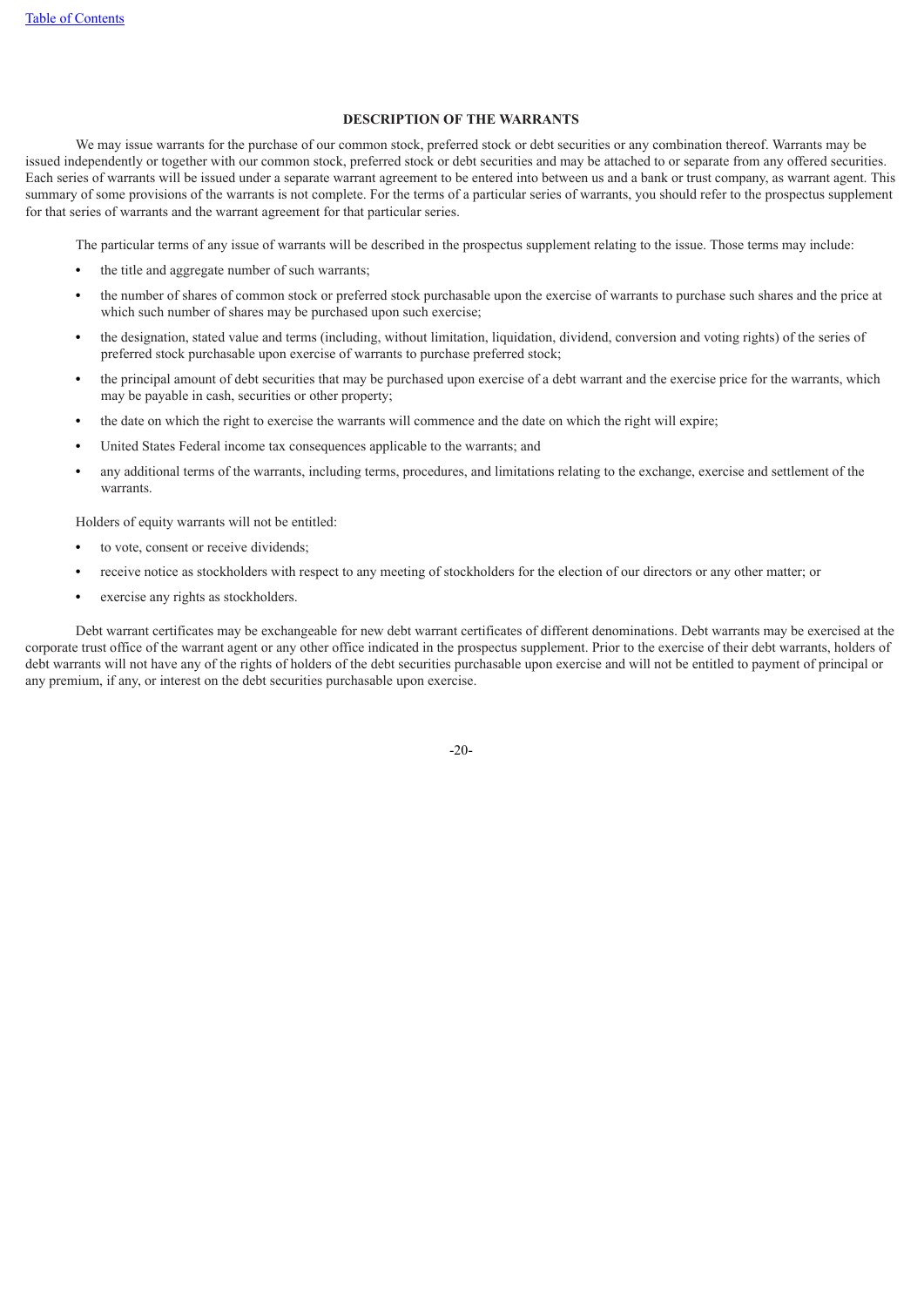# **DESCRIPTION OF UNITS**

We may issue units consisting of one or more of our common stock, preferred stock, debt securities or warrants.

The prospectus supplement relating to a particular issue of units will describe the terms of such units, including the following:

- **•** the terms of the units and of any of our common stock, preferred stock, debt securities or warrants comprising the units, including whether and under what circumstances the securities comprising the units may be traded separately;
- **•** a description of the terms of any unit agreement governing the units;
- **•** a description of the provisions for the payment, settlement, transfer or exchange of the units; and
- **•** if applicable, a discussion of any material U.S. federal income tax considerations.

# **PLAN OF DISTRIBUTION**

<span id="page-49-0"></span>We may sell the securities from time to time pursuant to underwritten public offerings, direct sales to the public, "at the market" offerings, negotiated transactions, block trades or a combination of these methods. We may sell the offered securities from time to time:

- **•** through underwriters or dealers;
- **•** through agents;
- **•** directly to one or more purchasers; or
- **•** through a combination of any of these methods of sale.

We may distribute the securities covered by this prospectus from time to time in one or more transactions: (i) at a fixed price or prices, which may be changed from time to time; (ii) at market prices prevailing at the time of sale; (iii) at prices related to the prevailing market prices; or (iv) at negotiated prices.

Each time we offer and securities covered by this prospectus, we will make available a prospectus supplement or supplements that will describe the specific plan of distribution and set forth the terms of the offering, including: (i) the name or names of any underwriters, dealers, agents or other purchasers, the amounts of securities underwritten or purchased by each of them and their compensation, (ii) if a fixed price offering, the public offering price of the securities and the proceeds to us; (iii) any options under which underwriters, dealers, agents or other purchasers may purchase additional securities from us; (iv) any underwriting discounts or commissions or agency fees and other items constituting underwriters' or agents' compensation; (v) terms and conditions of the offering; (vi) any discounts, commissions or concessions allowed or reallowed or paid to dealers; and (vii) any securities exchange or market on which the securities may be listed. Only underwriters named in the prospectus supplement will be underwriters of the securities offered by the prospectus supplement. Dealers and agents participating in the distribution of the securities may be deemed to be underwriters, and compensation received by them on resale of the securities may be deemed to be underwriting discounts. If such dealers or agents were deemed to be underwriters, they may be subject to statutory liabilities under the Securities Act.

-21-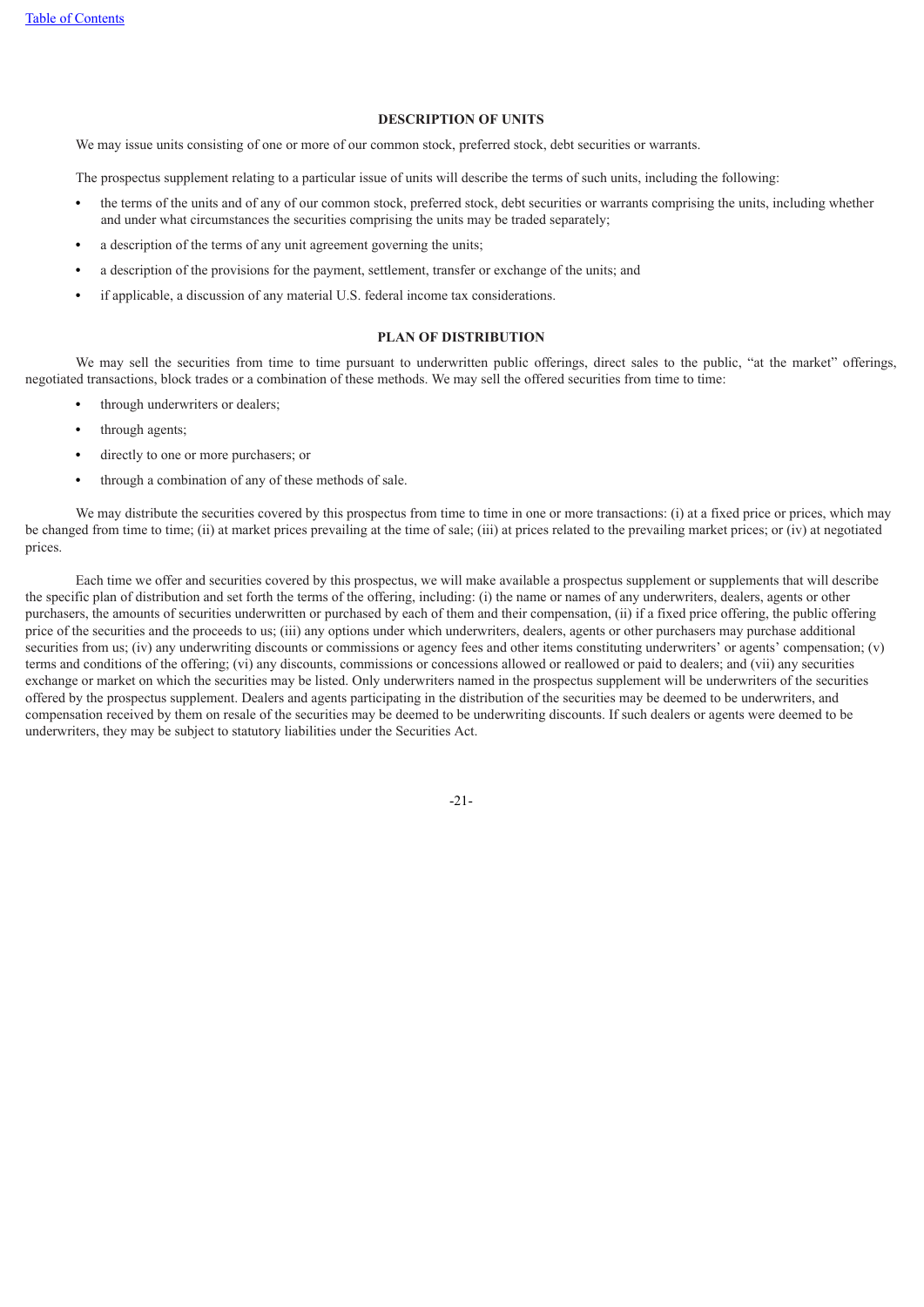If underwriters are used in the sale, they will acquire the securities for their own account and may resell the securities from time to time in one or more transactions at a fixed public offering price or at varying prices determined at the time of sale. The obligations of the underwriters to purchase the securities will be subject to the conditions set forth in the applicable underwriting agreement. We may offer the securities to the public through underwriting syndicates represented by managing underwriters or by underwriters without a syndicate. Subject to certain conditions, the underwriters will be obligated to purchase all of the securities offered by the prospectus supplement, other than securities covered by any option to purchase additional shares or other option. If a dealer is used in the sale of securities, we, or an underwriter, will sell the securities to the dealer, as principal. The dealer may then resell the securities to the public at varying prices to be determined by the dealer at the time of resale. To the extent required, we will set forth in the prospectus supplement the name of the dealer and the terms of the transaction. Any public offering price and any discounts or concessions allowed or reallowed or paid to dealers may change from time to time. We may use underwriters, dealers or agents with whom we have a material relationship. We will describe in the prospectus supplement, naming the underwriter, dealer or agent, the nature of any such relationship.

We may sell securities directly or through agents we designate from time to time. We will name any agent involved in the offering and sale of securities and we will describe any commissions payable to the agent in the prospectus supplement. Unless the prospectus supplement states otherwise, the agent will act on a best-efforts basis for the period of its appointment.

We may provide agents, dealers and underwriters with indemnification against civil liabilities, including liabilities under the Securities Act, or contribution with respect to payments that the agents or dealers or underwriters may make with respect to these liabilities. Agents, dealers and underwriters or their affiliates may engage in transactions with, or perform services for, us in the ordinary course of business.

All securities we may offer, other than common stock, will be new issues of securities with no established trading market. Any underwriters may make a market in these securities, but will not be obligated to do so and may discontinue any market making at any time without notice. We cannot guarantee the liquidity of the trading markets for any securities.

Any underwriter may be granted an option to purchase additional shares, and engage in stabilizing transactions, short-covering transactions and penalty bids in accordance with Regulation M under the Exchange Act. An underwriter's option to purchase additional shares involves sales in excess of the offering size, which create a short position. Stabilizing transactions permit bids to purchase the underlying security so long as the stabilizing bids do not exceed a specified maximum price. Syndicate-covering or other short-covering transactions involve purchases of the securities, either through exercise of the option to purchase additional shares or in the open market after the distribution is completed, to cover short positions. Penalty bids permit the underwriters to reclaim a selling concession from a dealer when the securities originally sold by the dealer are purchased in a stabilizing or covering transaction to cover short positions. Those activities may cause the price of the securities to be higher than it would otherwise be. If commenced, the underwriters may discontinue any of the activities at any time.

<span id="page-50-0"></span>Any underwriters or dealers or agents that are qualified market makers on the Nasdaq Global Select Market may engage in passive market making transactions in the common stock on the Nasdaq Global Select Market in accordance with Regulation M under the Exchange Act, during the business day prior to the pricing of the offering, before the commencement of offers or sales of the common stock. Passive market makers must comply with applicable volume and price limitations and must be identified as passive market makers. In general, a passive market maker must display its bid at a price not in excess of the highest independent bid for such security; if all independent bids are lowered below the passive market maker's bid, however, the passive market maker's bid must then be lowered when certain purchase limits are exceeded. Passive market making may stabilize the market price of the securities at a level above that which might otherwise prevail in the open market and, if commenced, may be discontinued at any time.

-22-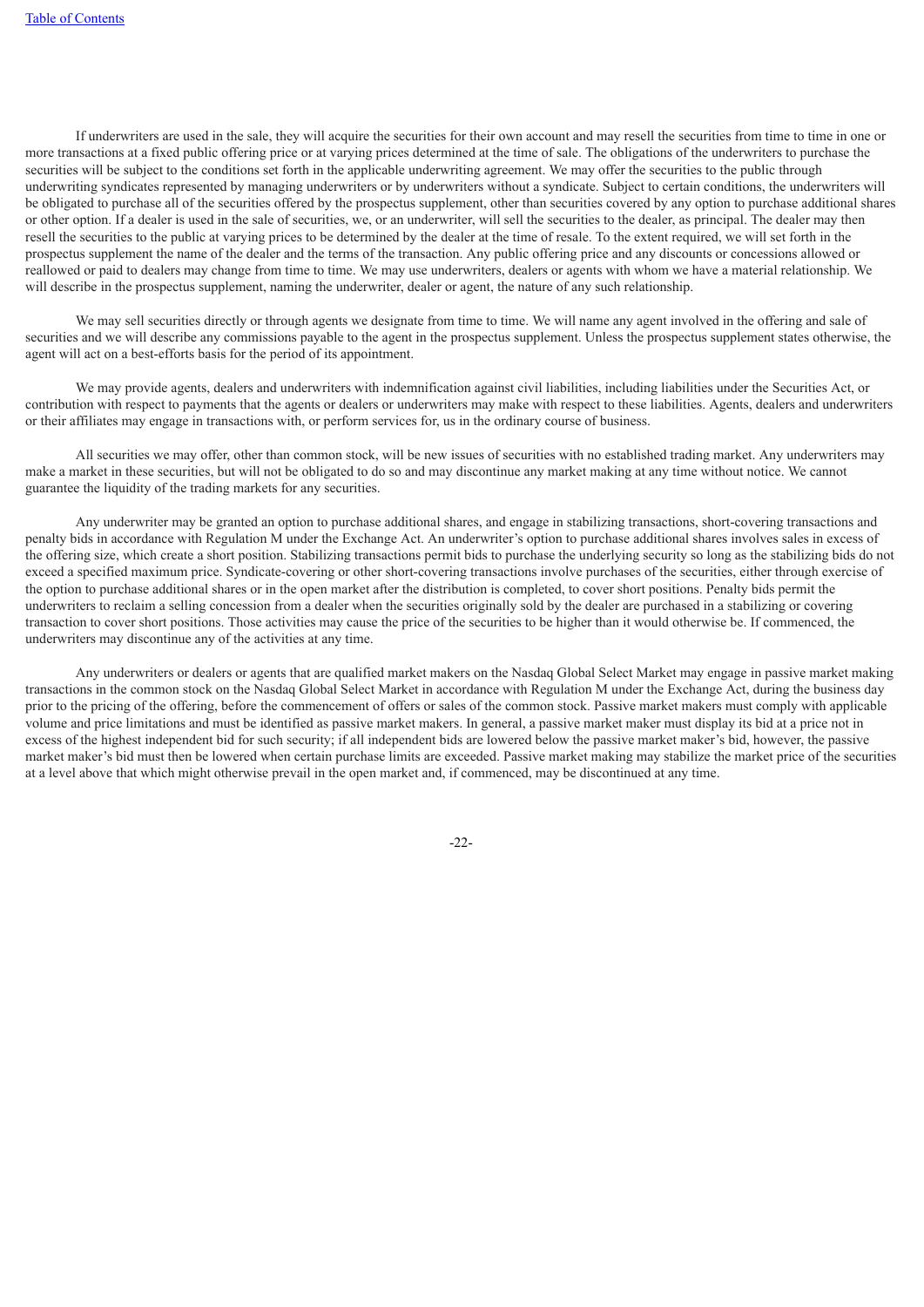# **LEGAL MATTERS**

<span id="page-51-0"></span>Certain legal matters will be passed upon for us by Wilson Sonsini Goodrich & Rosati, Professional Corporation, San Diego, California. Additional legal matters may be passed on for us, or any underwriters, dealers or agents, by counsel that we will name in the applicable prospectus supplement.

### **EXPERTS**

The consolidated financial statements of ImmunityBio, Inc. appearing in ImmunityBio, Inc.'s Annual Report (Form 10-K) for the year ended December 31, 2021, and the effectiveness of ImmunityBio, Inc.'s internal control over financial reporting as of December 31, 2021 have been audited by Ernst & Young LLP, independent registered public accounting firm, as set forth in their reports thereon, included therein, and incorporated herein by reference. Such consolidated financial statements are incorporated herein by reference in reliance upon such reports given on the authority of such firm as experts in accounting and auditing.

# **WHERE YOU CAN FIND MORE INFORMATION**

<span id="page-51-1"></span>Because we are subject to the information and reporting requirements of the Exchange Act, we file annual, quarterly and current reports, proxy statements and other information with the SEC. Our SEC filings are available to the public over the Internet at the SEC's website at https://www.sec.gov. In addition, our Annual Report on Form 10-K, Quarterly Reports on Form 10-Q, and Current Reports on Form 8-K, including any amendments to those reports, and other information that we file with or furnish to the SEC pursuant to Section 13(a) or 15(d) of the Exchange Act can also be accessed free of charge through our website located at https://www.immunitybio.com. These filings will be available as soon as reasonably practicable after we electronically file such material with, or furnish it to, the SEC. Information contained on or accessible through our website is not a part of this prospectus and is not incorporated by reference herein, and the inclusion of our website address and the SEC website address in this prospectus are inactive textual references only. Information contained on our website is not part of this prospectus.

<span id="page-51-2"></span>This prospectus and any accompanying prospectus supplement are part of a registration statement on Form S-3 that we have filed with the SEC and do not contain all the information we have included in the registration statement and the accompanying exhibits and schedules we have filed with the SEC. Forms of the indenture and other documents establishing the terms of the offered securities are or may be filed as exhibits to the registration statement. Statements in this prospectus or any prospectus supplement about these documents are summaries and each statement is qualified in all respects by reference to the document to which it refers. You should refer to the registration statement, exhibits and schedules for a more complete description about us and the securities. The registration statement, exhibits and schedules are available through the SEC's Internet site.

-23-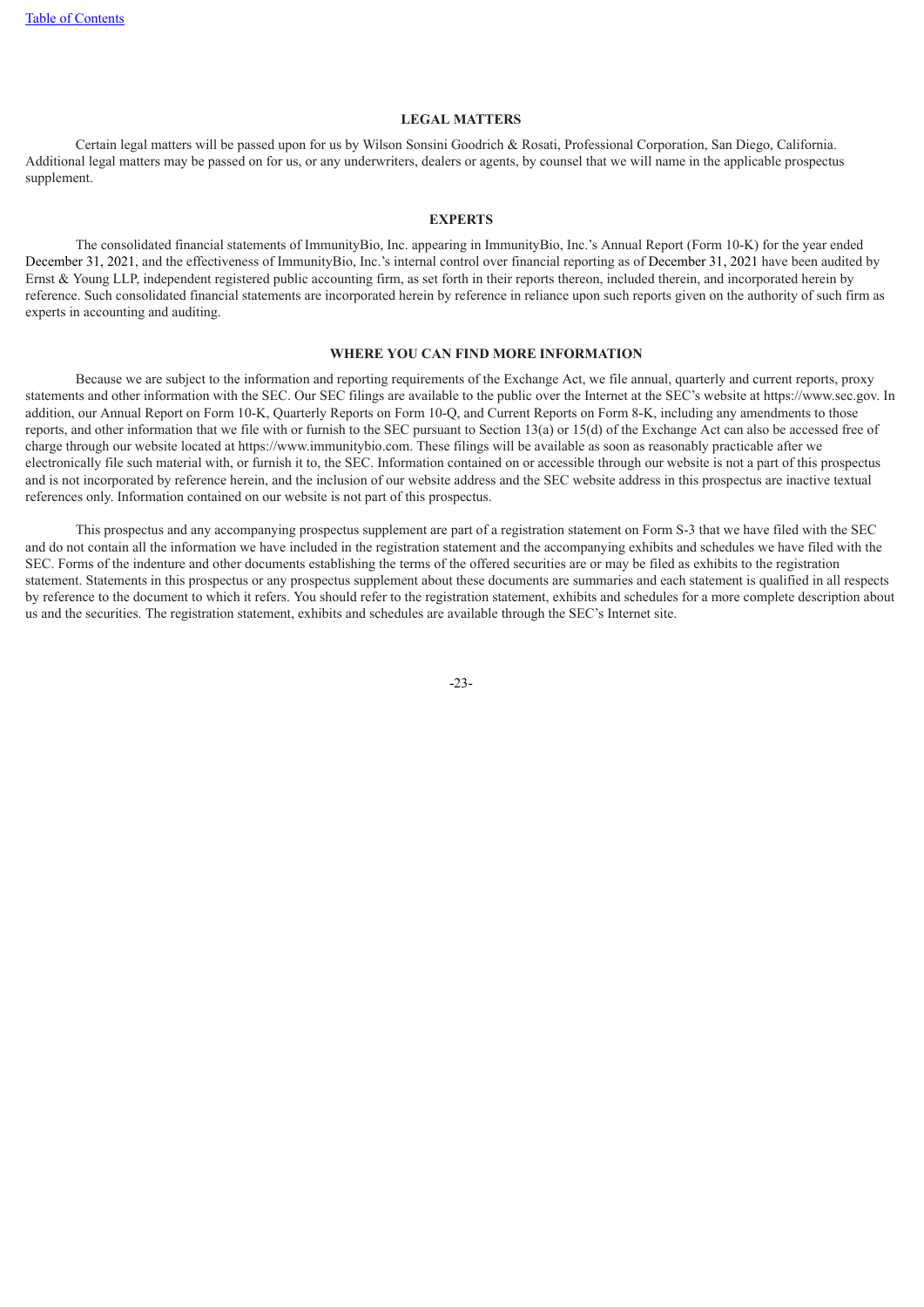# **INFORMATION INCORPORATED BY REFERENCE**

The SEC allows us to incorporate by reference the information we file with it, which means that we can disclose important information to you by referring you to another document that we have filed separately with the SEC. The information incorporated by reference is deemed to be part of this prospectus, and subsequent information that we file with the SEC will automatically update and supersede that information. You should read the information incorporated by reference because it is an important part of this prospectus. Any statement contained in a previously filed document incorporated by reference will be deemed to be modified or superseded for purposes of this prospectus to the extent that a statement contained in this prospectus modifies or replaces that statement.

We incorporate by reference the following information or documents that we have filed with the SEC (excluding those portions of any Form 8-K that are not deemed "filed" pursuant to the General Instructions of Form 8-K):

- our **[Annual](https://www.sec.gov/Archives/edgar/data/1326110/000132611022000011/ibrx-20211231.htm) Report on Form [10-K](https://www.sec.gov/Archives/edgar/data/1326110/000132611022000011/ibrx-20211231.htm)** for the year ended December 31, 2021 filed with the SEC on March 1, 2022; and
- **•** our Current Reports on Form 8-K filed with the SEC on [January](https://www.sec.gov/Archives/edgar/data/1326110/000119312522007333/d276464d8k.htm) 12, 2022 (excluding information furnished thereunder), and [February](https://www.sec.gov/Archives/edgar/data/1326110/000119312522042967/d318218d8k.htm) 15, 2022 (excluding information furnished thereunder).

All reports and other documents we subsequently file pursuant to Section 13(a), 13(c), 14 or 15(d) of the Exchange Act after the date of this prospectus and prior to the termination of the offering of our securities to which this prospectus relates will automatically be deemed to be incorporated by reference into this prospectus and to be part of this prospectus from the date of the filing of such reports and documents. We are not, however, incorporating by reference any documents or portions thereof that are not deemed "filed" with the SEC, including any information furnished pursuant to Item 2.02 or Item 7.01 of Form 8-K (and any related exhibits furnished with such furnished information). Any statements in any such future filings will automatically be deemed to modify and supersede any information in any document we previously filed with the SEC that is incorporated or deemed to be incorporated herein by reference to the extent that statements in the later filed document modify or replace such earlier statements. Any statement so modified or superseded shall not be deemed, except as so modified or superseded, to constitute a part of this prospectus.

We will provide without charge to each person, including any beneficial owner, to whom this prospectus is delivered, upon written or oral request, a copy of any or all documents that are incorporated by reference into this prospectus, but not delivered with the prospectus, other than exhibits to such documents unless such exhibits are specifically incorporated by reference into the documents that this prospectus incorporates. You should direct written requests to: ImmunityBio, Inc., 3530 John Hopkins Court, San Diego, California 92121, Attention: Investor Relations, or you may call us at (858) 633- 0300.

-24-